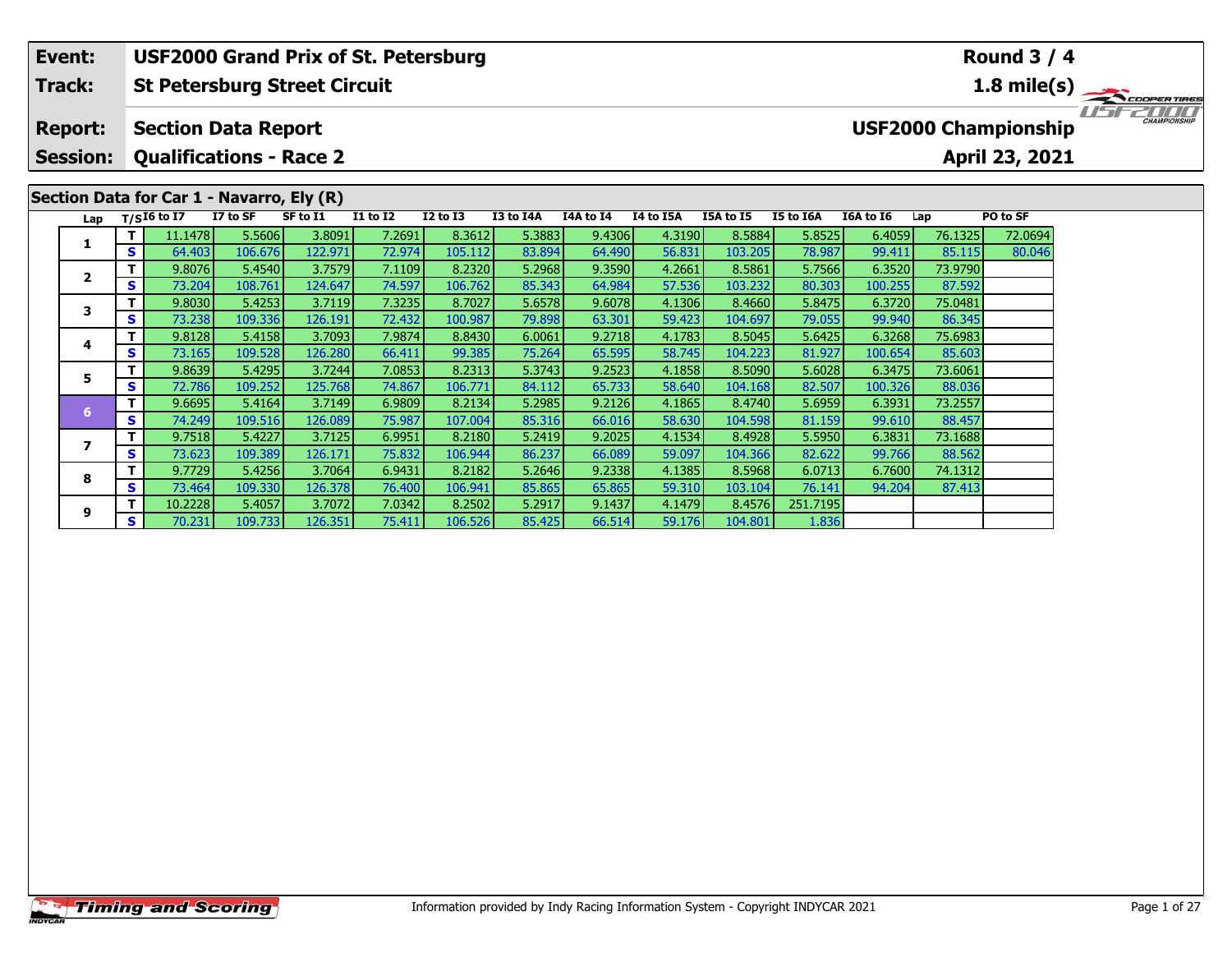#### **St Petersburg Street Circuit Section Data Report April 23, 2021 Event: USF2000 Grand Prix of St. Petersburg Track: Report: Session: Qualifications - Race 2 USF2000 Championship**

# **Section Data for Car 10 - Siegel, Nolan**

| Lap          |          | $T/SI6$ to $\overline{I7}$ | I7 to SF          | SF to I1          | <b>I1 to I2</b>  | <b>I2 to I3</b>   | I3 to I4A       | I4A to I4         | I4 to I5A        | I5A to I5         | <b>I5 to I6A</b>  | <b>I6A to 16</b> | Lap               | PI to PO | PO to SF | <b>SF to PI</b>   |
|--------------|----------|----------------------------|-------------------|-------------------|------------------|-------------------|-----------------|-------------------|------------------|-------------------|-------------------|------------------|-------------------|----------|----------|-------------------|
|              |          | 35.0827                    | 5.7005            | 3.9330            | 7.3322           | 8.3978            | 5.7547          | 9.3975            | 4.1830           | 8.5315            | 5.8886            | 6.3863           | 100.5878          |          | 96.1335  |                   |
| 1            | s        | 20.465                     | 104.058           | 119.097           | 72.346           | 104.654           | 78.552          | 64.717            | 58.679           | 103.893           | 78.503            | 99.716           | 64.421            |          | 60.009   |                   |
| $\mathbf{2}$ |          | 9.9352                     | 5.4416            | 3.8022            | 7.1217           | 8.2518            | 5.6725          | 9.2739            | 4.1544           | 8.5110            | 5.7999            | 6.3251           | 74.2893           |          |          |                   |
|              | S        | 72.264                     | 109.009           | 123.194           | 74.484           | 106.506           | 79.691          | 65.580            | 59.083           | 104.143           | 79.704            | 100.681          | 87.227            |          |          |                   |
| 3            |          | 9.9735                     | 5.4162            | 3.7831            | 7.2415           | 8.2060            | 5.5244          | 9.1827            | 4.0784           | 8.4486            | 5.7747            | 6.3103           | 73.9394           |          |          |                   |
|              | S        | 71.986                     | 109.520           | 123.816           | 73.252           | 107.100           | 81.827          | 66.231            | 60.184           | 104.912           | 80.051            | 100.917          | 87.639            |          |          |                   |
|              | T.       | 9.8163                     | 5.4166            | 3.7309            | 7.0522           | 8.2190            | 5.4770          | 9.1626            | 4.1314           | 8.4976            | 5.6180            | 6.2857           | 73.4073           |          |          |                   |
|              | S        | 73.139                     | 109.512           | 125.549           | 75.218           | 106.931           | 82.535          | 66.377            | 59.412           | 104.308           | 82.284            | 101.312          | 88.275            |          |          |                   |
| 5            |          | 9.8989                     | 5.3965            | 3.7191            | 7.0496           | 8.1634            | 5.5425          | 9.2066            | 4.1147           | 8.4623            | 5.6853            | 6.3246           | 73.5635           |          |          |                   |
|              | S        | 72.529                     | 109.920           | 125.947           | 75.246           | 107.659           | 81.560          | 66.059            | 59.653           | 104.743           | 81.310            | 100.689          | 88.087            |          |          |                   |
| 6            |          | 9.8122                     | 5.3783            | 3.7594            | 7.0597           | 8.2148            | 5.5836          | 9.2927            | 4.2675           | 8.4960            | 5.7329            | 6.3174           | 73.9145           |          |          |                   |
|              | s        | 73.170                     | 110.292           | 124.597           | 75.138           | 106.985           | 80.959          | 65.447            | 57.517           | 104.327           | 80.635            | 100.804          | 87.669            |          |          |                   |
|              | т        | 9.8974                     | 5.3969            | 3.8009            | 7.5601           | 8.8831            | 5.6173          | 9.1732            | 4.2192           | 8.5020            | 5.7608            | 6.3707           | 75.1816           |          |          |                   |
|              | S        | 72.540                     | 109.912           | 123.236           | 70.165           | 98.937            | 80.474          | 66.300            | 58.176           | 104.254           | 80.245            | 99.960           | 86.191            |          |          |                   |
| 8            |          | 9.7669                     | 5.4113            | 3.7255            | 7.1322           | 8.2141            | 5.4951          | 9.0664            | 4.1125           | 8.5087            | 5.7060            | 6.3246           | 73.4633           |          |          |                   |
|              | <b>S</b> | 73.509                     | 109.619           | 125.731           | 74.375           | 106.995           | 82.263          | 67.081            | 59.685           | 104.171           | 81.015            | 100.689          | 88.207            |          |          |                   |
| 9            | т        | 9.8569<br>72.838           | 5.4346            | 3.7239            | 6.9898           | 8.2064<br>107.095 | 5.4486          | 9.0939            | 4.1385<br>59.310 | 8.5117            | 6.0117            | 6.5584<br>97.100 | 73.9744           |          |          |                   |
|              | S<br>т   | 9.8929                     | 109.149           | 125.785           | 75.890           |                   | 82.965          | 66.878            | 5.7057           | 104.135           | 76.896            |                  | 87.598<br>99.9870 |          |          |                   |
| 10           | S.       | 72.573                     | 5.4306<br>109.230 | 4.5532<br>102.875 | 8.1422<br>65.149 | 9.4661<br>92.843  | 7.864<br>57.478 | 13.0650<br>46.550 | 43.019           | 14.6625<br>60.451 | 11.3865<br>40.598 | 9.8176<br>64.86  | 64.808            |          |          | 99.6905<br>59.051 |
|              |          |                            |                   |                   |                  | 8.1492            | 5.7130          | 9.2271            | 4.1182           | 8.5094            | 5.6877            | 6.3505           | 215.2601          | 147.8913 | 67.7068  |                   |
| 11           | S        |                            |                   |                   |                  | 107.847           | 79.126          | 65.913            | 59.602           | 104.163           | 81.276            | 100.278          | 30.103            | 7.21     | 85.204   |                   |
|              | т        | 9.9306                     | 5.4344            | 3.7451            | 6.9977           | 8.1952            | 5.4404          | 9.1146            | 4.1920           | 8.5604            | 5.7086            | 6.3432           | 73.6622           |          |          |                   |
| 12           | s        | 72.297                     | 109.153           | 125.073           | 75.804           | 107.241           | 83.090          | 66.726            | 58.553           | 103.542           | 80.978            | 100.394          | 87.969            |          |          |                   |
|              |          | 9.7644                     | 5.4127            | 3.7119            | 7.0850           | 8.3807            | 5.5037          | 9.0540            | 4.0972           | 8.5060            | 5.6412            | 6.3385           | 73.4953           |          |          | 69.0628           |
| 13           | S        | 73.528                     | 109.591           | 126.191           | 74.870           | 104.868           | 82.135          | 67.173            | 59.908           | 104.205           | 81.946            | 100.468          | 88.169            |          |          | 85.239            |

**Round 3 / 4**

**1.8 mile(s)** TERRET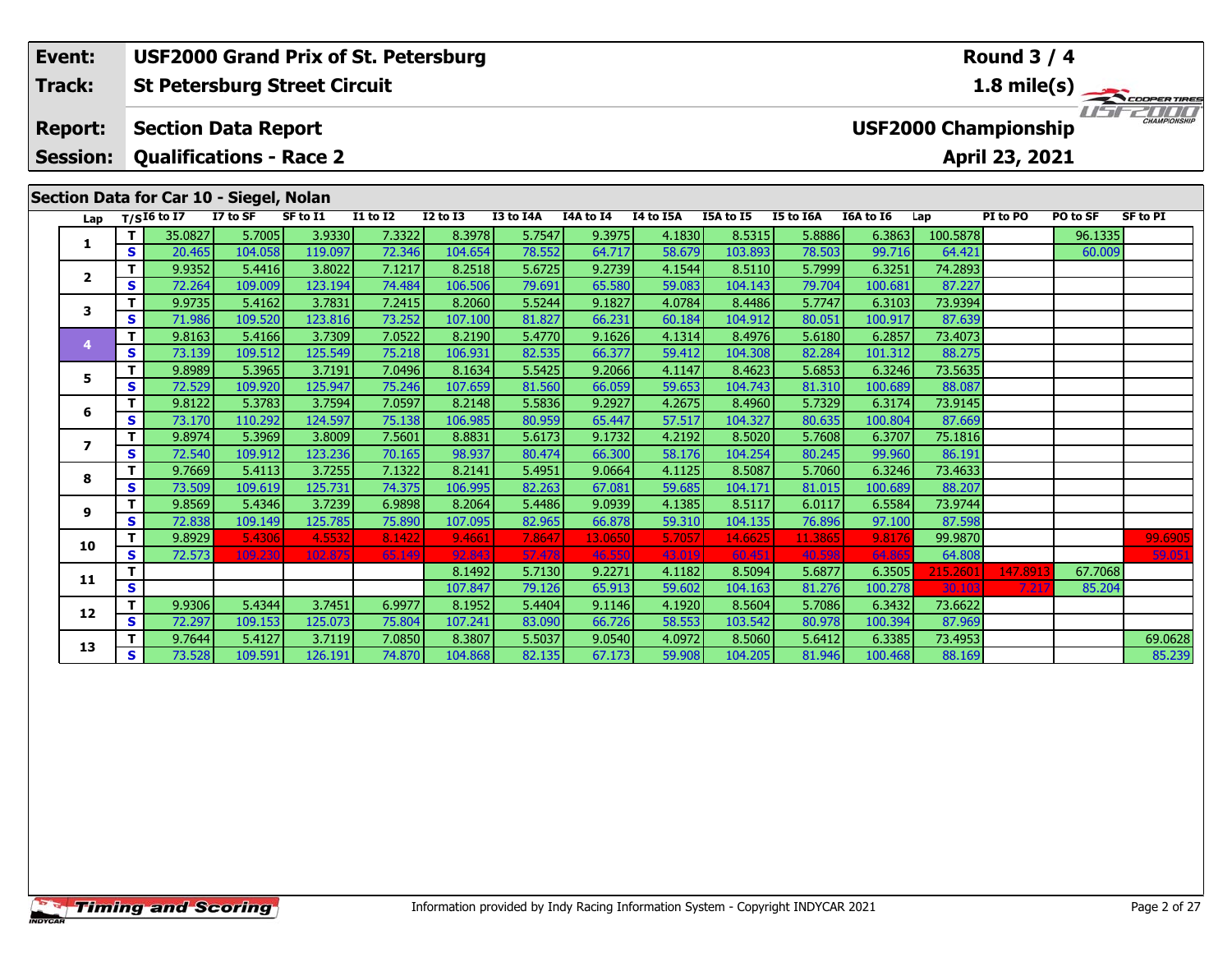#### **Event:Round 3 / 4 USF2000 Grand Prix of St. Petersburg Track:St Petersburg Street Circuit 1.8 mile(s)** 15221111 **Report: Section Data Report USF2000 Championship Session: Qualifications - Race 2 April 23, 2021 Section Data for Car 11 - Campbell, Prescott Lap T/SI6 to I7 I7 to SF SF to I1 I1 to I2 I2 to I3 I3 to I4A I4A to I4 I4 to I5A I5A to I5 I5 to I6A I6A to I6 Lap PO to SF SF to PI <sup>T</sup>** 9.8814 5.4791 3.7819 7.1519 8.2345 5.3600 9.3386 4.1525 8.5451 5.8060 6.4434 74.1744 71.0334 **<sup>S</sup>** 72.657 108.263 123.855 74.170 106.729 84.337 65.126 59.110 103.728 79.620 98.833 87.362 81.213**1**

**<sup>T</sup>** 9.6753 5.4107 3.7167 6.8810 8.2386 5.2030 9.1088 4.5346 10.2998 7.5748 8.0774 78.7207 76.3320 **<sup>S</sup>** 74.205 109.631 126.028 77.090 106.676 86.882 66.769 54.129 86.056 61.028 78.840 82.316 77.121

**<sup>T</sup>** 9.7073 5.4414 3.7476 7.0889 8.2066 5.3327 9.1372 4.1028 8.5027 5.7438 6.3633 73.3743 **<sup>S</sup>** 73.960 109.013 124.989 74.829 107.092 84.769 66.561 59.826 104.245 80.482 100.077 88.314

**<sup>T</sup>** 9.6453 5.4095 3.7121 6.9963 8.2027 5.3552 9.1426 4.1437 8.4519 5.6641 6.3417 73.0651 **<sup>S</sup>** 74.436 109.656 126.184 75.819 107.143 84.412 66.522 59.236 104.872 81.615 100.418 88.688

**<sup>T</sup>** 9.7668 5.3899 3.6877 7.0037 8.2016 5.3887 9.1820 4.1240 8.4911 5.6822 6.3383 73.2560 **<sup>S</sup>** 73.510 110.054 127.019 75.739 107.158 83.888 66.236 59.519 104.387 81.355 100.471 88.457

**<sup>T</sup>** 9.6496 5.6971 4.6800 7.5229 8.7297 5.3291 9.1707 4.0704 8.5120 5.6956 6.4127 75.4698 **<sup>S</sup>** 74.403 104.120 100.087 70.512 100.675 84.826 66.318 60.302 104.131 81.163 99.306 85.862

**<sup>T</sup>** 9.6653 5.4242 3.7161 6.8946 8.2142 5.3223 9.0289 4.1565 8.5821 5.5881 6.3461 72.9384 **<sup>S</sup>** 74.282 109.358 126.049 76.938 106.993 84.934 67.359 59.053 103.281 82.724 100.348 88.842

**<sup>T</sup>** 9.6404 5.4163 3.7102 6.8573 8.2516 5.3397 9.1656 4.0867 8.5032 5.6276 6.3447 72.9433 **<sup>S</sup>** 74.474 109.518 126.249 77.356 106.508 84.657 66.355 60.062 104.239 82.144 100.370 88.836

**2**

**3**

**4**

**5**

**6**

**7**

**8**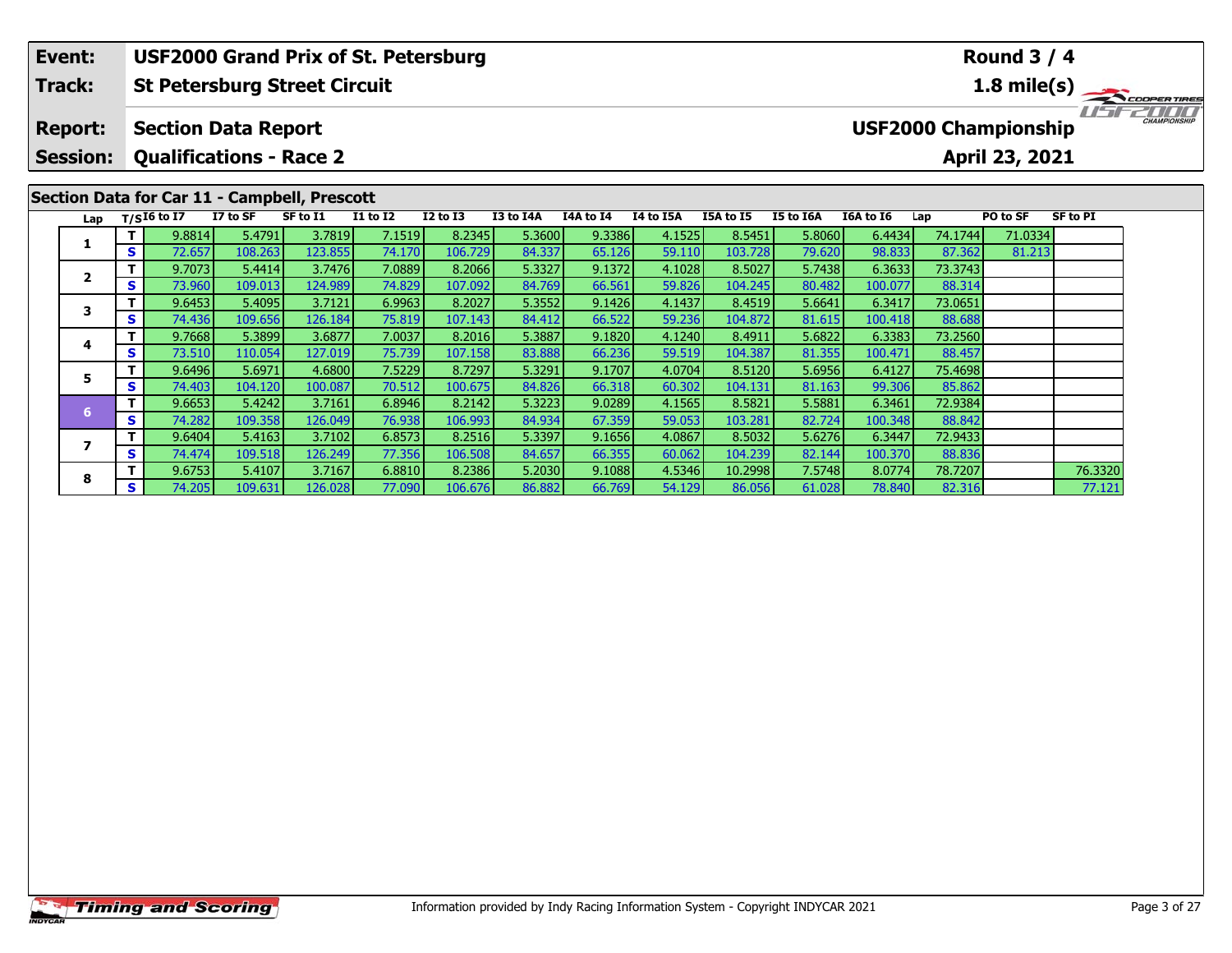#### **St Petersburg Street Circuit Section Data Report Event: USF2000 Grand Prix of St. Petersburg Track: Report: USF2000 Championship 1.8 mile(s)**<br> **1.8 mile(s)**<br> **151-2000**

**Session:Qualifications - Race 2**

# **Section Data for Car 12 - Porto, Kiko**

| Lap                     |   | $T/SI6$ to I7 | I7 to SF | SF to I1 | <b>I1 to I2</b> | <b>I2 to I3</b> | I3 to I4A | I4A to I4 | I4 to I5A | <b>I5A to I5</b> | <b>I5 to I6A</b> | I6A to I6 | Lap      | PI to PO | PO to SF | <b>SF to PI</b> |
|-------------------------|---|---------------|----------|----------|-----------------|-----------------|-----------|-----------|-----------|------------------|------------------|-----------|----------|----------|----------|-----------------|
|                         |   | 9.9237        | 5.4746   | 3.7896   | 7.1772          | 8.2611          | 5.3443    | 9.3317    | 4.1463    | 8.5229           | 5.7983           | 6.4079    | 74.1776  |          | 69.5600  |                 |
|                         | S | 72.347        | 108.352  | 123.604  | 73.908          | 106.386         | 84.585    | 65.174    | 59.198    | 103.998          | 79.726           | 99.380    | 87.358   |          | 82.934   |                 |
| $\overline{\mathbf{2}}$ |   | 9.7543        | 5.4075   | 3.7416   | 7.2764          | 8.3009          | 5.3814    | 9.3178    | 4.0860    | 8.5044           | 5.6302           | 6.4825    | 73.8830  |          |          |                 |
|                         | S | 73.604        | 109.696  | 125.190  | 72.901          | 105.876         | 84.001    | 65.271    | 60.072    | 104.224          | 82.106           | 98.237    | 87.706   |          |          |                 |
| 3                       |   | 9.7545        | 5.4532   | 3.7514   | 7.1015          | 8.2127          | 5.4408    | 9.0776    | 4.0602    | 8.5005           | 5.5559           | 6.3655    | 73.2738  |          |          |                 |
|                         | S | 73.602        | 108.777  | 124.862  | 74.696          | 107.013         | 83.084    | 66.998    | 60.454    | 104.272          | 83.204           | 100.042   | 88.435   |          |          |                 |
| 4                       |   | 9.6295        | 5.4226   | 3.7183   | 6.8919          | 8.2048          | 5.3083    | 9.0197    | 4.0620    | 8.4705           | 5.5288           | 6.3019    | 72.5583  |          |          |                 |
|                         | S | 74.558        | 109.391  | 125.974  | 76.968          | 107.116         | 85.158    | 67.428    | 60.427    | 104.641          | 83.612           | 101.052   | 89.307   |          |          |                 |
| 5                       |   | 9.6547        | 5.4158   | 3.7218   | 6.9349          | 8.1844          | 5.1977    | 9.0798    | 4.0634    | 8.4587           | 5.4783           | 6.3052    | 72.4947  |          |          |                 |
|                         | s | 74.363        | 109.528  | 125.856  | 76.491          | 107.383         | 86.970    | 66.982    | 60.406    | 104.787          | 84.383           | 100.999   | 89.386   |          |          |                 |
| 6                       |   | 9.6317        | 5.4046   | 3.7071   | 6.9555          | 8.1711          | 5.2241    | 9.1427    | 4.1302    | 8.4732           | 5.6012           | 6.3546    | 72.7960  |          |          |                 |
|                         | S | 74.541        | 109.755  | 126.355  | 76.264          | 107.558         | 86.531    | 66.521    | 59.429    | 104.608          | 82.531           | 100.214   | 89.016   |          |          |                 |
|                         |   | 9.6522        | 5.4037   | 3.7019   | 6.9340          | 8.1643          | 5.2321    | 9.0963    | 4.0742    | 8.4721           | 5.5485           | 6.3227    | 72.6020  |          |          | 68.4825         |
|                         | S | 74.382        | 109.773  | 126.532  | 76.501          | 107.647         | 86.398    | 66.860    | 60.246    | 104.621          | 83.315           | 100.719   | 89.254   |          |          | 85.961          |
| 8                       |   |               |          |          |                 | 9.5297          | 6.1238    | 9.4246    | 4.1985    | 8.5498           | 6.0888           | 6.3598    | 164.4527 | 98.0189  | 70.5094  |                 |
|                         | S |               |          |          |                 | 92.224          | 73.818    | 64.531    | 58.462    | 103.671          | 75.922           | 100.132   | 39.403   | 10.890   | 81.817   |                 |
| 9                       | т | 9.6074        | 5.4046   | 3.7254   | 7.0441          | 10.6441         | 6.5369    | 11.8030   | 6.2201    | 14.4481          | 9.8315           | 12.4593   | 97.7245  |          |          | 100.8616        |
|                         | S | 74.729        | 109.755  | 125.734  | 75.305          | 82.568          | 69.153    | 51.528    | 39.462    | 61.348           | 47.020           | 51.112    | 66.309   |          |          | 58.365          |
| 10                      |   |               |          |          |                 | 9.1430          | 5.9191    | 11.5198   | 5.0364    | 8.8402           | 6.0453           | 6.5524    | 245.4894 | 168.9056 | 73.4592  |                 |
|                         | S |               |          |          |                 | 96.124          | 76.371    | 52.794    | 48.736    | 100.265          | 76.468           | 97.189    | 26.396   | 6.319    | 78.532   |                 |
| 11                      |   | 9.6330        | 5.3915   | 3.7169   | 6.8745          | 8.1483          | 5.2419    | 9.0661    | 4.0822    | 8.7537           | 5.9354           | 6.3535    | 73.1970  |          |          |                 |
|                         | S | 74.531        | 110.022  | 126.021  | 77.163          | 107.859         | 86.237    | 67.083    | 60.128    | 101.256          | 77.884           | 100.231   | 88.528   |          |          |                 |
| 12                      |   | 9.5082        | 5.3838   | 3.7003   | 6.8032          | 8.1301          | 5.1996    | 9.0071    | 4.0649    | 8.4496           | 5.5509           | 6.2863    | 72.0840  |          |          | 69.6262         |
|                         | S | 75.509        | 110.179  | 126.587  | 77.971          | 108.100         | 86.939    | 67.522    | 60.384    | 104.900          | 83.279           | 101.303   | 89.895   |          |          | 84.549          |

# **Round 3 / 4**

**April 23, 2021**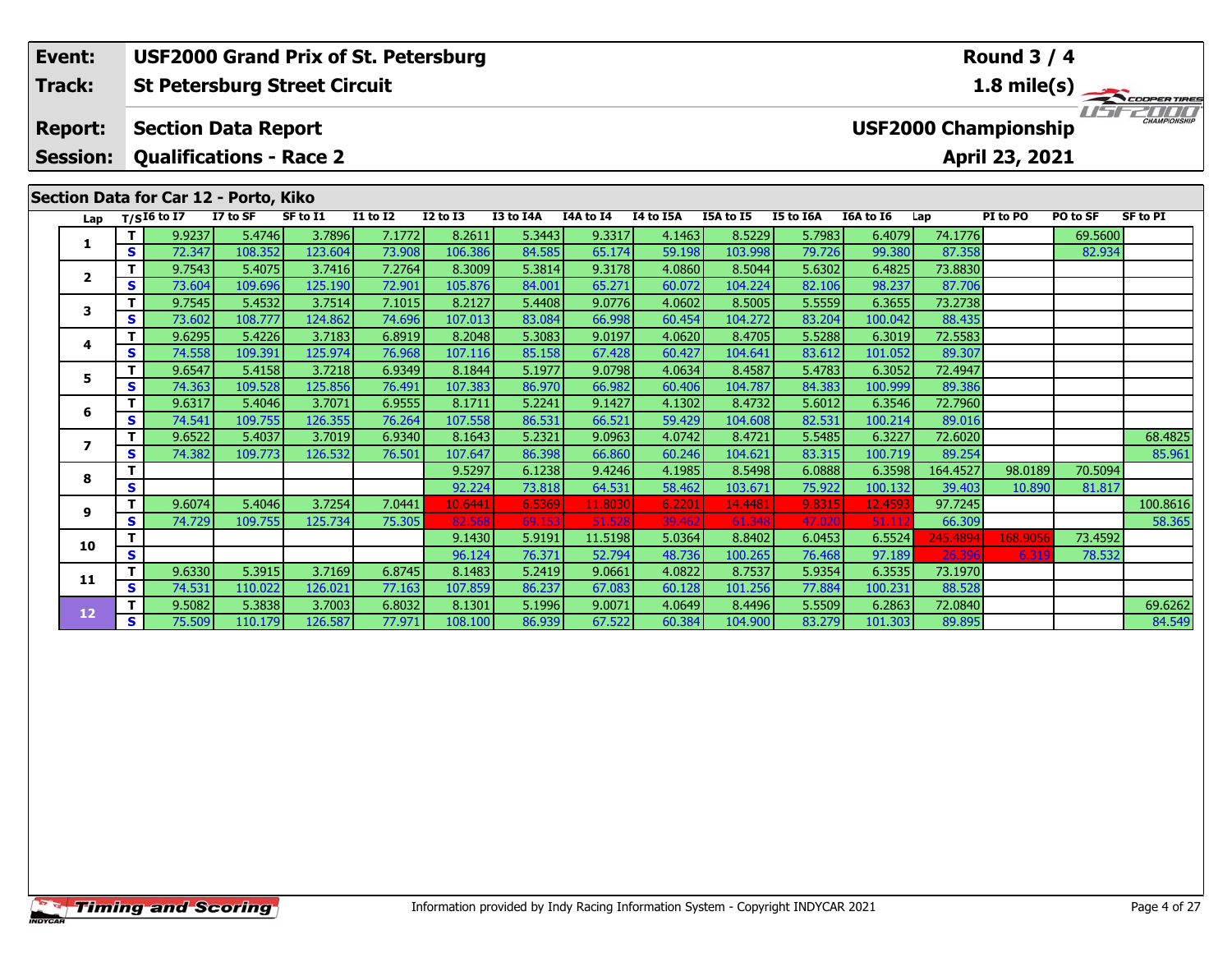| Event:          | <b>USF2000 Grand Prix of St. Petersburg</b><br><b>Round 3 / 4</b><br><b>St Petersburg Street Circuit</b><br>$1.8 \text{ mile(s)}$<br><b>USF2000 Championship</b><br><b>Section Data Report</b><br><b>Qualifications - Race 2</b><br>April 23, 2021 |                        |                    |                                                         |                 |                 |           |           |           |           |           |           |                |          |          |                 |
|-----------------|----------------------------------------------------------------------------------------------------------------------------------------------------------------------------------------------------------------------------------------------------|------------------------|--------------------|---------------------------------------------------------|-----------------|-----------------|-----------|-----------|-----------|-----------|-----------|-----------|----------------|----------|----------|-----------------|
| <b>Track:</b>   |                                                                                                                                                                                                                                                    |                        |                    |                                                         |                 |                 |           |           |           |           |           |           |                |          |          |                 |
| <b>Report:</b>  |                                                                                                                                                                                                                                                    |                        |                    |                                                         |                 |                 |           |           |           |           |           |           |                |          |          | CHAMPIONSHIP    |
| <b>Session:</b> |                                                                                                                                                                                                                                                    |                        |                    |                                                         |                 |                 |           |           |           |           |           |           |                |          |          |                 |
|                 |                                                                                                                                                                                                                                                    |                        |                    | Section Data for Car 16 - Vaccaro, Kent (R)<br>SF to I1 | <b>I1 to I2</b> | <b>I2 to I3</b> | I3 to I4A | I4A to I4 | I4 to I5A | I5A to I5 | I5 to I6A | I6A to I6 |                | PI to PO | PO to SF | <b>SF to PI</b> |
| Lap             |                                                                                                                                                                                                                                                    | T/SI6 to I7<br>10.2202 | I7 to SF<br>5.4820 | 3.7784                                                  | 7.2771          | 8.4793          | 5.6538    | 9.7227    | 4.3246    | 8.5935    | 5.9789    | 6.4215    | Lap<br>75.9320 |          | 74.8410  |                 |
|                 | S                                                                                                                                                                                                                                                  | 70.249                 | 108.205            | 123.970                                                 | 72.894          | 103.648         | 79.954    | 62.553    | 56.758    | 103.143   | 77.317    | 99.170    | 85.340         |          | 77.082   |                 |
|                 |                                                                                                                                                                                                                                                    | 9.8772                 | 5.4609             | 3.7540                                                  | 7.1928          | 8.2821          | 5.5307    | 9.5288    | 4.2370    | 8.5540    | 5.7352    | 6.3768    | 74.5295        |          |          |                 |
| $\mathbf{2}$    | S                                                                                                                                                                                                                                                  | 72.688                 | 108.623            | 124.776                                                 | 73.748          | 106.116         | 81.734    | 63.826    | 57.931    | 103.620   | 80.603    | 99.865    | 86.945         |          |          |                 |
| 3               |                                                                                                                                                                                                                                                    | 9.9335                 | 5.4797             | 3.7956                                                  | 7.0606          | 8.4930          | 5.4255    | 9.2271    | 4.2444    | 8.5532    | 5.6799    | 6.4038    | 74.2963        |          |          |                 |
|                 | S                                                                                                                                                                                                                                                  | 72.276                 | 108.251            | 123.408                                                 | 75.129          | 103.481         | 83.319    | 65.913    | 57.830    | 103.629   | 81.387    | 99.444    | 87.218         |          |          |                 |
| 4               |                                                                                                                                                                                                                                                    | 9.8575                 | 5.4608             | 3.7530                                                  | 7.5597          | 8.9965          | 5.5091    | 9.3265    | 4.2398    | 8.5628    | 5.8535    | 6.4549    | 75.5741        |          |          |                 |
|                 | S                                                                                                                                                                                                                                                  | 72.833                 | 108.625            | 124.809                                                 | 70.169          | 97.690          | 82.054    | 65.210    | 57.893    | 103.513   | 78.974    | 98.657    | 85.744         |          |          |                 |
| 5               |                                                                                                                                                                                                                                                    | 10.0326                | 5.4787             | 3.7622                                                  | 7.1192          | 8.2270          | 5.4201    | 9.3420    | 4.2217    | 8.5507    | 5.7588    | 6.4170    | 74.3300        |          |          |                 |
|                 | S                                                                                                                                                                                                                                                  | 71.562                 | 108.271            | 124.504                                                 | 74.510          | 106.827         | 83.402    | 65.102    | 58.141    | 103.660   | 80.272    | 99.239    | 87.179         |          |          |                 |
| 6               |                                                                                                                                                                                                                                                    | 9.9384                 | 5.4608             | 3.7847                                                  | 7.0577          | 8.2845          | 5.4228    | 9.3554    | 4.2628    | 8.5373    | 5.7419    | 6.4086    | 74.2549        |          |          |                 |
|                 | S                                                                                                                                                                                                                                                  | 72.240                 | 108.625            | 123.764                                                 | 75.160          | 106.085         | 83.360    | 65,009    | 57.581    | 103.8221  | 80.509    | 99.369    | 87.267         |          |          |                 |

**<sup>T</sup>** 9.9581 5.4876 3.7858 7.5986 8.8054 5.5639 9.1614 4.2155 8.5975 74.0362 9.4432 146.6532 142.9629 **<sup>S</sup>** 72.098 108.095 123.728 69.810 99.810 81.246 66.385 58.227 103.096 6.244 67.437 44.186 41.177

**<sup>T</sup>** 9.8224 5.4740 3.8525 7.1815 8.2569 5.4613 9.2248 4.4985 8.7649 5.9697 6.5650 75.0715 72.3005 **<sup>S</sup>** 73.094 108.364 121.586 73.864 106.440 82.773 65.929 54.564 101.126 77.437 97.002 86.318 81.422

**<sup>T</sup>** 8.4831 5.6706 9.3973 4.2809 8.6424 5.8810 6.4615 457.3182 392.1822 68.6770 **<sup>S</sup>** 103.602 79.717 64.719 57.337 102.560 78.604 98.556 14.170 2.722 84.000

**7**

**8**

**9**

41.177

81.422

84.000

 $\frac{87.267}{146.6532}$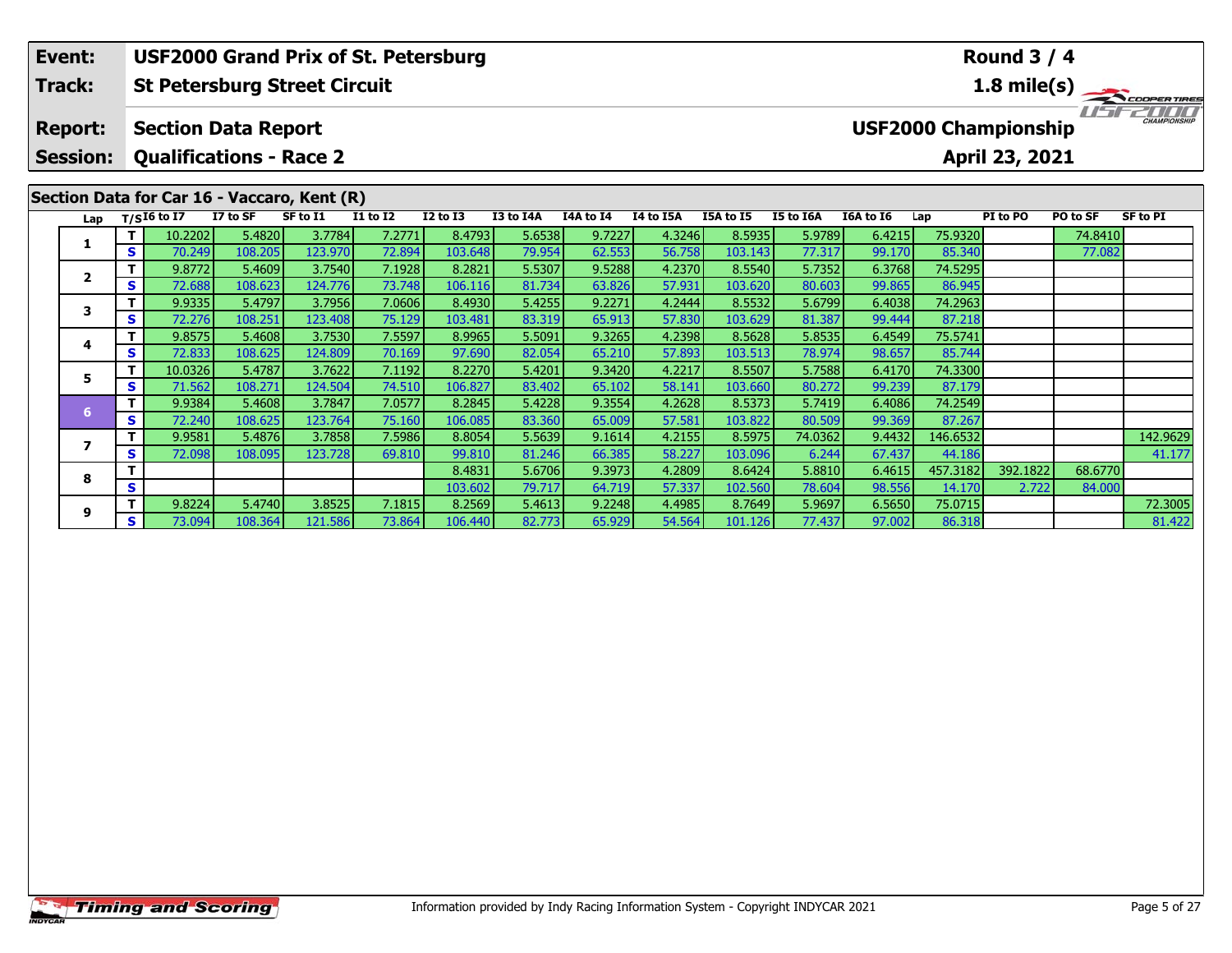| Event:          |                |                                                                      |          |                                             | <b>USF2000 Grand Prix of St. Petersburg</b> |                 |                 |           |           |           |           |           |          | <b>Round 3 / 4</b>          |          |             |
|-----------------|----------------|----------------------------------------------------------------------|----------|---------------------------------------------|---------------------------------------------|-----------------|-----------------|-----------|-----------|-----------|-----------|-----------|----------|-----------------------------|----------|-------------|
| Track:          |                |                                                                      |          | <b>St Petersburg Street Circuit</b>         |                                             |                 |                 |           |           |           |           |           |          |                             |          | 1.8 mile(s) |
| <b>Report:</b>  |                | <b>Section Data Report</b>                                           |          |                                             |                                             |                 |                 |           |           |           |           |           |          | <b>USF2000 Championship</b> |          |             |
| <b>Session:</b> |                | <b>Qualifications - Race 2</b>                                       |          |                                             |                                             |                 |                 |           |           |           |           |           |          | April 23, 2021              |          |             |
|                 |                |                                                                      |          | Section Data for Car 19 - Castro, Andre (R) |                                             |                 |                 |           |           |           |           |           |          |                             |          |             |
| Lap             |                | $T/SI6$ to I7                                                        | I7 to SF | SF to I1                                    | <b>I1 to I2</b>                             | <b>I2 to I3</b> | I3 to I4A       | I4A to I4 | I4 to I5A | I5A to I5 | I5 to I6A | I6A to I6 | Lap      | PI to PO                    | PO to SF | SF to PI    |
| 1               |                | 10.3272                                                              | 5.4973   | 3.8255                                      | 7.2977                                      | 8.3601          | 5.4761          | 9.3193    | 4.2465    | 8.5314    | 5.7630    | 6.3827    | 75.0268  |                             | 78.7631  |             |
|                 | S              | 69.521                                                               | 107.904  | 122.444                                     | 72.688                                      | 105.126         | 82.549          | 65.260    | 57.802    | 103.894   | 80.214    | 99.773    | 86.369   |                             | 73.243   |             |
| $\mathbf{2}$    | т              | 9.7435                                                               | 5.3651   | 3.7175                                      | 7.1501                                      | 8.1895          | 5.3395          | 9.3064    | 4.1917    | 8.4551    | 5.8508    | 6.3388    | 73.6480  |                             |          |             |
|                 | S              | 73.685                                                               | 110.563  | 126.001                                     | 74.188                                      | 107.316         | 84.661          | 65.351    | 58.557    | 104.832   | 79.010    | 100.464   | 87.986   |                             |          |             |
| 3               |                | 10.7531                                                              | 6.6743   | 4.4910                                      | 7.5084                                      | 8.2288          | 5.4000          | 9.1947    | 4.1499    | 8.5098    | 5.7306    | 6.3588    | 76.9994  |                             |          |             |
|                 | S              | 66.767                                                               | 88.876   | 104.300                                     | 70.648                                      | 106.803         | 83.712          | 66.145    | 59.147    | 104.158   | 80.667    | 100.148   | 84.156   |                             |          |             |
| 4               |                | 9.8240                                                               | 5.4852   | 3.7547                                      | 7.1226                                      | 8.1932          | 5.3538          | 9.2565    | 4.1587    | 8.4917    | 5.6791    | 6.3528    | 73.6723  |                             |          |             |
|                 | S              | 73.082                                                               | 108.142  | 124.753                                     | 74.475                                      | 107.267         | 84.435          | 65.703    | 59.022    | 104.380   | 81.399    | 100.242   | 87.957   |                             |          |             |
| 5               | т              | 9.7016                                                               | 5.3804   | 3.7295                                      | 7.0467                                      | 8.2009          | 5.3249          | 9.2449    | 4.1332    | 8.4720    | 5.6723    | 6.3509    | 73.2573  |                             |          |             |
|                 | S              | 74.004                                                               | 110.249  | 125.596                                     | 75.277                                      | 107.167         | 84.893          | 65.786    | 59.386    | 104.623   | 81.497    | 100.272   | 88.455   |                             |          |             |
|                 |                | 9.7456                                                               | 5.4073   | 3.7136                                      | 7.0550                                      | 8.2101          | 5.4105          | 9.1782    | 4.1710    | 8.4636    | 5.6615    | 6.3602    | 73.3766  |                             |          |             |
| 6<br>S          |                |                                                                      | 126.133  | 75.188                                      | 107.047                                     | 83.550          | 66.264          | 58.848    | 104.727   | 81.652    | 100.125   | 88.312    |          |                             |          |             |
|                 | $\overline{ }$ |                                                                      |          | 3.7184                                      | 6.9986                                      | 8.1842          | 5.3993          | 9.1975    | 4.1326    | 8.4482    | 5.7878    | 6.4232    | 73.4724  |                             |          | 70.0132     |
|                 |                | 73.670<br>109.700<br>9.8017<br>5.3809<br>S<br>73.248<br>110.238<br>S | 125.971  | 75.794                                      | 107.385                                     | 83.723          | 66.125          | 59.395    | 104.917   | 79.870    | 99.143    | 88.196    |          |                             | 84.082   |             |
|                 |                |                                                                      |          |                                             | 13.5181                                     | 8.7260          | 13.6719         | 6.1324    | 13.7856   | 9.6302    | 9.886     | 237.6954  | 144.5804 |                             |          |             |
|                 |                |                                                                      |          |                                             | 65.014                                      | 51.804          | 44.484          | 40.026    | 64.296    | 48.002    | 64.41     | 27.262    | 7.383    |                             |          |             |
|                 | 8<br>9<br>S    |                                                                      |          |                                             |                                             | 9.1300          | 5.7799          | 9.5519    | 4.9298    | 9.5489    | 6.6646    | 6.3741    | 248.9234 | 174.3059                    | 74.7462  |             |
|                 |                |                                                                      |          |                                             |                                             | 96.261          | 78.210 <b>1</b> | 63.671    | 49.790    | 92.824    | 69.362    | 99.907    |          |                             | 77.179   |             |

**<sup>T</sup>** 9.7354 5.3851 3.7032 7.0074 8.1694 5.3307 8.9795 4.1349 8.5476 5.6741 6.3073 72.9746 **<sup>S</sup>** 73.747 110.152 126.488 75.699 107.580 84.800 67.730 59.362 103.697 81.471 100.965 88.798

**10**

**11**

**<sup>T</sup>** 9.6051 5.3424 3.6982 6.9334 8.1390 5.3083 9.0087 4.1683 8.4367 5.6523 6.2956 72.5880 72.6669 **<sup>S</sup>** 74.747 111.033 126.659 76.507 107.982 85.158 67.510 58.886 105.060 81.785 101.153 89.271 81.011

81.011

77.179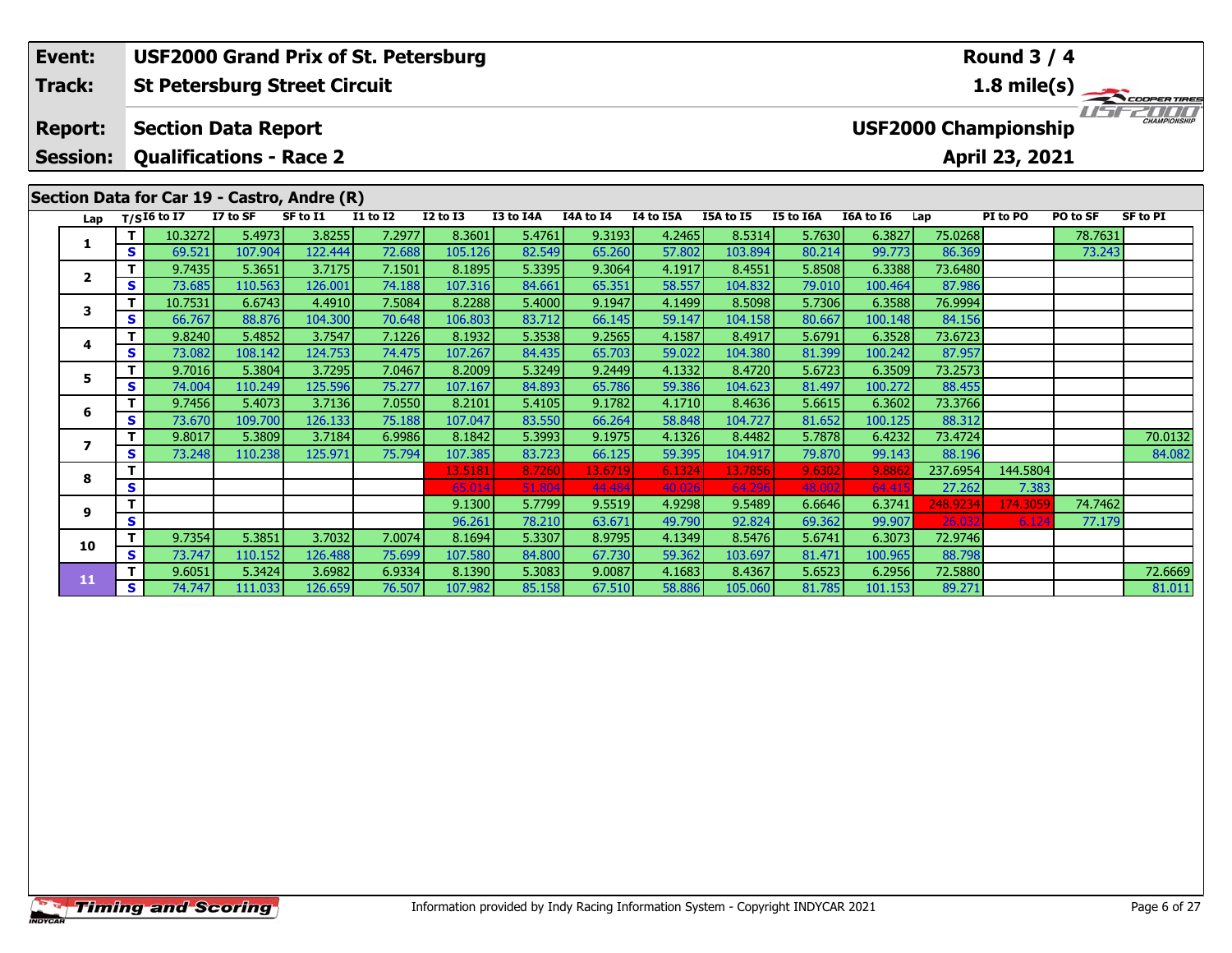| Event:          |    | <b>USF2000 Grand Prix of St. Petersburg</b>                    |          |          |                 |                 |           |           |           |           |           |           |          | <b>Round 3 / 4</b>          |          |              |
|-----------------|----|----------------------------------------------------------------|----------|----------|-----------------|-----------------|-----------|-----------|-----------|-----------|-----------|-----------|----------|-----------------------------|----------|--------------|
| Track:          |    | <b>St Petersburg Street Circuit</b>                            |          |          |                 |                 |           |           |           |           |           |           |          |                             |          | 1.8 mile(s)  |
| <b>Report:</b>  |    | <b>Section Data Report</b>                                     |          |          |                 |                 |           |           |           |           |           |           |          | <b>USF2000 Championship</b> |          | CHAMPIONSHIP |
| <b>Session:</b> |    | <b>Qualifications - Race 2</b>                                 |          |          |                 |                 |           |           |           |           |           |           |          | April 23, 2021              |          |              |
| Lap             |    | Section Data for Car 2 - Nepveu, Thomas (R)<br>$T/SI6$ to $I7$ | I7 to SF | SF to I1 | <b>I1 to I2</b> | <b>I2 to I3</b> | I3 to I4A | I4A to I4 | I4 to I5A | I5A to I5 | I5 to I6A | I6A to I6 | Lap      | PI to PO                    | PO to SF | SF to PI     |
|                 |    | 9.9923                                                         | 5.4230   | 3.7547   | 7.2595          | 8.1998          | 5.5103    | 9.4518    | 4.2132    | 8.4828    | 5.8716    | 6.3796    | 74.5386  |                             | 71.3276  |              |
|                 | S  | 71.851                                                         | 109.383  | 124.753  | 73.070          | 107.181         | 82.036    | 64.346    | 58.258    | 104.490   | 78.730    | 99.821    | 86.935   |                             | 80.878   |              |
| $\mathbf{2}$    |    | 9.6738                                                         | 5.3684   | 3.6824   | 7.1273          | 8.1744          | 5.5240    | 9.3137    | 4.1213    | 8.4326    | 5.9192    | 6.3566    | 73.6937  |                             |          |              |
|                 | S. | 74.216                                                         | 110.495  | 127.202  | 74.426          | 107.514         | 81.833    | 65.300    | 59.558    | 105.112   | 78.097    | 100.182   | 87.932   |                             |          |              |
| 3               |    | 9.5692                                                         | 5.3707   | 3.7210   | 7.0595          | 8.1134          | 5.4176    | 9.0876    | 4.0866    | 8.4361    | 5.7573    | 6.3476    | 72.9666  |                             |          |              |
|                 | S. | 75.028                                                         | 110.448  | 125.883  | 75.141          | 108.322         | 83.440    | 66.924    | 60.063    | 105.068   | 80.293    | 100.324   | 88.808   |                             |          |              |
| 4               |    | 9.7937                                                         | 5.4488   | 3.7595   | 7.0721          | 8.1120          | 5.3856    | 9.3865    | 4.3187    | 8.5813    | 6.7286    | 6.5052    | 75.0920  |                             |          |              |
|                 | S. | 73.308                                                         | 108.865  | 124.593  | 75.007          | 108.341         | 83.936    | 64.793    | 56.835    | 103.290   | 68.703    | 97.894    | 86.294   |                             |          |              |
| 5.              |    | 9.5959                                                         | 5.3660   | 3.7099   | 6.9869          | 8.1533          | 5.3354    | 9.1374    | 4.1290    | 8.4287    | 5.6842    | 6.3308    | 72.8575  |                             |          |              |
|                 | S. | 74.819                                                         | 110.545  | 126.259  | 75.921          | 107.792         | 84.726    | 66.560    | 59.446    | 105.160   | 81.326    | 100.590   | 88.941   |                             |          |              |
| 6               |    | 9.5484                                                         | 5.3799   | 3.6985   | 6.9735          | 8.1412          | 5.3385    | 9.1175    | 4.1600    | 9.2572    | 7.3576    | 8.3574    | 77.3297  |                             |          | 76.3594      |
|                 | S. | 75.191                                                         | 110.259  | 126.648  | 76.067          | 107.953         | 84.676    | 66.705    | 59.003    | 95.749    | 62.829    | 76.198    | 83.797   |                             |          | 77.094       |
|                 |    |                                                                |          |          |                 | 8.8102          | 6.2106    | 12.5844   | 5.8676    | 9.2358    | 6.0691    | 6.3414    | 302.8497 | 229.1184                    | 74.7768  |              |
|                 | s. |                                                                |          |          |                 | 99.755          | 72.786    | 48.328    | 41.832    | 95.970    | 76.168    | 100.422   | 21.397   | 4.659                       | 77.148   |              |

**<sup>T</sup>** 9.7445 5.3388 3.6733 6.9009 8.1238 5.2543 9.1636 4.0940 8.3917 5.6186 6.2818 72.5853 73.3744 **<sup>S</sup>** 73.678 111.108 127.517 76.867 108.184 86.033 66.369 59.955 105.624 82.275 101.375 89.274 80.230

**<sup>T</sup>** 9.6534 5.3501 3.6905 6.9401 8.1518 5.2248 9.3972 4.4171 8.5375 6.4756 6.4033 74.2414 **<sup>S</sup>** 74.373 110.873 126.923 76.433 107.812 86.519 64.719 55.569 103.820 71.387 99.452 87.283

**8**

**9**

80.230

77.148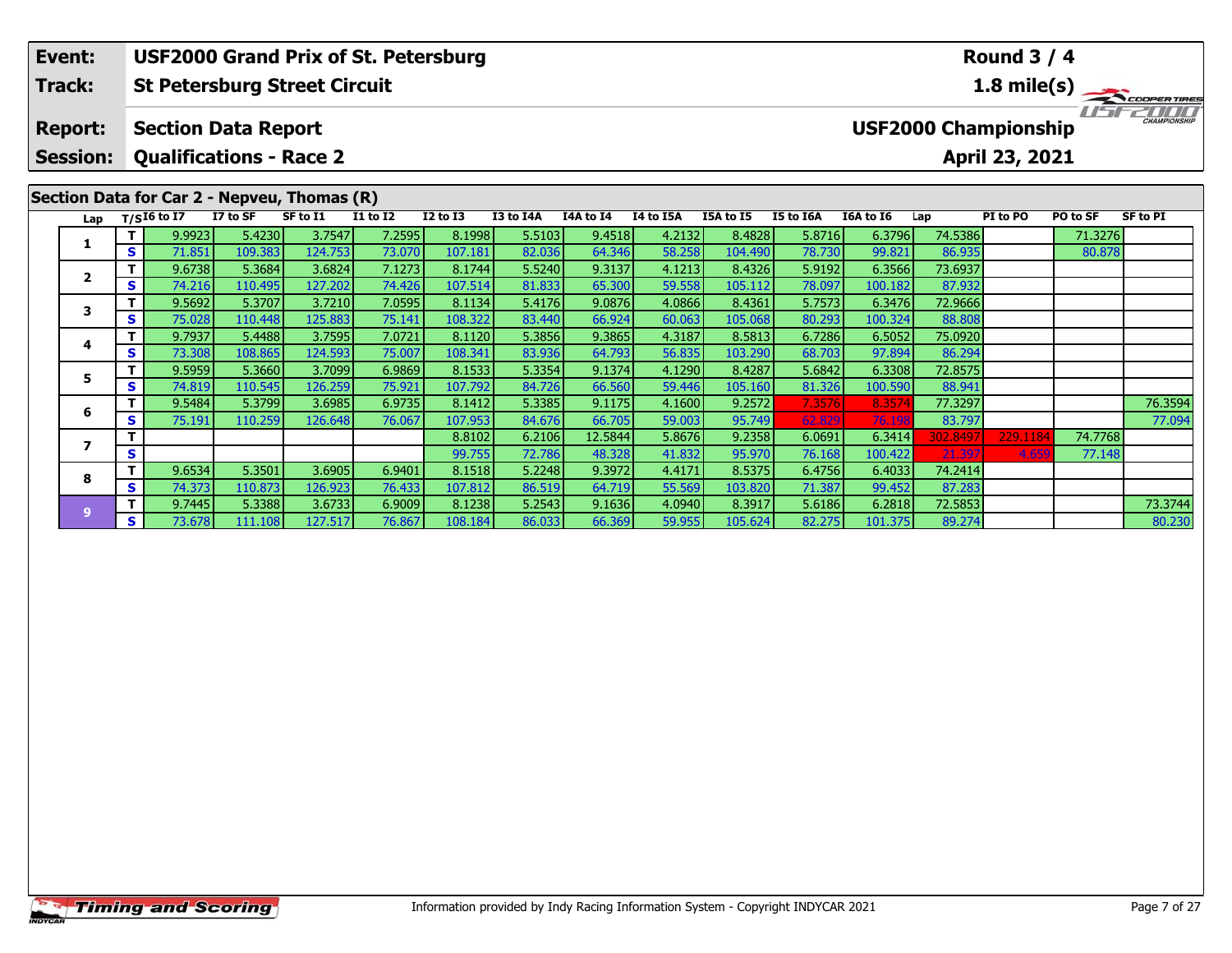| USF2000 Grand Prix of St. Petersburg<br>Event:<br><b>St Petersburg Street Circuit</b> |                                   |    |                                                              | Round $3/4$       |                   |                  |                   |                  |                  |                  |                   |                  |                   |                             |                |          |             |
|---------------------------------------------------------------------------------------|-----------------------------------|----|--------------------------------------------------------------|-------------------|-------------------|------------------|-------------------|------------------|------------------|------------------|-------------------|------------------|-------------------|-----------------------------|----------------|----------|-------------|
|                                                                                       | Track:                            |    |                                                              |                   |                   |                  |                   |                  |                  |                  |                   |                  |                   |                             |                |          | 1.8 mile(s) |
|                                                                                       | <b>Report:</b><br><b>Session:</b> |    | <b>Section Data Report</b><br><b>Qualifications - Race 2</b> |                   |                   |                  |                   |                  |                  |                  |                   |                  |                   | <b>USF2000 Championship</b> | April 23, 2021 | l l'al-  | CHAMPIONSHI |
|                                                                                       |                                   |    | Section Data for Car 22 - Sundaramoorthy, Yuven              |                   |                   |                  |                   |                  |                  |                  |                   |                  |                   |                             |                |          |             |
|                                                                                       | Lap                               |    | $T/SI6$ to I7                                                | I7 to SF          | SF to I1          | <b>I1 to I2</b>  | <b>I2 to I3</b>   | I3 to I4A        | I4A to I4        | I4 to I5A        | I5A to I5         | I5 to I6A        | I6A to I6         | Lap                         | PI to PO       | PO to SF | SF to PI    |
|                                                                                       | 1                                 |    | 10.8119                                                      | 5.5400            | 3.8770            | 7.3918           | 8.3550            | 5.4388           | 9.6073           | 4.2636           | 8.8408            | 6.4889           | 6.3468            | 76.9619                     |                | 72.0340  |             |
|                                                                                       |                                   | S. | 66.404<br>9.7331                                             | 107.073<br>5.3878 | 120.817<br>3.7316 | 71.763<br>7.0488 | 105.190<br>8.1401 | 83.115<br>5.3074 | 63.304<br>9.3206 | 57.570<br>4.1784 | 100.258<br>8.4717 | 71.241<br>5.7192 | 100.337<br>6.2941 | 84.198<br>73.3328           |                | 80.085   |             |
|                                                                                       | $\overline{2}$                    | S. | 73.764                                                       | 110.097           | 125.525           | 75.255           | 107.967           | 85.173           | 65.251           | 58.744           | 104.626           | 80.828           | 101.177           | 88.364                      |                |          |             |
|                                                                                       |                                   | т  | 9.6377                                                       | 5.3736            | 3.7004            | 6.9330           | 8.1259            | 5.2525           | 9.3033           | 4.2081           | 8.4396            | 5.7088           | 6.2625            | 72.9454                     |                |          |             |
|                                                                                       | 3                                 | S  | 74.494                                                       | 110.388           | 126.583           | 76.512           | 108.156           | 86.063           | 65.373           | 58.329           | 105.024           | 80.975           | 101.688           | 88.834                      |                |          |             |
|                                                                                       |                                   | т  | 9.9221                                                       | 5.3373            | 3.6553            | 7.5229           | 8.2287            | 5.4002           | 9.2911           | 4.1696           | 8.4787            | 5.7874           | 6.3128            | 74.1061                     |                |          |             |
|                                                                                       | 4                                 | S. | 72.359                                                       | 111.139           | 128.145           | 70.512           | 106.805           | 83.709           | 65.459           | 58.868           | 104.540           | 79.876           | 100.877           | 87.442                      |                |          |             |
|                                                                                       |                                   | т  | 9.6184                                                       | 5.3699            | 3.6985            | 7.0241           | 8.1453            | 5.3098           | 9.1985           | 4.1182           | 8.4418            | 5.7018           | 6.2624            | 72.8887                     |                |          | 69.3109     |
|                                                                                       | 5.                                | S  | 74.644                                                       | 110.464           | 126.648           | 75.519           | 107.898           | 85.134           | 66.117           | 59.602           | 104.997           | 81.075           | 101.689           | 88.903                      |                |          | 84.934      |
|                                                                                       |                                   |    |                                                              |                   |                   |                  | 10.7344           | 6.3491           | 9.8106           | 4.5418           | 10.0539           | 6.1797           | 6.3864            | 153.8205                    | 83.2327        | 74.4917  |             |
|                                                                                       | 6                                 | S  |                                                              |                   |                   |                  | 81.874            | 71.198           | 61.992           | 54.043           | 88.161            | 74.805           | 99.715            | 42.127                      | 12.824         | 77.443   |             |
|                                                                                       | $\overline{ }$                    | т  | 9.9059                                                       | 5.4085            | 3.7361            | 6.9926           | 8.2532            | 5.3496           | 9.1754           | 4.1821           | 9.2919            | 6.6146           | 6.3634            | 75.2733                     |                |          |             |
|                                                                                       |                                   | S  | 72.477                                                       | 109.676           | 125.374           | 75.859           | 106.488           | 84.501           | 66.284           | 58.692           | 95.391            | 69.887           | 100.075           | 86.086                      |                |          |             |
|                                                                                       | 8                                 | т  | 9.5951                                                       | 5.3691            | 3.7268            | 6.9560           | 8.0745            | 5.1951           | 9.0699           | 4.0783           | 8.4184            | 5.6855           | 6.2673            | 72.4360                     |                |          |             |
|                                                                                       |                                   | S. | 74.825                                                       | 110.481           | 125.687           | 76.259           | 108.844           | 87.014           | 67.055           | 60.186           | 105.289           | 81.307           | 101.610           | 89.458                      |                |          |             |
|                                                                                       | 9                                 |    | 9.5269                                                       | 5.3485            | 3.6778            | 7.0124           | 11.1858           | 7.6320           | 11.8126          | 5.4362           | 14.1625           | 10.0150          | 11.9115           | 97.7212                     |                |          | 101.1232    |
|                                                                                       |                                   | S  | 75.361                                                       | 110.906           | 127.361           | 75.645           | 78.57             | 59.230           | 51.486           | 45.152           | 62.585            | 46.158           | 53.46             | 66.311                      |                |          | 58.214      |
|                                                                                       | 10                                |    |                                                              |                   |                   |                  | 8.2934            | 5.4624           | 9.4422           | 4.1558           | 8.4732            | 5.8977           | 6.3360            | 236.6433                    | 165.496        | 67.8857  |             |
|                                                                                       |                                   | S. |                                                              |                   |                   |                  | 105.971           | 82.756           | 64.411           | 59.063           | 104.608           | 78.382           | 100.508           | 27.383                      | 6.450          | 84.979   |             |

**<sup>T</sup>** 9.6225 5.3940 3.7106 6.9791 8.1289 5.3490 9.1626 4.1222 8.4823 5.6582 6.2560 72.8654 **<sup>S</sup>** 74.612 109.971 126.235 76.006 108.116 84.510 66.377 59.545 104.496 81.700 101.793 88.931

**11**

**12**

**<sup>T</sup>** 9.6517 5.3399 3.7119 7.1989 8.2898 5.6242 9.2431 4.1896 9.6386 5.8487 6.3398 75.0762 72.6175 **<sup>S</sup>** 74.386 111.085 126.191 73.685 106.017 80.375 65.798 58.587 91.960 79.039 100.448 86.312 81.066

81.066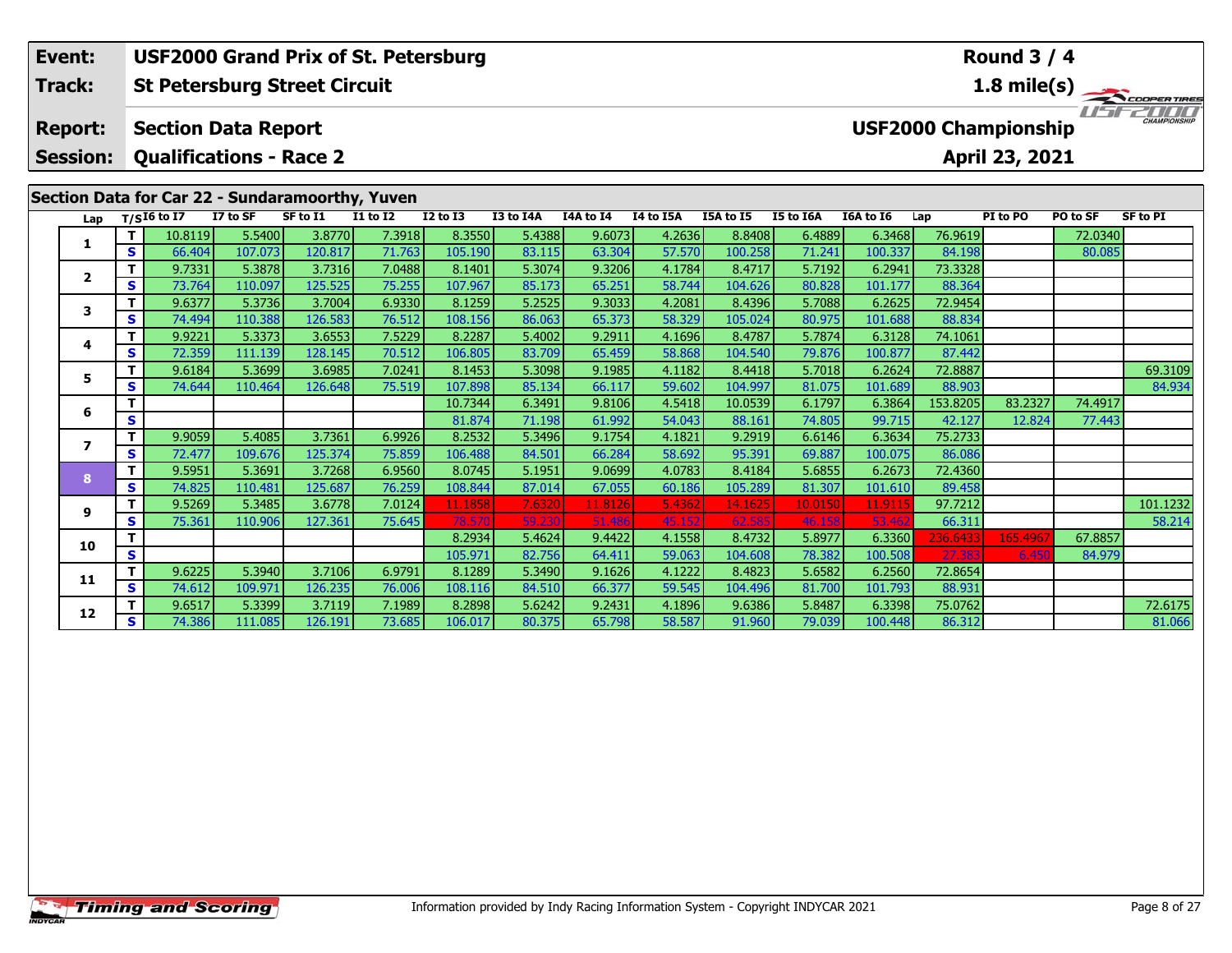### **Round 3 / 4Event: USF2000 Grand Prix of St. Petersburg Track:St Petersburg Street Circuit 1.8 mile(s)** USF2000 **Report: Section Data Report USF2000 Championship Session: Qualifications - Race 2 April 23, 2021 Section Data for Car 23 - Denmark, Jace (R)**<br>Lap T/SI6 to I7 I7 to SF SF to I1 II to **Lap T/SI6 to I7 I7 to SF SF to I1 I1 to I2 I2 to I3 I3 to I4A I4A to I4 I4 to I5A I5A to I5 I5 to I6A I6A to I6 Lap PI to PO PO to SF SF to PI <sup>T</sup>** 10.2455 5.4902 3.7749 7.2429 8.2178 5.4860 9.4432 4.1950 8.5520 5.7921 6.3183 74.7579 73.7207 **<sup>S</sup>** 70.075 108.044 124.085 73.238 106.946 82.400 64.404 58.511 103.644 79.811 100.789 86.680 78.253**1 <sup>T</sup>** 9.8112 5.3663 3.6878 7.1760 8.1503 5.3731 9.2562 4.1394 8.4519 5.8996 6.4421 73.7539 **<sup>S</sup>** 73.177 110.538 127.016 73.921 107.832 84.131 65.705 59.297 104.872 78.357 98.853 87.860**2**87.860 **<sup>T</sup>** 9.6882 5.3743 3.6903 7.0683 8.1171 5.3038 9.2092 4.1312 8.4630 5.7482 6.3822 73.1758 **<sup>S</sup>** 74.106 110.374 126.930 75.047 108.273 85.230 66.041 59.415 104.734 80.420 99.780 88.554**3**

|    |    | 9.000Z | <b>1.97451</b> | ו כטפס.כ | 7.U00J | 0.11/1  | ן סכטכ.כ | 9.ZUYZ  | 4.1912 | 0.40501 | 3.740Z | 0.30ZZ  | 79.17901 |          |         |         |
|----|----|--------|----------------|----------|--------|---------|----------|---------|--------|---------|--------|---------|----------|----------|---------|---------|
|    | S  | 74.106 | 110.374        |          | 75.047 | 108.273 | 85.230   | 66.041  | 59.415 | 104.734 | 80.420 | 99.780  | 88.554   |          |         |         |
|    | т  | 9.7265 | 5.3595         | 3.6881   | 7.0499 | 8.1516  | 5.3725   | 9.2327  | 4.1404 | 8.4547  | 5.7844 | 6.2981  | 73.2584  |          |         | 69.0906 |
| 4  | S. | 73.814 | 110.679        | 127.006  | 75.243 | 107.815 | 84.141   | 65.873  | 59.283 | 104.837 | 79.917 | 101.113 | 88.454   |          |         | 85.204  |
| 5  | т  |        |                |          |        | 12.0258 | 6.4089   | 9.5888  | 4.2739 | 9.0278  | 5.9847 | 6.3510  | 144.8804 | 75.3316  | 73.7164 |         |
|    | S  |        |                |          |        | 73.082  | 70.534   | 63.426  | 57.431 | 98.182  | 77.242 | 100.271 | 44.727   | 14.169   | 78.258  |         |
| 6  | т  | 9.7029 | 5.3829         | 3.7107   | 7.0299 | 8.0719  | 5.3616   | 9.1296  | 4.1061 | 8.4763  | 5.7363 | 6.2942  | 73.0024  |          |         |         |
|    | S. | 73.994 | 110.197        | 126.232  | 75.457 | 108.879 | 84.312   | 66.616  | 59.778 | 104.570 | 80.587 | 101.175 | 88.764   |          |         |         |
|    | т  | 9.4965 | 5.3678         | 3.6779   | 7.9783 | 8.3016  | 5.4422   | 9.1175  | 4.3348 | 10.9250 | 6.7100 | 7.2795  | 78.6311  |          |         |         |
|    | S. | 75.602 | 110.507        | 127.358  | 66.487 | 105.867 | 83.063   | 66.705  | 56.624 | 81.132  | 68.893 | 87.481  | 82.410   |          |         |         |
| 8  | т  | 9.8772 | 5.3710         | 3.6828   | 7.0224 | 8.1149  | 5.2936   | 9.0033  | 4.0846 | 8.4116  | 5.8284 | 6.4205  | 73.1103  |          |         |         |
|    | S. | 72.688 | 110.442        | 127.188  | 75.538 | 108.302 | 85.395   | 67.551  | 60.093 | 105.374 | 79.314 | 99.185  | 88.633   |          |         |         |
| 9  | т  | 9.6024 | 5.3825         | 3.7075   | 6.9950 | 8.1189  | 5.4266   | 9.8577  | 4.4526 | 10.9023 | 9.5365 | 8.7324  | 82.7144  |          |         | 81.5895 |
|    | S. | 74.768 | 110.206        | 126.341  | 75.833 | 108.249 | 83.302   | 61.696  | 55.126 | 81.301  | 48.474 | 72.92   | 78.342   |          |         | 72.152  |
| 10 | т  |        |                |          |        | 8.3407  | 5.8182   | 11.2244 | 5.0922 | 8.9986  | 5.8944 | 6.4124  | 260.3159 | 190.0024 | 71.5646 |         |
|    | S  |        |                |          |        | 105.370 | 77.695   | 54.184  | 48.202 | 98.500  | 78.426 | 99.310  | 24.893   | 5.618    | 80.611  |         |
| 11 | т  | 9.7073 | 5.4038         | 3.7444   | 7.0543 | 8.1597  | 5.2905   | 9.3555  | 4.1995 | 8.5237  | 5.6317 | 6.3096  | 73.3800  |          |         |         |
|    | S. | 73.960 | 109.771        | 125.096  | 75.196 | 107.708 | 85.445   | 65.008  | 58.449 | 103.988 | 82.084 | 100.928 | 88.307   |          |         |         |
| 12 | т  | 9.6593 | 5.3857         | 3.7001   | 6.9210 | 8.1047  | 5.3253   | 9.1388  | 4.0467 | 8.4534  | 5.6010 | 6.2925  | 72.6285  |          |         | 68.9363 |
|    | S. | 74.328 | 110.140        | 126.594  | 76.644 | 108.439 | 84.886   | 66.549  | 60.655 | 104.853 | 82.534 | 101.203 | 89.221   |          |         | 85.395  |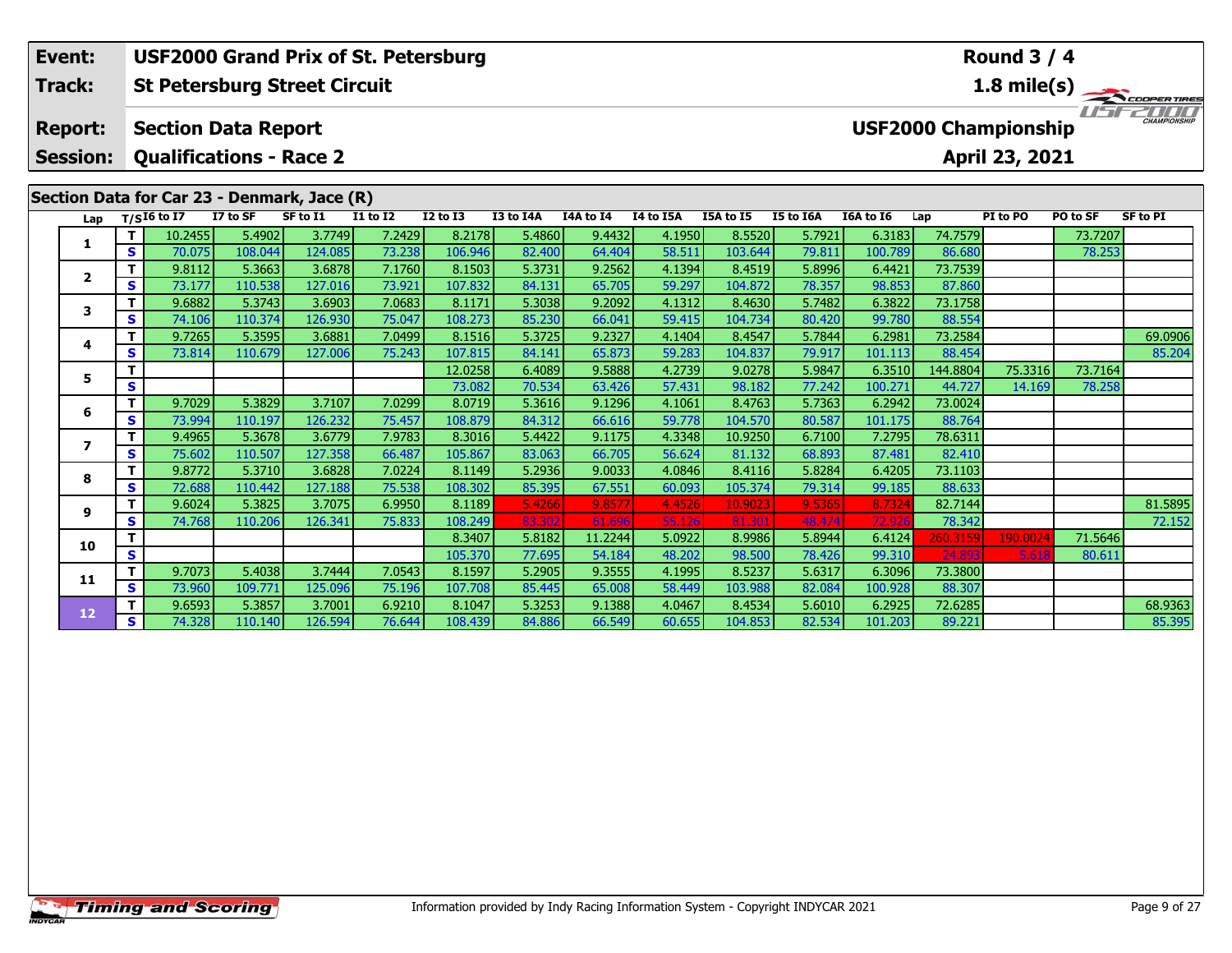### **St Petersburg Street Circuit Section Data Report Event: USF2000 Grand Prix of St. Petersburg Track: Report: USF2000 Championship**

**Session:Qualifications - Race 2**

# **Section Data for Car 24 - Pierson, Josh**

| Lap            |   | $T/SI6$ to I7 | I7 to SF | SF to I1 | <b>I1 to I2</b> | <b>I2 to I3</b> | I3 to I4A | I4A to I4 | <b>I4 to I5A</b> | I5A to I5 | I5 to I6A | <b>I6A to 16</b> | Lap      | PI to PO | PO to SF | <b>SF to PI</b> |
|----------------|---|---------------|----------|----------|-----------------|-----------------|-----------|-----------|------------------|-----------|-----------|------------------|----------|----------|----------|-----------------|
| 1              |   | 11.2787       | 5.5566   | 3.8403   | 7.3569          | 8.2541          | 5.4994    | 9.5158    | 4.4776           | 9.2205    | 6.1254    | 6.4014           | 77.5267  |          | 71.4191  |                 |
|                | s | 63.656        | 106.753  | 121.972  | 72.103          | 106.476         | 82.199    | 63.913    | 54.818           | 96.130    | 75.468    | 99.481           | 83.584   |          | 80.775   |                 |
| $\overline{2}$ |   | 9.7459        | 5.4149   | 3.7321   | 7.0068          | 8.2481          | 5.1996    | 9.2773    | 4.1655           | 8.5057    | 5.7999    | 6.3598           | 73.4556  |          |          |                 |
|                | S | 73.667        | 109.546  | 125.508  | 75.706          | 106.553         | 86.939    | 65.556    | 58.926           | 104.208   | 79.704    | 100.132          | 88.217   |          |          |                 |
| 3              |   | 9.6085        | 5.3903   | 3.7019   | 6.9171          | 8.1645          | 5.2434    | 9.1929    | 4.1318           | 8.5231    | 5.7063    | 6.3676           | 72.9474  |          |          |                 |
|                | s | 74.721        | 110.046  | 126.532  | 76.687          | 107.645         | 86.212    | 66.158    | 59.406           | 103.995   | 81.011    | 100.009          | 88.831   |          |          |                 |
| 4              |   | 9.6345        | 5.4103   | 3.7376   | 7.0351          | 8.1798          | 5.1641    | 9.1863    | 4.1222           | 8.5276    | 5.6739    | 6.3264           | 72.9978  |          |          |                 |
|                | s | 74.519        | 109.639  | 125.323  | 75.401          | 107.443         | 87.536    | 66.205    | 59.545           | 103.941   | 81.474    | 100.660          | 88.770   |          |          |                 |
| 5              |   | 10.3103       | 5.4626   | 3.7496   | 7.0372          | 8.1920          | 5.1942    | 9.5087    | 4.1991           | 8.5191    | 5.7758    | 6.3584           | 74.3070  |          |          | 69.3885         |
|                | s | 69.635        | 108.590  | 124.922  | 75.379          | 107.283         | 87.029    | 63.961    | 58.454           | 104.044   | 80.036    | 100.154          | 87.206   |          |          | 84.839          |
| 6              |   |               |          |          |                 | 8.6032          | 5.6931    | 10.5239   | 4.2450           | 8.5390    | 5.9827    | 6.3433           | 147.5489 | 81.2865  | 70.4735  |                 |
|                | S |               |          |          |                 | 102.155         | 79.402    | 57.791    | 57.822           | 103.802   | 77.268    | 100.392          | 43.918   | 13.131   | 81.859   |                 |
| 7              |   | 9.6537        | 5.4118   | 3.7213   | 7.0246          | 8.0796          | 5.4129    | 9.5085    | 4.1890           | 8.7346    | 6.1723    | 7.6068           | 75.5151  |          |          |                 |
|                | S | 74.371        | 109.609  | 125.872  | 75.514          | 108.776         | 83.513    | 63.962    | 58.595           | 101.477   | 74.895    | 83.717           | 85.811   |          |          |                 |
| 8              |   | 10.0504       | 5.4629   | 3.7438   | 6.8745          | 8.1091          | 5.1693    | 9.0226    | 4.0491           | 8.4592    | 5.6626    | 6.3219           | 72.9254  |          |          |                 |
|                | S | 71.435        | 108.584  | 125.116  | 77.163          | 108.380         | 87.448    | 67.406    | 60.620           | 104.781   | 81.636    | 100.732          | 88.858   |          |          |                 |
| 9              |   | 9.4640        | 5.4066   | 3.7193   | 6.9118          | 8.1356          | 5.3079    | 10.7605   | 4.9120           | 11.2745   | 8.7184    | 8.4001           | 83.0107  |          |          | 80.6696         |
|                | s | 75.862        | 109.714  | 125.940  | 76.746          | 108.027         | 85.165    | 56.520    | 49.970           | 78.617    | 53.023    | 75.81            | 78.062   |          |          | 72.974          |
| 10             |   |               |          |          |                 | 8.2745          | 5.5599    | 9.8816    | 4.5729           | 8.6618    | 5.7370    | 6.3333           | 258.7629 | 192.4574 | 68.6813  |                 |
|                | S |               |          |          |                 | 106.214         | 81.305    | 61.547    | 53.676           | 102.330   | 80.577    | 100.551          | 25.042   | 5.546    | 83.995   |                 |
| 11             |   | 9.5186        | 5.3867   | 3.6973   | 6.9373          | 8.1891          | 5.1424    | 9.1699    | 4.1171           | 8.5232    | 5.6298    | 6.2961           | 72.6075  |          |          |                 |
|                | S | 75.426        | 110.120  | 126.690  | 76.464          | 107.321         | 87.906    | 66.324    | 59.618           | 103.994   | 82.112    | 101.145          | 89.247   |          |          |                 |
| 12             |   | 9.6524        | 5.3812   | 3.7049   | 6.9130          | 8.1769          | 5.3176    | 9.2844    | 4.1476           | 8.4926    | 5.6658    | 6.2981           | 73.0345  |          |          | 69.3123         |
|                | S | 74.381        | 110.232  | 126.430  | 76.733          | 107.481         | 85.009    | 65.506    | 59.180           | 104.369   | 81.590    | 101.113          | 88.725   |          |          | 84.932          |

# **Round 3 / 4**

**April 23, 2021**

**1.8 mile(s)**

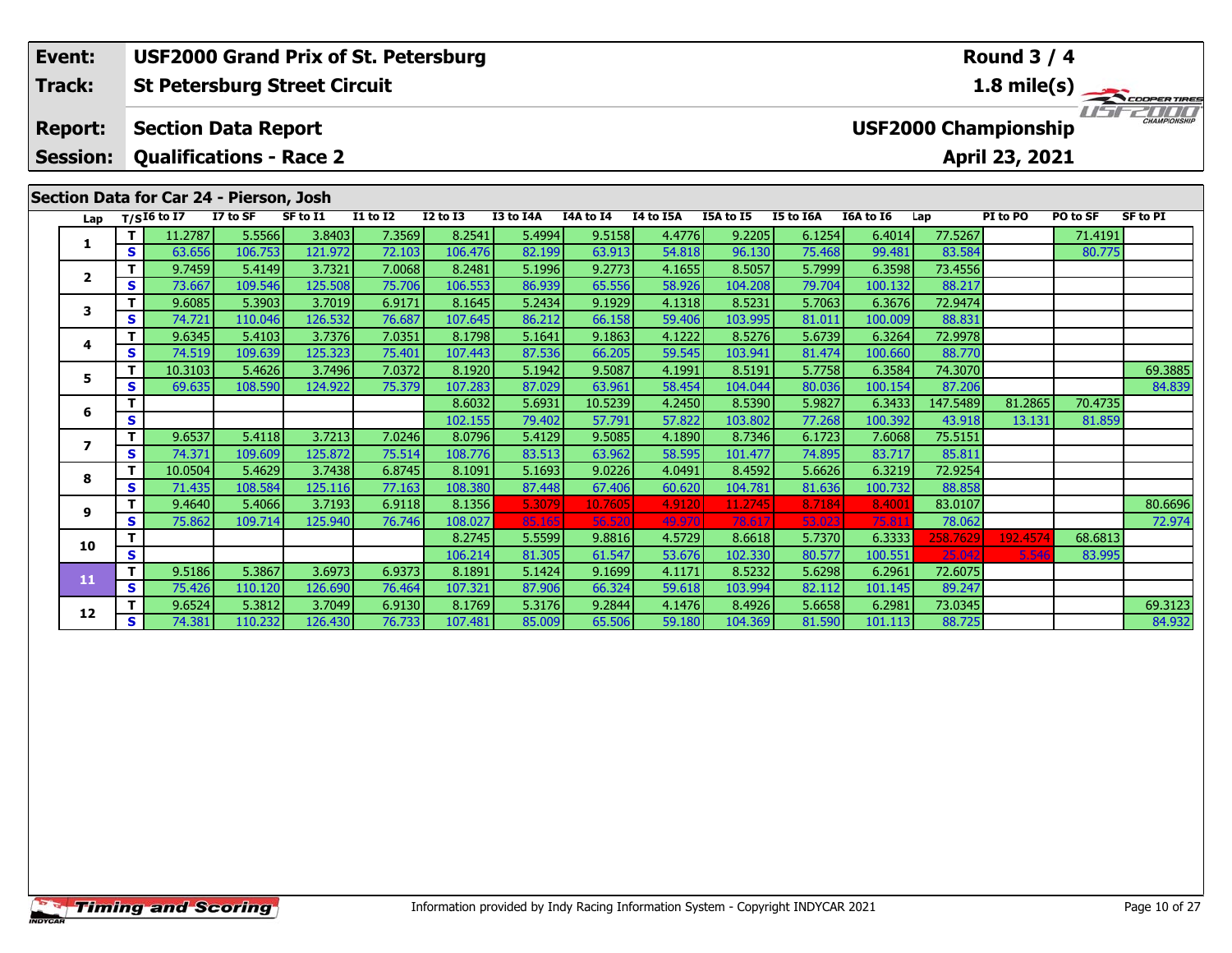| Event:                   |   |                            |                                           | <b>USF2000 Grand Prix of St. Petersburg</b> |                                    |                   |                  |                  |                  |                  |                  |                  |                   | <b>Round 3 / 4</b>          |                   |                 |
|--------------------------|---|----------------------------|-------------------------------------------|---------------------------------------------|------------------------------------|-------------------|------------------|------------------|------------------|------------------|------------------|------------------|-------------------|-----------------------------|-------------------|-----------------|
| Track:                   |   |                            |                                           | <b>St Petersburg Street Circuit</b>         |                                    |                   |                  |                  |                  |                  |                  |                  |                   |                             |                   | 1.8 mile(s)     |
| <b>Report:</b>           |   |                            | <b>Section Data Report</b>                |                                             |                                    |                   |                  |                  |                  |                  |                  |                  |                   | <b>USF2000 Championship</b> | <i>rest</i>       | CHAMPIONSHIP    |
| <b>Session:</b>          |   |                            | <b>Qualifications - Race 2</b>            |                                             |                                    |                   |                  |                  |                  |                  |                  |                  |                   | April 23, 2021              |                   |                 |
|                          |   |                            | Section Data for Car 29 - Evans, Erik (R) |                                             |                                    |                   |                  |                  |                  |                  |                  |                  |                   |                             |                   |                 |
| Lap                      |   | $T/SI6$ to $\overline{I7}$ | I7 to SF                                  | SF to I1                                    | $\overline{11}$ to $\overline{12}$ | <b>I2 to I3</b>   | <b>I3 to I4A</b> | I4A to I4        | I4 to I5A        | I5A to I5        | I5 to I6A        | I6A to I6        | Lap               | PI to PO                    | PO to SF          | <b>SF to PI</b> |
| 1                        | s | 10.3458<br>69.396          | 5.5412<br>107.049                         | 3.8268<br>122.402                           | 7.2701<br>72.964                   | 8.5296<br>103.037 | 5.4063<br>83.615 | 9.5109<br>63.946 | 4.2926<br>57.181 | 9.6628<br>91.729 | 5.8548<br>78.956 | 6.3980<br>99.534 | 76.6389<br>84.552 |                             | 77.1341<br>74.790 |                 |
|                          |   | 9.7610                     | 5.4389                                    | 3.7309                                      | 7.1072                             | 8.2267            | 5.3569           | 9.2544           | 4.1440           | 8.5572           | 5.8043           | 6.3598           | 73.7413           |                             |                   |                 |
| $\mathbf{2}$             | s | 73.553                     | 109.063                                   | 125.549                                     | 74.636                             | 106.831           | 84.386           | 65.718           | 59.231           | 103.581          | 79.643           | 100.132          | 87.875            |                             |                   |                 |
|                          |   | 9.8111                     | 5.4270                                    | 3.7291                                      | 6.9786                             | 8.2229            | 5.3193           | 9.2176           | 4.2055           | 8.5200           | 5.6589           | 6.3720           | 73.4620           |                             |                   |                 |
| 3                        | S | 73.178                     | 109.302                                   | 125.609                                     | 76.012                             | 106.880           | 84.982           | 65.980           | 58.365           | 104.033          | 81.690           | 99.940           | 88.209            |                             |                   |                 |
|                          |   | 9.8068                     | 5.3803                                    | 3.6805                                      | 7.1275                             | 8.4337            | 5.3098           | 9.1061           | 4.0880           | 8.5593           | 5.5491           | 6.3845           | 73.4256           |                             |                   |                 |
| 4                        | s | 73.210                     | 110.251                                   | 127.268                                     | 74.424                             | 104.209           | 85.134           | 66.788           | 60.043           | 103.556          | 83.306           | 99.744           | 88.253            |                             |                   |                 |
| 5                        |   | 9.6024                     | 5.4189                                    | 3.7008                                      | 7.0450                             | 8.2065            | 5.3165           | 9.2466           | 4.1479           | 8.5393           | 5.6575           | 6.3764           | 73.2578           |                             |                   |                 |
|                          | S | 74.768                     | 109.465                                   | 126.570                                     | 75.295                             | 107.094           | 85.027           | 65.774           | 59.176           | 103.798          | 81.710           | 99.871           | 88.455            |                             |                   |                 |
| 6                        |   | 9.7599                     | 5.4137                                    | 3.7024                                      | 7.0268                             | 8.2080            | 5.1629           | 9.2846           | 4.1461           | 8.5163           | 5.5853           | 6.3491           | 73.1551           |                             |                   | 69.1118         |
|                          | s | 73.562                     | 109.571                                   | 126.515                                     | 75.490                             | 107.074           | 87.557           | 65.504           | 59.201           | 104.078          | 82.766           | 100.301          | 88.579            |                             |                   | 85.178          |
| $\overline{\phantom{a}}$ |   |                            |                                           |                                             |                                    | 12.8672           | 6.7567           | 9.5025           | 4.4688           | 8.7232           | 6.0951           | 6.6260           | 158.0818          | 85.7275                     | 76.4292           |                 |
|                          | S |                            |                                           |                                             |                                    | 68.303            | 66.903           | 64.002           | 54.926           | 101.610          | 75.843           | 96.109           | 40.991            | 12.451                      | 75.480            |                 |
| 8                        |   | 9.7721                     | 5.4331                                    | 3.7636                                      | 7.0233                             | 8.2284            | 5.4359           | 9.2928           | 4.2715           | 8.6285           | 6.1302           | 6.4207           | 74.4001           |                             |                   | 71.3167         |
|                          | S | 73.470                     | 109.179                                   | 124.458                                     | 75.528                             | 106.809           | 83.159           | 65.447           | 57.463           | 102.725          | 75.409           | 99.182           | 87.097            |                             |                   | 82.545          |

**<sup>T</sup>** 8.8245 5.5310 9.3119 4.1487 8.5844 7.2070 6.8965 328.1786 259.3159 71.8890 **<sup>S</sup>** 99.594 81.729 65.312 59.164 103.253 64.142 92.339 19.745 4.116 80.247

**<sup>T</sup>** 9.6831 5.4294 3.7178 6.9094 8.2005 5.1762 9.0992 4.0745 8.5137 5.7353 6.3922 72.9313 73.1514 **<sup>S</sup>** 74.145 109.254 125.991 76.773 107.172 87.332 66.839 60.242 104.110 80.601 99.624 88.851 80.474

**<sup>T</sup>** 9.7491 5.3990 3.7183 6.8804 8.2662 5.2883 9.6809 4.8699 9.3702 5.7325 6.4023 75.3571 **<sup>S</sup>** 73.643 109.869 125.974 77.096 106.320 85.480 62.823 50.402 94.594 80.641 99.467 85.991

**9**

**10**

**11**

80.474

80.247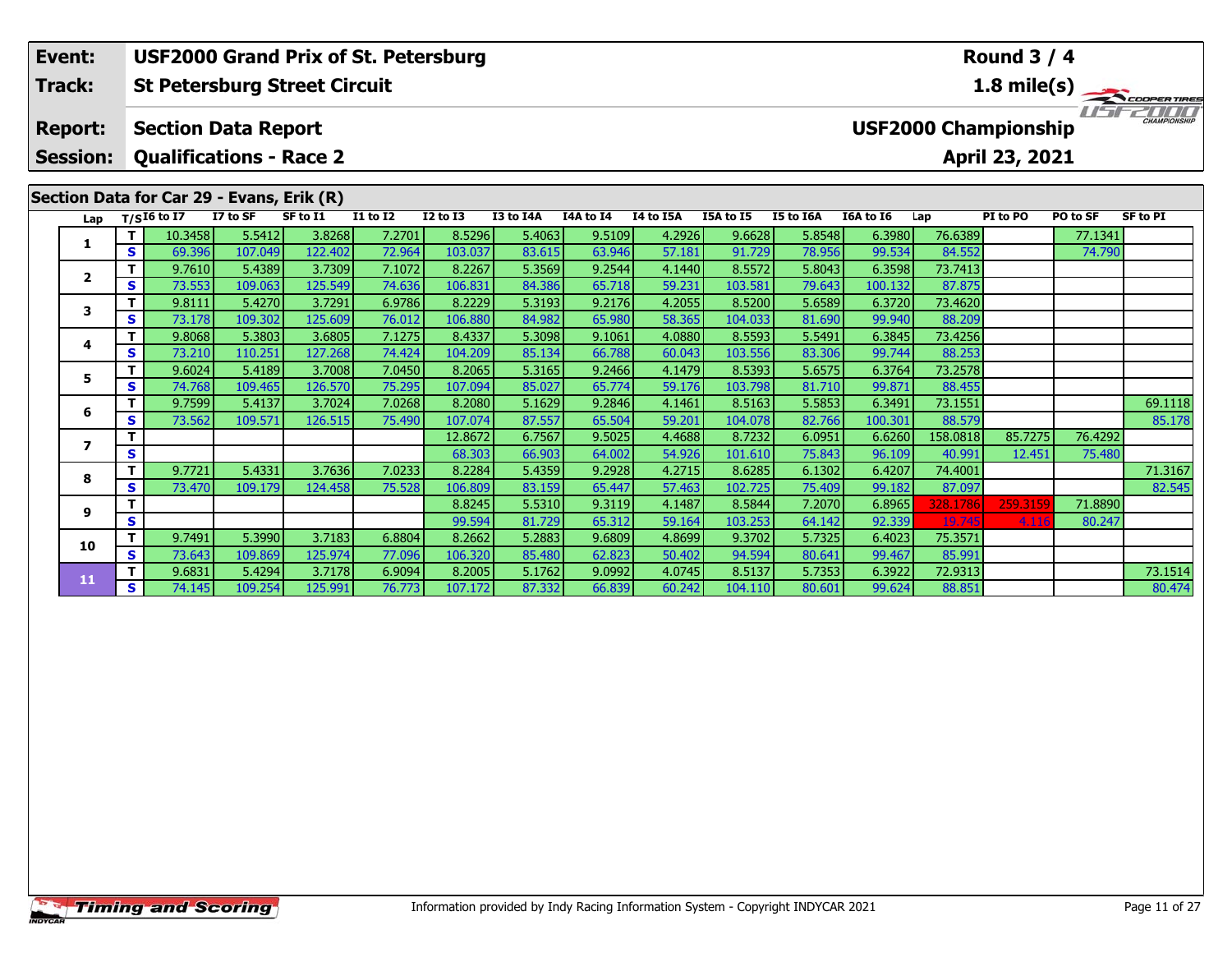| Event:                  |             |                                |          | <b>USF2000 Grand Prix of St. Petersburg</b> |              |                 |           |           |           |           |           |           |                             | <b>Round 3 / 4</b> |          |                 |
|-------------------------|-------------|--------------------------------|----------|---------------------------------------------|--------------|-----------------|-----------|-----------|-----------|-----------|-----------|-----------|-----------------------------|--------------------|----------|-----------------|
| <b>Track:</b>           |             |                                |          | <b>St Petersburg Street Circuit</b>         |              |                 |           |           |           |           |           |           |                             |                    |          | 1.8 mile(s)     |
| <b>Report:</b>          |             | <b>Section Data Report</b>     |          |                                             |              |                 |           |           |           |           |           |           | <b>USF2000 Championship</b> |                    |          | CHAMPIONSHIP    |
| <b>Session:</b>         |             | <b>Qualifications - Race 2</b> |          |                                             |              |                 |           |           |           |           |           |           |                             | April 23, 2021     |          |                 |
|                         |             |                                |          | Section Data for Car 3 - Stamer, Evan (R)   |              |                 |           |           |           |           |           |           |                             |                    |          |                 |
| Lap                     |             | $T/SI6$ to I7                  | I7 to SF | SF to I1                                    | $I1$ to $I2$ | <b>I2 to I3</b> | I3 to I4A | I4A to I4 | I4 to I5A | I5A to I5 | I5 to I6A | I6A to I6 | Lap                         | PI to PO           | PO to SF | <b>SF to PI</b> |
|                         | T.          | 10.1661                        | 5.4898   | 3.7947                                      | 7.5290       | 8.5443          | 5.6300    | 9.6991    | 4.3600    | 8.6556    | 6.0035    | 6.4276    | 76.2997                     |                    | 74.9551  |                 |
|                         | S           | 70.622                         | 108.052  | 123.438                                     | 70.455       | 102.860         | 80.292    | 62.705    | 56.297    | 102.403   | 77.001    | 99.076    | 84.928                      |                    | 76.964   |                 |
| $\overline{\mathbf{2}}$ | $\mathbf T$ | 9.7915                         | 5.4510   | 3.7467                                      | 7.2296       | 8.3104          | 5.3314    | 9.5258    | 4.2632    | 8.6090    | 5.7874    | 6.4060    | 74.4520                     |                    |          |                 |
|                         | S           | 73.324                         | 108.821  | 125.019                                     | 73.373       | 105.755         | 84.789    | 63.846    | 57.575    | 102.958   | 79.876    | 99.410    | 87.036                      |                    |          |                 |
| 3                       | $\mathbf T$ | 9.9155                         | 5.4299   | 3.7245                                      | 7.2547       | 8.2921          | 5.3693    | 9.2609    | 4.2469    | 8.5486    | 5.6872    | 6.3820    | 74.1116                     |                    |          |                 |
|                         | S           | 72.407                         | 109.244  | 125.764                                     | 73.119       | 105.988         | 84.191    | 65.672    | 57.796    | 103.685   | 81.283    | 99.783    | 87.436                      |                    |          |                 |
| 4                       | Т           | 9.7224                         | 5.4100   | 3.7024                                      | 7.1126       | 8.2658          | 5.3431    | 9.2898    | 4.1977    | 8.5296    | 5.6399    | 6.4154    | 73.6287                     |                    |          |                 |
|                         | S           | 73.845                         | 109.645  | 126.515                                     | 74.580       | 106.325         | 84.604    | 65.468    | 58.474    | 103.916   | 81.965    | 99.264    | 88.009                      |                    |          |                 |
| 5                       | $\mathbf T$ | 9.6977                         | 5.4067   | 3.6974                                      | 7.0161       | 8.2126          | 5.3141    | 9.1807    | 4.1667    | 8.5035    | 5.6337    | 6.3571    | 73.1863                     |                    |          |                 |
|                         | <b>S</b>    | 74.033                         | 109.712  | 126.686                                     | 75.605       | 107.014         | 85.065    | 66.246    | 58.909    | 104.235   | 82.055    | 100.174   | 88.541                      |                    |          |                 |
| 6                       | т           | 9.6376                         | 5.3990   | 3.6895                                      | 7.1869       | 8.3180          | 5.3931    | 9.7465    | 4.4735    | 8.6585    | 6.1925    | 6.3933    | 75.0884                     |                    |          |                 |
|                         | S           | 74.495                         | 109.869  | 126.957                                     | 73.809       | 105.658         | 83.819    | 62.400    | 54.869    | 102.369   | 74.650    | 99.607    | 86.298                      |                    |          |                 |
| 7                       |             | 9.7524                         | 5.4084   | 3.7117                                      | 7.1052       | 8.2017          | 5.3478    | 9.3047    | 4.2058    | 8.5093    | 5.8068    | 6.3988    | 73.7526                     |                    |          |                 |
|                         | S           | 73.618                         | 109.678  | 126.198                                     | 74.657       | 107.156         | 84.529    | 65.363    | 58.361    | 104.164   | 79.609    | 99.522    | 87.861                      |                    |          |                 |

**<sup>T</sup>** 9.7366 5.4026 3.7036 7.1251 8.2698 5.2994 9.1666 4.2100 9.8664 7.4868 8.5116 78.7785 77.7302 **<sup>S</sup>** 73.738 109.796 126.474 74.449 106.274 85.301 66.348 58.303 89.837 61.745 74.818 82.256 75.734

**<sup>T</sup>** 9.7813 5.3798 3.6760 6.9205 8.2187 5.3242 9.2573 4.2406 8.5646 5.6366 6.3406 73.3402 74.1377 **<sup>S</sup>** 73.401 110.261 127.424 76.650 106.935 84.904 65.698 57.882 103.492 82.013 100.435 88.355 79.404

**<sup>T</sup>** 8.5423 6.2486 12.6553 5.9857 9.2613 6.1634 6.4055 298.2523 224.1147 75.5786 **<sup>S</sup>** 102.884 72.343 48.057 41.007 95.706 75.003 99.417 21.727 4.763 76.329

**<sup>T</sup>** 9.7397 5.4044 3.7071 7.0304 8.2243 5.2974 9.2015 4.2212 8.5254 5.6778 6.3433 73.3725 **<sup>S</sup>** 73.714 109.759 126.355 75.452 106.862 85.333 66.096 58.148 103.967 81.418 100.392 88.316

**<sup>T</sup>** 10.0521 5.4798 3.7245 6.9756 8.2667 5.4169 9.2873 4.2402 8.5125 5.7129 6.3458 74.0143 **<sup>S</sup>** 71.423 108.249 125.764 76.044 106.314 83.451 65.485 57.887 104.125 80.917 100.353 87.551

**8**

**9**

**10**

**11**

**12**

75.734

87.861

88.316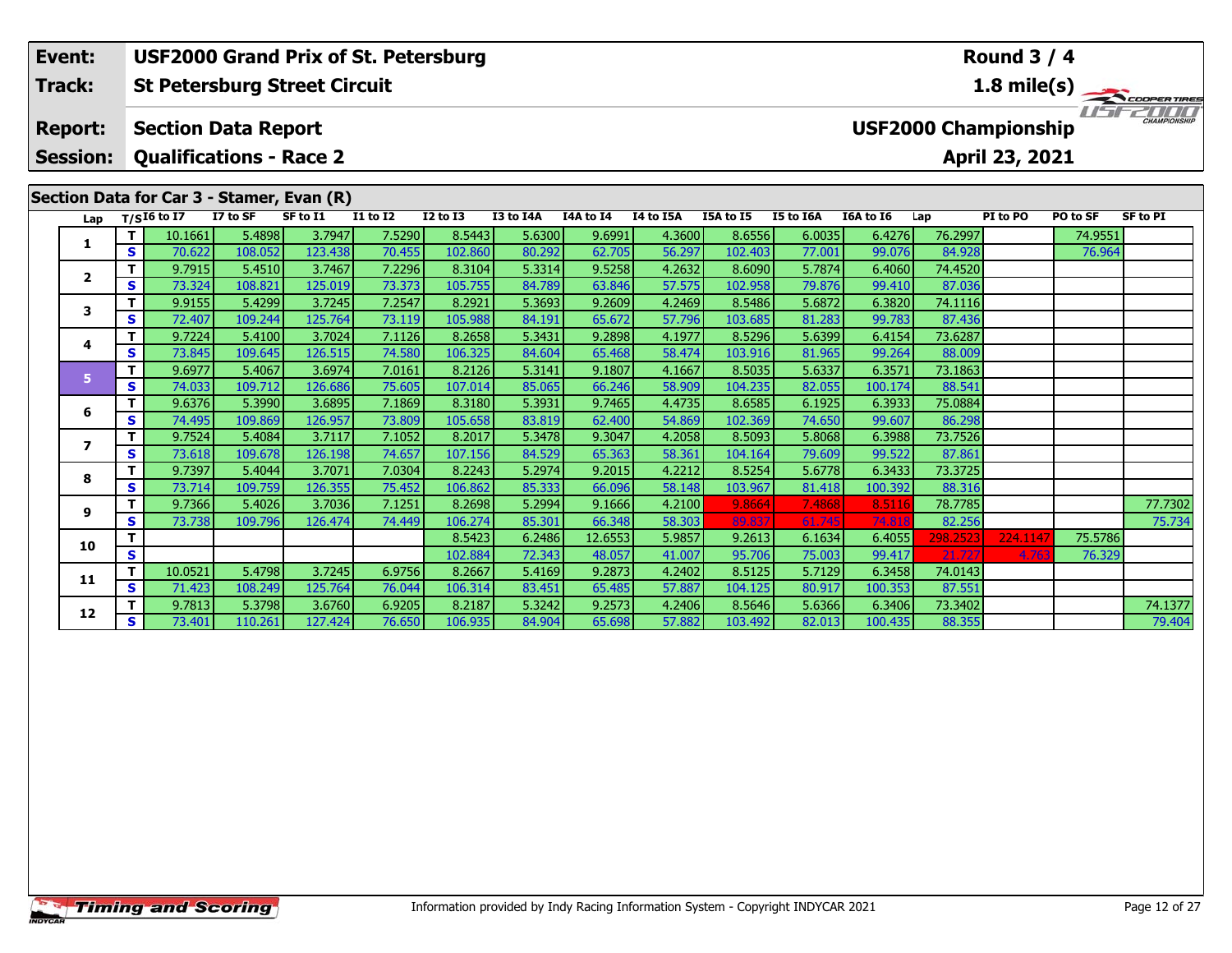#### **St Petersburg Street Circuit Section Data Report April 23, 2021 Event: USF2000 Grand Prix of St. Petersburg Track: Report: Session: Qualifications - Race 2 USF2000 Championship 1.8 mile(s) Round 3 / 4**

# **Section Data for Car 33 - Green, Josh**

| Lap |     | $T/SI6$ to I7 | I7 to SF | SF to I1 | <b>I1 to I2</b> | <b>I2 to I3</b> | I3 to I4A | I4A to I4 | I4 to I5A | I5A to I5 | I5 to I6A | I6A to I6 | Lap      | PI to PO | PO to SF | <b>SF to PI</b> |
|-----|-----|---------------|----------|----------|-----------------|-----------------|-----------|-----------|-----------|-----------|-----------|-----------|----------|----------|----------|-----------------|
|     | Τ.  | 9.9379        | 5.4021   | 3.7759   | 7.5559          | 8.2750          | 5.3376    | 9.4160    | 4.1505    | 8.5715    | 5.7408    | 6.3980    | 74.5612  |          | 75.8192  |                 |
|     | S.  | 72.244        | 109.806  | 124.052  | 70.204          | 106.207         | 84.691    | 64.590    | 59.139    | 103.408   | 80.524    | 99.534    | 86.908   |          | 76.087   |                 |
|     | т.  | 9.7812        | 5.4526   | 3.7412   | 7.0900          | 8.2001          | 5.2585    | 9.1499    | 4.1305    | 8.5592    | 5.7074    | 6.3736    | 73.4442  |          |          |                 |
|     | S.  | 73.401        | 108.789  | 125.203  | 74.817          | 107.177         | 85.965    | 66.469    | 59.425    | 103.557   | 80.995    | 99.915    | 88.230   |          |          |                 |
| 3   | Τ.  | 9.6146        | 5.4358   | 3.7314   | 7.0255          | 8.1980          | 5.2041    | 9.0929    | 4.1660    | 8.5429    | 5.6146    | 6.3616    | 72.9874  |          |          |                 |
|     | S.  | 74.673        | 109.125  | 125.532  | 75.504          | 107.205         | 86.863    | 66.885    | 58.919    | 103.754   | 82.334    | 100.103   | 88.782   |          |          |                 |
|     |     | 9.6877        | 5.4099   | 3.6822   | 7.2809          | 8.4285          | 5.3048    | 9.1503    | 4.2258    | 8.5496    | 5.6035    | 6.3273    | 73.6505  |          |          |                 |
| 4   | S.  | 74.110        | 109.647  | 127.209  | 72.856          | 104.273         | 85.214    | 66.466    | 58.085    | 103.673   | 82.497    | 100.646   | 87.983   |          |          |                 |
| 5.  |     | 9.6954        | 5.4243   | 3.7142   | 6.9896          | 8.1867          | 5.2822    | 9.1001    | 4.1243    | 8.5234    | 5.5891    | 6.3485    | 72.9778  |          |          | 68.5578         |
|     | S.  | 74.051        | 109.356  | 126.113  | 75.892          | 107.353         | 85.579    | 66.832    | 59.514    | 103.992   | 82.710    | 100.310   | 88.794   |          |          | 85.866          |
| 6   | т   |               |          |          |                 | 10.5677         | 5.8145    | 9.4576    | 4.2519    | 8.6384    | 6.1414    | 6.5918    | 304.8511 | 234.8134 | 74.5771  |                 |
|     | S.  |               |          |          |                 | 83.165          | 77.745    | 64.306    | 57.728    | 102.607   | 75.272    | 96.608    | 21.256   | 4.546    | 77.354   |                 |
|     | т.  | 9.8077        | 5.4314   | 4.4558   | 7.7117          | 9.8656          | 7.631     | 13.0103   | 5.7373    | 14.6300   | 10.6726   | 10.7274   | 99.6815  |          |          | 99.0310         |
|     | S.  | 73.203        | 109.213  | 105.123  | 68.786          | 89.084          | 59.233    | 46.746    | 42.782    | 60.585    | 43.314    | 59.364    | 65.007   |          |          | 59.444          |
| 8   | т   |               |          |          |                 | 8.5787          | 5.3431    | 9.3004    | 4.3527    | 9.0343    | 6.1795    | 6.4104    | 232.5184 | 162.0347 | 70.9021  |                 |
|     | S.  |               |          |          |                 | 102.447         | 84.604    | 65.393    | 56.391    | 98.111    | 74.807    | 99.341    | 27,869   | 6.587    | 81.364   |                 |
| 9   |     | 9.6126        | 5.3944   | 3.7050   | 6.9404          | 8.1484          | 5.2264    | 10.5586   | 4.4111    | 8.5531    | 5.7085    | 6.3903    | 74.6488  |          |          |                 |
|     | S.  | 74.689        | 109.963  | 126.426  | 76.430          | 107.857         | 86.493    | 57.601    | 55.645    | 103.631   | 80.980    | 99.654    | 86.806   |          |          |                 |
| 10  | Τ.  | 9.5448        | 5.3996   | 3.7068   | 6.9110          | 8.1553          | 5.1614    | 8.9557    | 4.0506    | 8.4660    | 5.5750    | 6.3134    | 72.2396  |          |          | 73.7326         |
|     | S l | 75.219        | 109.857  | 126.365  | 76.755          | 107.766         | 87.582    | 67.910    | 60.597    | 104.697   | 82.919    | 100.868   | 89.701   |          |          | 79.840          |

TE COOPERTIRES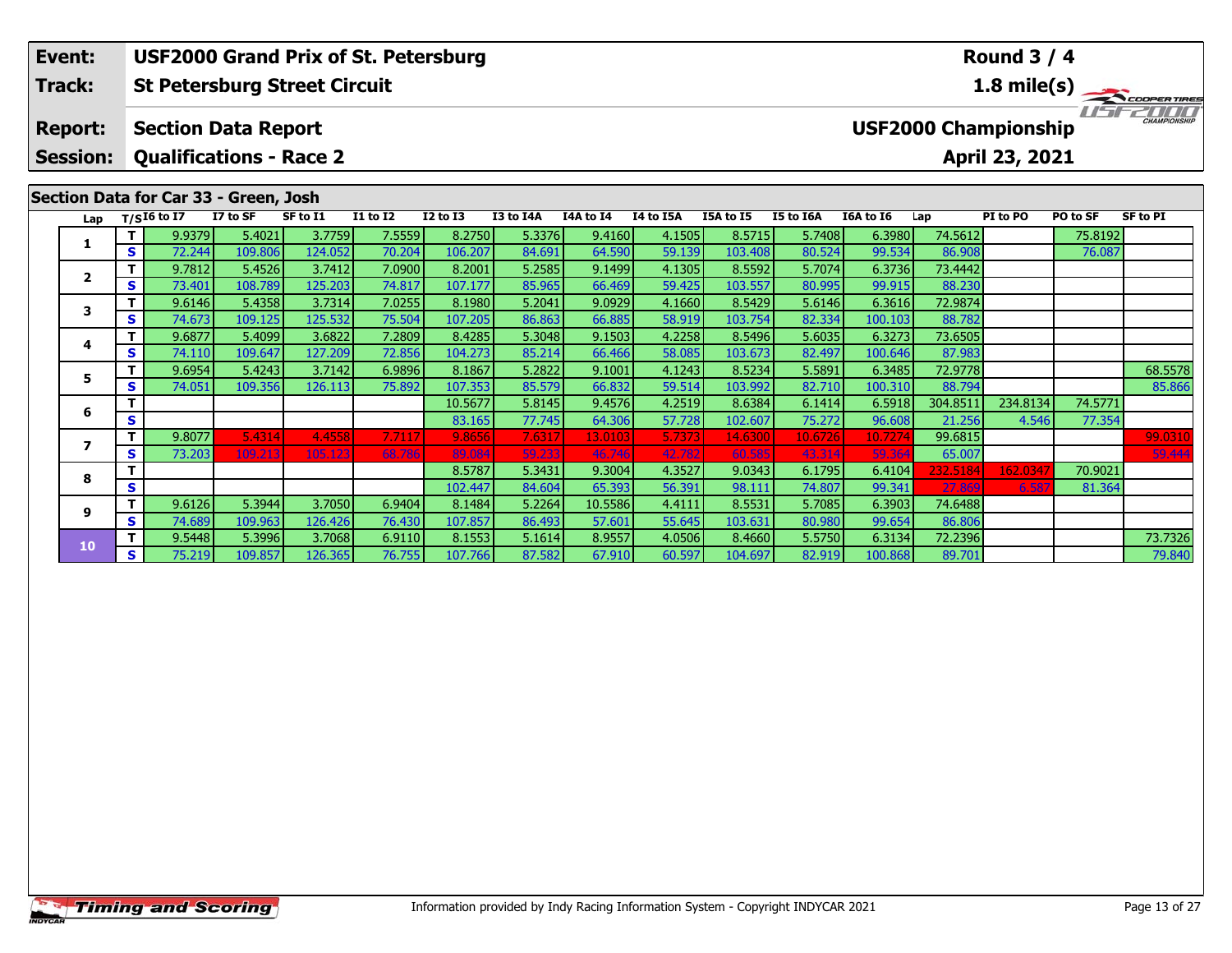| Event:          |   |                                                                                                                                                                  |          | <b>USF2000 Grand Prix of St. Petersburg</b>   |                 |                 |           |           |           |           |           |           |                             | <b>Round 3 / 4</b> |          |                     |
|-----------------|---|------------------------------------------------------------------------------------------------------------------------------------------------------------------|----------|-----------------------------------------------|-----------------|-----------------|-----------|-----------|-----------|-----------|-----------|-----------|-----------------------------|--------------------|----------|---------------------|
| Track:          |   |                                                                                                                                                                  |          | <b>St Petersburg Street Circuit</b>           |                 |                 |           |           |           |           |           |           |                             |                    |          | 1.8 mile(s)         |
| <b>Report:</b>  |   | <b>Section Data Report</b>                                                                                                                                       |          |                                               |                 |                 |           |           |           |           |           |           | <b>USF2000 Championship</b> |                    | $F = F$  | <b>CHAMPIONSHIP</b> |
| <b>Session:</b> |   |                                                                                                                                                                  |          | <b>Qualifications - Race 2</b>                |                 |                 |           |           |           |           |           |           |                             | April 23, 2021     |          |                     |
|                 |   |                                                                                                                                                                  |          | Section Data for Car 34 - Christie, Dylan (R) |                 |                 |           |           |           |           |           |           |                             |                    |          |                     |
| Lap             |   | $T/SI6$ to I7                                                                                                                                                    | I7 to SF | SF to I1                                      | <b>I1 to I2</b> | <b>I2 to I3</b> | I3 to I4A | I4A to I4 | I4 to I5A | I5A to I5 | I5 to I6A | I6A to I6 | Lap                         | PI to PO           | PO to SF | <b>SF to PI</b>     |
| 1               |   | 10.1889                                                                                                                                                          | 5.4805   | 3.7972                                        | 7.3451          | 8.3079          | 5.4525    | 9.5491    | 4.3125    | 8.5702    | 6.0525    | 6.4635    | 75.5199                     |                    | 73.9534  |                     |
|                 | S | 70.464                                                                                                                                                           | 108.235  | 123.356                                       | 72.219          | 105.786         | 82.906    | 63.690    | 56.917    | 103.424   | 76.377    | 98.525    | 85.805                      |                    | 78.007   |                     |
| $\mathbf{2}$    |   | 9.9962                                                                                                                                                           | 5.4379   | 3.7499                                        | 7.1923          | 8.3028          | 5.5274    | 10.1107   | 4.4937    | 9.0553    | 5.8094    | 6.4917    | 76.1673                     |                    |          |                     |
|                 | S | 71.823                                                                                                                                                           | 109.083  | 124.912                                       | 73.753          | 105.851         | 81.783    | 60.152    | 54.622    | 97.883    | 79.573    | 98.097    | 85.076                      |                    |          |                     |
| 3               |   | 9.9678                                                                                                                                                           | 5.4548   | 3.7739                                        | 7.0623          | 8.1944          | 5.3226    | 9.4101    | 4.3622    | 8.5988    | 5.7227    | 6.4503    | 74.3199                     |                    |          |                     |
|                 | S | 72.027                                                                                                                                                           | 108.745  | 124.118                                       | 75.111          | 107.252         | 84.929    | 64.631    | 56.269    | 103.080   | 80.779    | 98.727    | 87.191                      |                    |          |                     |
| 4               |   | 9.7330                                                                                                                                                           | 5.4310   | 3.7226                                        | 7.2366          | 8.3673          | 5.3942    | 9.3404    | 4.2512    | 8.5924    | 5.7473    | 6.4149    | 74.2309                     |                    |          |                     |
|                 | S | 73.765                                                                                                                                                           | 109.221  | 125.828                                       | 73.302          | 105.036         | 83.802    | 65.113    | 57.738    | 103.157   | 80.433    | 99.272    | 87.295                      |                    |          |                     |
|                 |   | 9.7908                                                                                                                                                           | 5.4215   | 3.7340                                        | 7.0563          | 8.1920          | 5.3629    | 9.3594    | 4.2539    | 8.5313    | 5.8278    | 6.3981    | 73.9280                     |                    |          |                     |
|                 | S |                                                                                                                                                                  |          | 125.444                                       | 75.175          | 107.283         | 84.291    | 64.981    | 57.701    | 103.895   | 79.322    | 99.532    | 87.653                      |                    |          |                     |
| 5<br>6          |   |                                                                                                                                                                  |          | 3.7261                                        | 6.9530          | 8.1761          | 5.3099    | 9.1732    | 4.2066    | 8.5188    | 5.6148    | 6.3839    | 73.1042                     |                    |          |                     |
|                 | S |                                                                                                                                                                  |          | 125.710                                       | 76.291          | 107.492         | 85.133    | 66.300    | 58.350    | 104.048   | 82.331    | 99.754    | 88.641                      |                    |          |                     |
| $\overline{ }$  | т |                                                                                                                                                                  |          | 3.7167                                        | 7.1119          | 8.2229          | 5.2880    | 9.2857    | 4.2095    | 8.5437    | 5.7268    | 6.3640    | 73.5090                     |                    |          |                     |
|                 | S |                                                                                                                                                                  |          | 126.028                                       | 74.587          | 106.880         | 85.485    | 65.497    | 58.310    | 103.745   | 80.721    | 100.066   | 88.152                      |                    |          |                     |
| 8               |   |                                                                                                                                                                  |          | 3.7154                                        | 7.0439          | 8.1838          | 5.2968    | 9.4535    | 4.3067    | 8.5663    | 5.7667    | 6.3729    | 73.8150                     |                    |          |                     |
|                 | S | 73.330<br>109.413<br>9.6204<br>5.4214<br>109.415<br>74.628<br>9.6287<br>5.4111<br>109.623<br>74.564<br>9.7044<br>5.4046<br>73.982<br>109.755<br>5.4068<br>9.7671 | 126.072  | 75.307                                        | 107.391         | 85.343          | 64.334    | 56.994    | 103.471   | 80.162    | 99.926    | 87.787    |                             |                    |          |                     |
| 9               |   |                                                                                                                                                                  |          | 3.7001                                        | 7.0593          | 8.2080          | 5.3555    | 9.3366    | 4.2751    | 8.9373    | 7.8522    | 8.970     | 78.8685                     |                    |          | 78.2262             |
|                 | S | 73.507                                                                                                                                                           | 109.710  | 126.594                                       | 75.143          | 107.074         | 84.408    | 65.140    | 57.415    | 99.176    | 58.872    | 70.99     | 82.162                      |                    |          | 75.254              |

**<sup>T</sup>** 8.8577 5.7637 9.8519 4.4037 8.5681 6.3730 6.5422 304.3523 232.9573 72.1038 **<sup>S</sup>** 99.220 78.430 61.732 55.738 103.449 72.536 97.340 21.291 4.582 80.008

**<sup>T</sup>** 9.5685 5.3874 3.7000 6.8878 8.1315 5.3003 9.1201 4.2181 8.4961 5.6849 6.3429 72.8376 71.9514 **<sup>S</sup>** 75.033 110.105 126.597 77.014 108.081 85.287 66.686 58.191 104.326 81.316 100.399 88.965 81.817

**<sup>T</sup>** 9.8706 5.3698 3.7439 7.3040 8.3537 5.4842 9.3801 4.3444 9.5475 6.0188 6.3818 75.7988 **<sup>S</sup>** 72.737 110.466 125.113 72.625 105.207 82.427 64.837 56.499 92.837 76.805 99.787 85.489

**10**

**11**

**12**

81.817

80.008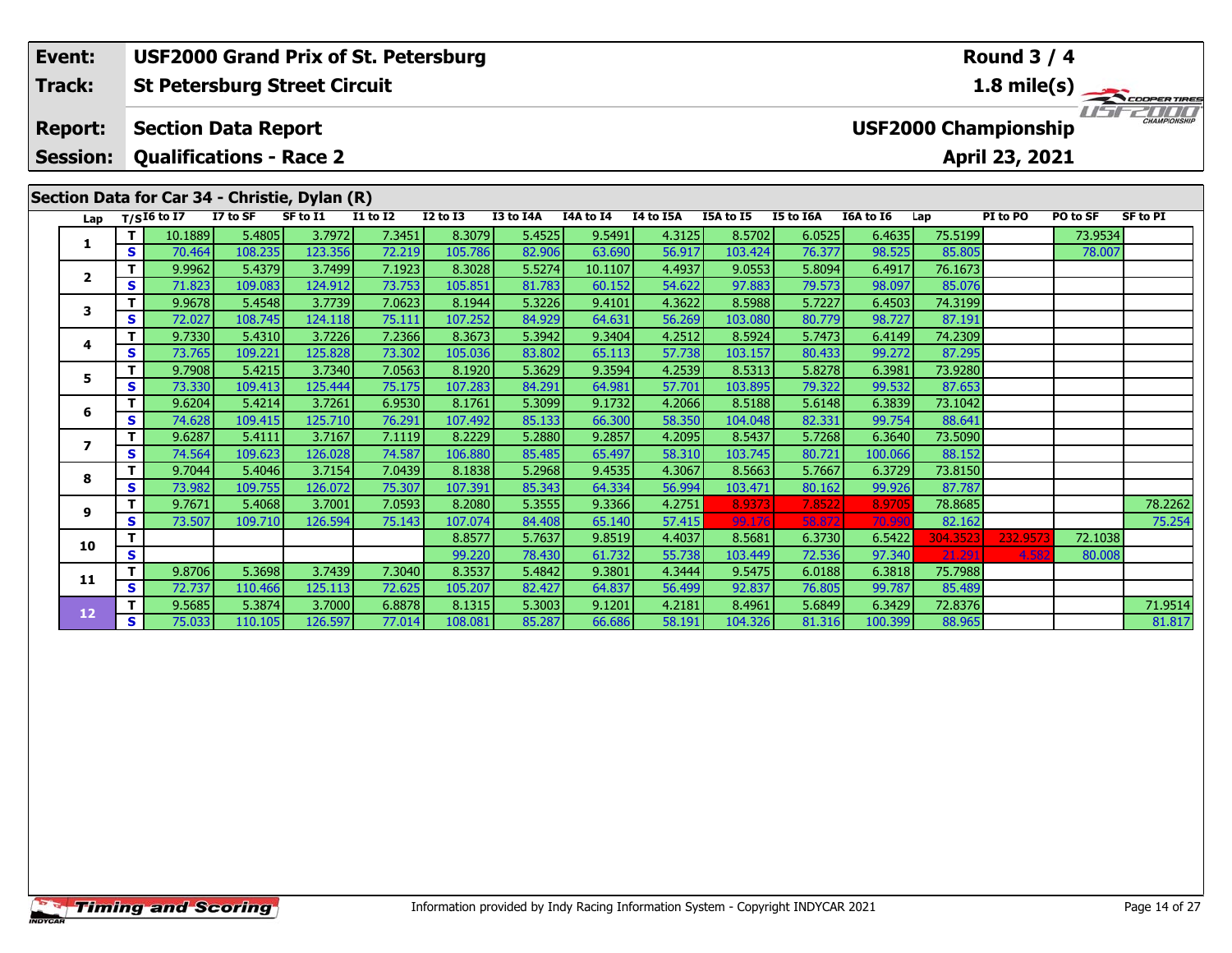| Event:          |          |                                |          | <b>USF2000 Grand Prix of St. Petersburg</b> |                 |              |           |           |           |           |           |           |         | <b>Round 3 / 4</b>          |          |                     |
|-----------------|----------|--------------------------------|----------|---------------------------------------------|-----------------|--------------|-----------|-----------|-----------|-----------|-----------|-----------|---------|-----------------------------|----------|---------------------|
| <b>Track:</b>   |          |                                |          | <b>St Petersburg Street Circuit</b>         |                 |              |           |           |           |           |           |           |         | 1.8 mile(s)                 |          | COOPER TIRES        |
| <b>Report:</b>  |          | <b>Section Data Report</b>     |          |                                             |                 |              |           |           |           |           |           |           |         | <b>USF2000 Championship</b> |          | <b>CHAMPIONSHIP</b> |
| <b>Session:</b> |          | <b>Qualifications - Race 2</b> |          |                                             |                 |              |           |           |           |           |           |           |         | April 23, 2021              |          |                     |
|                 |          |                                |          | Section Data for Car 4 - d'Orlando, Michael |                 |              |           |           |           |           |           |           |         |                             |          |                     |
| Lap             |          | $T/SI6$ to I7                  | I7 to SF | SF to I1                                    | <b>I1 to I2</b> | $I2$ to $I3$ | I3 to I4A | I4A to I4 | I4 to I5A | I5A to I5 | I5 to I6A | I6A to I6 | Lap     | PI to PO                    | PO to SF | SF to PI            |
|                 |          | 9.6994                         | 5.4252   | 3.8010                                      | 7.1898          | 8.1442       | 5.4978    | 9.0877    | 4.1513    | 8.5132    | 5.5894    | 6.3225    | 73.4215 |                             | 69.6905  |                     |
|                 | <b>S</b> | 74.021                         | 109.338  | 123.233                                     | 73.779          | 107.913      | 82.223    | 66.924    | 59.127    | 104.116   | 82.705    | 100.723   | 88.258  |                             | 82.778   |                     |
|                 |          | 9.6068                         | 5.4048   | 3.7301                                      | 6.8972          | 8.1196       | 5.3203    | 8.9607    | 4.1221    | 8.5203    | 5.5068    | 6.3027    | 72.4914 |                             |          |                     |
|                 | <b>S</b> | 74.734                         | 109.751  | 125.575                                     | 76.909          | 108.240      | 84.966    | 67.872    | 59.546    | 104.030   | 83.946    | 101.039   | 89.390  |                             |          |                     |

**<sup>T</sup>** 9.5848 5.3755 3.6878 6.7959 8.0910 5.3460 8.9495 4.1181 8.4544 5.6802 7.7852 73.8684 74.0344 **<sup>S</sup>** 74.906 110.349 127.016 78.055 108.622 84.558 67.957 59.604 104.841 81.383 81.799 87.724 79.515

**<sup>T</sup>** 9.6212 5.3707 3.7046 6.9042 8.0754 5.3718 8.9912 4.1141 8.4797 5.5425 6.2652 72.4406 72.4952 **<sup>S</sup>** 74.622 110.448 126.440 76.831 108.832 84.152 67.642 59.662 104.528 83.405 101.644 89.453 81.203

**<sup>T</sup>** 8.3775 6.6007 12.4314 5.6303 8.7744 5.7668 6.3605 313.6733 239.7020 73.9715 **<sup>S</sup>** 104.908 68.484 48.923 43.595 101.017 80.161 100.121 20.658 4.453 77.988

**<sup>T</sup>** 9.6901 5.4337 3.7223 6.8582 8.0876 5.3492 9.0048 4.1044 8.4596 5.5998 6.3018 72.6115 **<sup>S</sup>** 74.092 109.167 125.839 77.346 108.668 84.507 67.540 59.803 104.776 82.552 101.053 89.242

**<sup>T</sup>** 9.5988 5.3885 3.7107 6.8590 8.1011 5.3735 9.0803 4.0789 8.4981 5.6399 6.3174 72.6462 **<sup>S</sup>** 74.796 110.083 126.232 77.337 108.487 84.125 66.978 60.177 104.301 81.965 100.804 89.199

**<sup>T</sup>** 9.5827 5.3884 3.7078 6.8683 8.0920 5.3361 8.9578 4.0862 8.4639 5.5922 6.2936 72.3690 **<sup>S</sup>** 74.922 110.085 126.331 77.232 108.609 84.715 67.894 60.069 104.723 82.664 101.185 89.541

**<sup>T</sup>** 9.7391 5.3874 3.6875 7.6115 8.3010 5.8894 10.1795 4.2318 8.4678 5.5831 6.2886 75.3667 **<sup>S</sup>** 73.719 110.105 127.026 69.691 105.874 76.756 59.746 58.002 104.675 82.799 101.265 85.980

**3**

**4**

**5**

**6**

**7**

**8**

**9**

81.203

77.988

89.199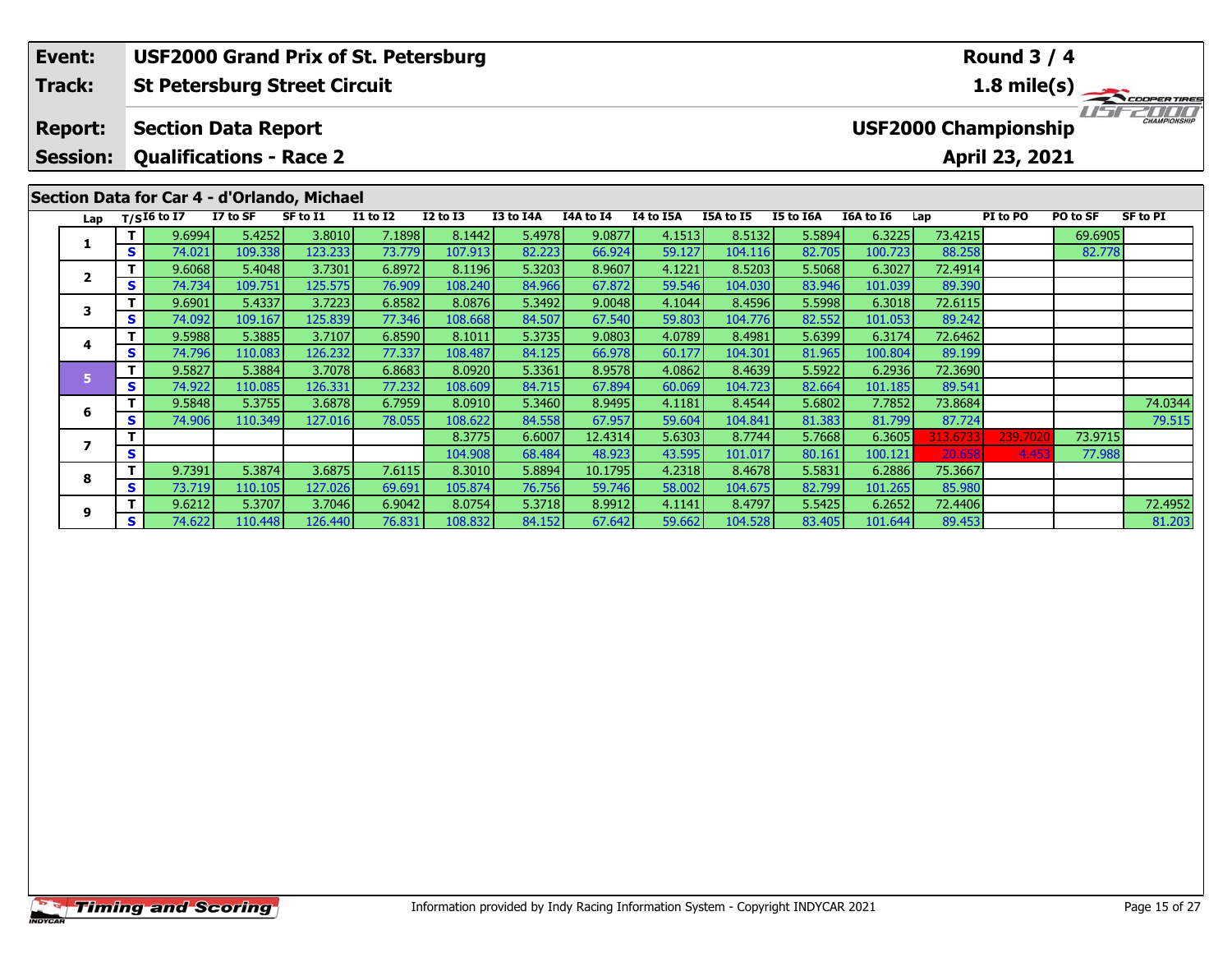#### **Event: USF2000 Grand Prix of St. Petersburg Round 3 / 4St Petersburg Street Circuit 1.8 mile(s) Track:** TEST EDITO **Report: Section Data Report USF2000 Championship Qualifications - Race 2 Session:April 23, 2021**

# **Section Data for Car 42 - Myers, Michael**

| Lap                     |   | T/SI6 to $\overline{I7}$ | I7 to SF | SF to I1 | <b>I1 to I2</b> | <b>I2 to I3</b> | I3 to I4A | I4A to I4 | I4 to I5A | I5A to I5 | I5 to I6A | I6A to I6 | Lap      | PI to PO | PO to SF | <b>SF to PI</b> |
|-------------------------|---|--------------------------|----------|----------|-----------------|-----------------|-----------|-----------|-----------|-----------|-----------|-----------|----------|----------|----------|-----------------|
|                         |   | 10.2841                  | 5.4950   | 3.8529   | 7.4514          | 8.4629          | 5.5806    | 9.5481    | 4.3292    | 8.6287    | 5.8996    | 6.4351    | 75.9676  |          | 77.8296  |                 |
| 1                       | s | 69.812                   | 107.949  | 121.573  | 71.189          | 103.849         | 81.003    | 63.697    | 56.697    | 102.723   | 78.357    | 98.960    | 85.300   |          | 74.122   |                 |
| $\overline{\mathbf{2}}$ | т | 10.0536                  | 5.4817   | 3.7707   | 7.2716          | 8.2370          | 5.4838    | 9.3642    | 4.2277    | 8.5964    | 5.9380    | 6.4138    | 74.8385  |          |          |                 |
|                         | S | 71.413                   | 108.211  | 124.223  | 72.949          | 106.697         | 82.433    | 64.948    | 58.059    | 103.109   | 77.850    | 99.289    | 86.586   |          |          |                 |
| 3                       | Т | 9.7203                   | 5.4573   | 3.7433   | 7.0923          | 8.2146          | 5.4406    | 9.1223    | 4.1503    | 8.5111    | 5.8344    | 6.4214    | 73.7079  |          |          |                 |
|                         | S | 73.861                   | 108.695  | 125.133  | 74.793          | 106.988         | 83.087    | 66.670    | 59.141    | 104.142   | 79.232    | 99.171    | 87.915   |          |          |                 |
| 4                       | т | 10.2537                  | 5.4715   | 3.7347   | 7.3366          | 8.2448          | 5.4974    | 9.3106    | 4.2011    | 8.5992    | 5.7857    | 6.4166    | 74.8519  |          |          |                 |
|                         | S | 70.019                   | 108.413  | 125.421  | 72.303          | 106.596         | 82.229    | 65.321    | 58.426    | 103.075   | 79.899    | 99.245    | 86.571   |          |          |                 |
| 5                       | т | 9.8259                   | 5.4402   | 3.7248   | 7.0699          | 8.1983          | 5.3410    | 9.1620    | 4.1549    | 8.5404    | 5.6215    | 6.4039    | 73.4828  |          |          |                 |
|                         | S | 73.068                   | 109.037  | 125.754  | 75.030          | 107.201         | 84.637    | 66.381    | 59.076    | 103.785   | 82.233    | 99.442    | 88.184   |          |          |                 |
| 6                       | т | 9.7965                   | 5.4378   | 3.7023   | 7.5792          | 8.5917          | 5.4458    | 9.2096    | 4.1725    | 8.5302    | 5.8243    | 6.4175    | 74.7074  |          |          |                 |
|                         | S | 73.287                   | 109.085  | 126.518  | 69.988          | 102.292         | 83.008    | 66.038    | 58.827    | 103.909   | 79.370    | 99.232    | 86.738   |          |          |                 |
| 7                       | т | 9.8110                   | 5.4408   | 3.7290   | 7.0046          | 8.2461          | 5.4001    | 9.1820    | 4.1521    | 8.5304    | 5.7227    | 6.4176    | 73.6364  |          |          |                 |
|                         | S | 73.179                   | 109.025  | 125.613  | 75.729          | 106.579         | 83.711    | 66.236    | 59.116    | 103.906   | 80.779    | 99.230    | 88.000   |          |          |                 |
| 8                       | T | 9.7719                   | 5.4119   | 3.7061   | 7.0788          | 8.1984          | 5.2661    | 9.3199    | 4.1956    | 8.5591    | 5.7555    | 6.3696    | 73.6329  |          |          |                 |
|                         | S | 73.471                   | 109.607  | 126.389  | 74.936          | 107.199         | 85.841    | 65.256    | 58.503    | 103.558   | 80.318    | 99.978    | 88.004   |          |          |                 |
| 9                       | Т | 9.7620                   | 5.4169   | 3.7196   | 6.9939          | 8.2057          | 5.3474    | 9.3088    | 4.1789    | 8.5362    | 6.0063    | 6.4221    | 73.8978  |          |          |                 |
|                         | S | 73.546                   | 109.506  | 125.930  | 75.845          | 107.104         | 84.536    | 65.334    | 58.737    | 103.836   | 76.965    | 99.160    | 87.689   |          |          |                 |
| 10                      | T | 9.8459                   | 6.2361   | 4.8414   | 8.2358          | 9.0114          | 6.2513    | 12.8941   | 5.8379    | 14.5945   | 11.2212   | 9.3132    | 98.2828  |          |          | 97.6805         |
|                         | S | 72.919                   | 95.121   | 96.751   | 64.408          | 97.528          | 72.312    | 47.167    | 42.045    | 60.733    | 41.196    | 68.378    | 65.932   |          |          | 60.266          |
| 11                      | т |                          |          |          |                 | 8.6499          | 5.9019    | 9.6239    | 4.3075    | 8.6270    | 6.3874    | 6.5023    | 243.9854 | 173.8038 | 69.9367  |                 |
|                         | S |                          |          |          |                 | 101.604         | 76.593    | 63.195    | 56.983    | 102.743   | 72.373    | 97.937    | 26.559   | 6.14     | 82.487   |                 |
| 12                      | т | 9.7779                   | 5.4569   | 3.7402   | 6.9819          | 8.2134          | 5.3247    | 9.4656    | 4.1380    | 8.5125    | 5.7079    | 6.4135    | 73.7325  |          |          |                 |
|                         | S | 73.426                   | 108.703  | 125.236  | 75.976          | 107.004         | 84.896    | 64.252    | 59.317    | 104.125   | 80.988    | 99.293    | 87.885   |          |          |                 |
| 13                      | Т | 9.7338                   | 5.4278   | 3.7029   | 7.0422          | 8.2044          | 5.3764    | 9.1368    | 4.1506    | 8.5048    | 5.6343    | 6.3587    | 73.2727  |          |          | 71.0761         |
|                         | S | 73.759                   | 109.286  | 126.498  | 75.325          | 107.121         | 84.080    | 66.564    | 59.137    | 104.219   | 82.046    | 100.149   | 88.437   |          |          | 82.824          |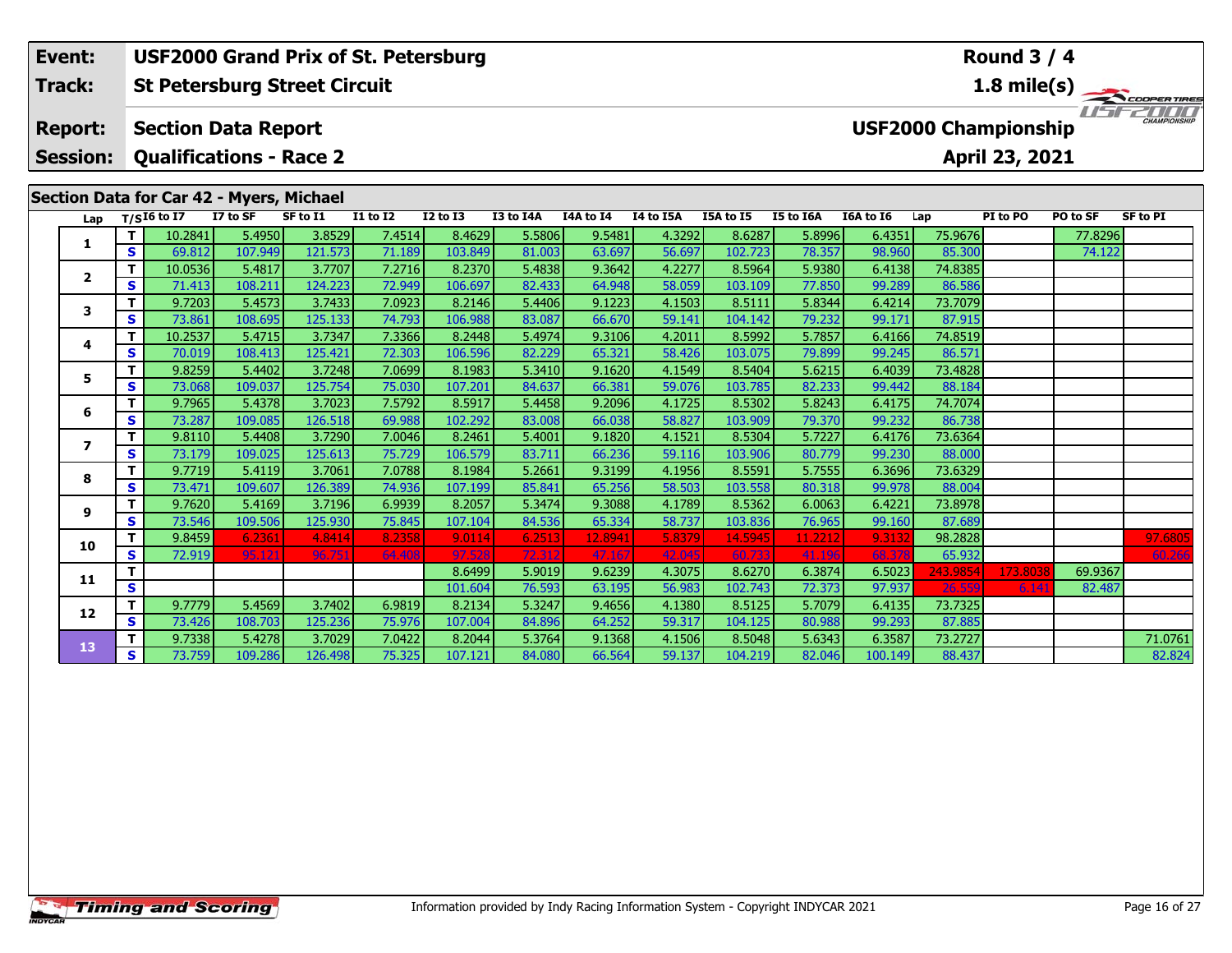#### **Event: USF2000 Grand Prix of St. Petersburg Round 3 / 4St Petersburg Street Circuit 1.8 mile(s) Track:** THE COOPERTIRES **Section Data Report Report: USF2000 Championship Qualifications - Race 2 Session:April 23, 2021 Section Data for Car 44 - Brooks, Christian**

| $T/SI6$ to I7 |                                                                                                                                          | SF to I1                                                                                                                              | I1 to I2                                                                                                                   | <b>I2 to I3</b>                                                                                                                                                         | I3 to I4A                                                                                                         | I4A to I4                                                                                                                                                                        | I4 to I5A                                                                                                                                                                                             | I5A to I5                                                                                                             | I5 to I6A                                                                                                                                                                                            | I6A to I6                                                                                                                                                                                                                                               | Lap                                                                                                                                                                                                                                                                                                                                                                | PI to PO                                                                                  | PO to SF                                                                                                                                | <b>SF to PI</b>   |
|---------------|------------------------------------------------------------------------------------------------------------------------------------------|---------------------------------------------------------------------------------------------------------------------------------------|----------------------------------------------------------------------------------------------------------------------------|-------------------------------------------------------------------------------------------------------------------------------------------------------------------------|-------------------------------------------------------------------------------------------------------------------|----------------------------------------------------------------------------------------------------------------------------------------------------------------------------------|-------------------------------------------------------------------------------------------------------------------------------------------------------------------------------------------------------|-----------------------------------------------------------------------------------------------------------------------|------------------------------------------------------------------------------------------------------------------------------------------------------------------------------------------------------|---------------------------------------------------------------------------------------------------------------------------------------------------------------------------------------------------------------------------------------------------------|--------------------------------------------------------------------------------------------------------------------------------------------------------------------------------------------------------------------------------------------------------------------------------------------------------------------------------------------------------------------|-------------------------------------------------------------------------------------------|-----------------------------------------------------------------------------------------------------------------------------------------|-------------------|
| 10.2410       | 5.5011                                                                                                                                   | 3.8170                                                                                                                                | 7.1208                                                                                                                     | 8.1801                                                                                                                                                                  | 5.3670                                                                                                            | 9.2285                                                                                                                                                                           | 4.2238                                                                                                                                                                                                | 8.5446                                                                                                                | 5.6980                                                                                                                                                                                               | 6.3334                                                                                                                                                                                                                                                  | 74.2553                                                                                                                                                                                                                                                                                                                                                            |                                                                                           | 77.3924                                                                                                                                 |                   |
| 70.106        | 107.830                                                                                                                                  | 122.717                                                                                                                               | 74.494                                                                                                                     | 107.439                                                                                                                                                                 | 84.227                                                                                                            |                                                                                                                                                                                  |                                                                                                                                                                                                       |                                                                                                                       |                                                                                                                                                                                                      | 100.549                                                                                                                                                                                                                                                 |                                                                                                                                                                                                                                                                                                                                                                    |                                                                                           | 74.540                                                                                                                                  |                   |
| 9.7782        | 5.4282                                                                                                                                   | 3.7453                                                                                                                                | 7.0257                                                                                                                     | 8.1590                                                                                                                                                                  |                                                                                                                   |                                                                                                                                                                                  |                                                                                                                                                                                                       |                                                                                                                       |                                                                                                                                                                                                      | 6.3556                                                                                                                                                                                                                                                  |                                                                                                                                                                                                                                                                                                                                                                    |                                                                                           |                                                                                                                                         |                   |
| 73.424        | 109.278                                                                                                                                  | 125.066                                                                                                                               | 75.502                                                                                                                     | 107.717                                                                                                                                                                 | 85.443                                                                                                            | 66.657                                                                                                                                                                           |                                                                                                                                                                                                       |                                                                                                                       | 82.355                                                                                                                                                                                               | 100.198                                                                                                                                                                                                                                                 | 88.571                                                                                                                                                                                                                                                                                                                                                             |                                                                                           |                                                                                                                                         |                   |
| 9.5979        | 5.4191                                                                                                                                   | 3.7355                                                                                                                                | 6.9024                                                                                                                     | 8.1394                                                                                                                                                                  | 5.2517                                                                                                            |                                                                                                                                                                                  |                                                                                                                                                                                                       |                                                                                                                       |                                                                                                                                                                                                      | 6.2903                                                                                                                                                                                                                                                  |                                                                                                                                                                                                                                                                                                                                                                    |                                                                                           |                                                                                                                                         |                   |
| 74.803        | 109.461                                                                                                                                  | 125.394                                                                                                                               | 76.851                                                                                                                     | 107.976                                                                                                                                                                 |                                                                                                                   |                                                                                                                                                                                  |                                                                                                                                                                                                       |                                                                                                                       |                                                                                                                                                                                                      | 101.238                                                                                                                                                                                                                                                 | 89.463                                                                                                                                                                                                                                                                                                                                                             |                                                                                           |                                                                                                                                         |                   |
| 9.5878        | 5.4111                                                                                                                                   | 3.7166                                                                                                                                | 6.9060                                                                                                                     | 8.1466                                                                                                                                                                  | 5.2344                                                                                                            |                                                                                                                                                                                  |                                                                                                                                                                                                       |                                                                                                                       |                                                                                                                                                                                                      | 6.2993                                                                                                                                                                                                                                                  |                                                                                                                                                                                                                                                                                                                                                                    |                                                                                           |                                                                                                                                         |                   |
| 74.882        | 109.623                                                                                                                                  | 126.032                                                                                                                               | 76.811                                                                                                                     | 107.881                                                                                                                                                                 | 86.361                                                                                                            |                                                                                                                                                                                  |                                                                                                                                                                                                       |                                                                                                                       |                                                                                                                                                                                                      | 101.093                                                                                                                                                                                                                                                 | 89.427                                                                                                                                                                                                                                                                                                                                                             |                                                                                           |                                                                                                                                         |                   |
|               |                                                                                                                                          |                                                                                                                                       |                                                                                                                            |                                                                                                                                                                         |                                                                                                                   |                                                                                                                                                                                  |                                                                                                                                                                                                       |                                                                                                                       |                                                                                                                                                                                                      |                                                                                                                                                                                                                                                         |                                                                                                                                                                                                                                                                                                                                                                    |                                                                                           |                                                                                                                                         |                   |
|               |                                                                                                                                          |                                                                                                                                       |                                                                                                                            |                                                                                                                                                                         |                                                                                                                   |                                                                                                                                                                                  |                                                                                                                                                                                                       |                                                                                                                       |                                                                                                                                                                                                      |                                                                                                                                                                                                                                                         |                                                                                                                                                                                                                                                                                                                                                                    |                                                                                           |                                                                                                                                         |                   |
|               |                                                                                                                                          |                                                                                                                                       |                                                                                                                            |                                                                                                                                                                         |                                                                                                                   |                                                                                                                                                                                  |                                                                                                                                                                                                       |                                                                                                                       |                                                                                                                                                                                                      |                                                                                                                                                                                                                                                         |                                                                                                                                                                                                                                                                                                                                                                    |                                                                                           |                                                                                                                                         |                   |
|               |                                                                                                                                          |                                                                                                                                       |                                                                                                                            |                                                                                                                                                                         |                                                                                                                   |                                                                                                                                                                                  |                                                                                                                                                                                                       |                                                                                                                       |                                                                                                                                                                                                      |                                                                                                                                                                                                                                                         |                                                                                                                                                                                                                                                                                                                                                                    |                                                                                           |                                                                                                                                         |                   |
|               |                                                                                                                                          |                                                                                                                                       |                                                                                                                            |                                                                                                                                                                         |                                                                                                                   |                                                                                                                                                                                  |                                                                                                                                                                                                       |                                                                                                                       |                                                                                                                                                                                                      |                                                                                                                                                                                                                                                         |                                                                                                                                                                                                                                                                                                                                                                    |                                                                                           |                                                                                                                                         |                   |
|               |                                                                                                                                          |                                                                                                                                       |                                                                                                                            |                                                                                                                                                                         |                                                                                                                   |                                                                                                                                                                                  |                                                                                                                                                                                                       |                                                                                                                       |                                                                                                                                                                                                      |                                                                                                                                                                                                                                                         |                                                                                                                                                                                                                                                                                                                                                                    |                                                                                           |                                                                                                                                         |                   |
|               |                                                                                                                                          |                                                                                                                                       |                                                                                                                            |                                                                                                                                                                         |                                                                                                                   |                                                                                                                                                                                  |                                                                                                                                                                                                       |                                                                                                                       |                                                                                                                                                                                                      |                                                                                                                                                                                                                                                         |                                                                                                                                                                                                                                                                                                                                                                    |                                                                                           |                                                                                                                                         |                   |
|               |                                                                                                                                          |                                                                                                                                       |                                                                                                                            |                                                                                                                                                                         |                                                                                                                   |                                                                                                                                                                                  |                                                                                                                                                                                                       |                                                                                                                       |                                                                                                                                                                                                      |                                                                                                                                                                                                                                                         |                                                                                                                                                                                                                                                                                                                                                                    |                                                                                           |                                                                                                                                         |                   |
|               |                                                                                                                                          |                                                                                                                                       |                                                                                                                            |                                                                                                                                                                         |                                                                                                                   |                                                                                                                                                                                  |                                                                                                                                                                                                       |                                                                                                                       |                                                                                                                                                                                                      |                                                                                                                                                                                                                                                         |                                                                                                                                                                                                                                                                                                                                                                    |                                                                                           |                                                                                                                                         |                   |
|               |                                                                                                                                          |                                                                                                                                       |                                                                                                                            |                                                                                                                                                                         |                                                                                                                   |                                                                                                                                                                                  |                                                                                                                                                                                                       |                                                                                                                       |                                                                                                                                                                                                      |                                                                                                                                                                                                                                                         |                                                                                                                                                                                                                                                                                                                                                                    |                                                                                           |                                                                                                                                         | 101.1371          |
|               |                                                                                                                                          |                                                                                                                                       |                                                                                                                            |                                                                                                                                                                         |                                                                                                                   |                                                                                                                                                                                  |                                                                                                                                                                                                       |                                                                                                                       |                                                                                                                                                                                                      |                                                                                                                                                                                                                                                         |                                                                                                                                                                                                                                                                                                                                                                    |                                                                                           |                                                                                                                                         | 58.206            |
|               |                                                                                                                                          |                                                                                                                                       |                                                                                                                            |                                                                                                                                                                         |                                                                                                                   |                                                                                                                                                                                  |                                                                                                                                                                                                       |                                                                                                                       |                                                                                                                                                                                                      |                                                                                                                                                                                                                                                         |                                                                                                                                                                                                                                                                                                                                                                    |                                                                                           |                                                                                                                                         |                   |
|               |                                                                                                                                          |                                                                                                                                       |                                                                                                                            |                                                                                                                                                                         |                                                                                                                   |                                                                                                                                                                                  |                                                                                                                                                                                                       |                                                                                                                       |                                                                                                                                                                                                      |                                                                                                                                                                                                                                                         |                                                                                                                                                                                                                                                                                                                                                                    |                                                                                           |                                                                                                                                         |                   |
|               |                                                                                                                                          |                                                                                                                                       |                                                                                                                            |                                                                                                                                                                         |                                                                                                                   |                                                                                                                                                                                  |                                                                                                                                                                                                       |                                                                                                                       |                                                                                                                                                                                                      |                                                                                                                                                                                                                                                         |                                                                                                                                                                                                                                                                                                                                                                    |                                                                                           |                                                                                                                                         | 71.4390           |
|               |                                                                                                                                          |                                                                                                                                       |                                                                                                                            |                                                                                                                                                                         |                                                                                                                   |                                                                                                                                                                                  |                                                                                                                                                                                                       |                                                                                                                       |                                                                                                                                                                                                      |                                                                                                                                                                                                                                                         |                                                                                                                                                                                                                                                                                                                                                                    |                                                                                           |                                                                                                                                         | 82.403            |
|               | 9.5510<br>75.171<br>9.6013<br>74.777<br>9.5287<br>75.347<br>9.8565<br>72.841<br>9.6043<br>74.753<br>9.5653<br>75.058<br>9.6053<br>74.746 | 5.3987<br>109.875<br>5.3922<br>110.007<br>5.4056<br>109.735<br>5.4660<br>108.522<br>5.4095<br>109.656<br>5.4061<br>109.725<br>109.264 | 3.7075<br>126.341<br>3.7001<br>126.594<br>3.7075<br>126.341<br>3.7211<br>125.879<br>126.327<br>5.4289<br>3.7541<br>124.773 | 6.8406<br>77.545<br>6.8514<br>77.423<br>6.8615<br>77.309<br>3.7428<br>6.8943<br>76.941<br>125.149<br>6.8157<br>77.828<br>6.8094<br>3.7079<br>77.900<br>6.8732<br>77.177 | 8.1534<br>107.791<br>107.982<br>8.1402<br>107.966<br>8.1684<br>107.593<br>108.042<br>8.4847<br>103.582<br>107.836 | 86.524<br>8.1390<br>5.1668<br>87.490<br>5.1613<br>87.584<br>5.3523<br>8.1345<br>87.067<br>8.8170<br>6.5626<br>99.678<br>68.882<br>5.5547<br>81.381<br>8.1500<br>5.2873<br>85.496 | 65.903<br>5.2906<br>9.1241<br>86.076<br>67.285<br>8.9661<br>5.2245<br>67.831<br>54.788<br>9.0352<br>67.312<br>9.1087<br>84.458<br>66.769<br>5.1919<br>67.587<br>13.7642<br>44.186<br>65.263<br>67.122 | 9.0089<br>67.509<br>9.0389<br>4.9461<br>11.1006<br>59.481<br>8.9985<br>36.025<br>9.3190<br>58.561<br>9.0609<br>4.1011 | 58.112<br>4.1346<br>59.366<br>4.0828<br>60.119<br>4.1322<br>59.400<br>4.0839<br>60.103<br>49.626<br>4.1266<br>4.1470<br>59.188<br>4.0652<br>8.4677<br>60.379<br>6.8135<br>59.610<br>4.1914<br>59.851 | 103.734<br>8.5070<br>104.192<br>8.4718<br>104.625<br>8.4730<br>104.610<br>8.4604<br>104.766<br>84.920<br>8.7657<br>101.117<br>8.5585<br>103.565<br>9.2356<br>95.973<br>104.676<br>14.8694<br>9.9875<br>8.5302<br>103.909<br>80.852<br>8.4856<br>104.455 | 81.129<br>5.6132<br>5.5323<br>83.559<br>5.5152<br>83.818<br>6.2731<br>5.4436<br>101.516<br>6.3129<br>5.7040<br>100.876<br>81.044<br>5.5693<br>6.3065<br>83.004<br>100.978<br>6.3130<br>6.3373<br>73.226<br>100.487<br>5.5299<br>6.3100<br>83.595<br>100.922<br>12.4259<br>46.285<br>51.249<br>5.7175<br>6.3419<br>100.414<br>6.3090<br>5.5516<br>100.938<br>83.268 | 89.872<br>75.6801<br>85.624<br>89.502<br>86.838<br>89.691<br>65.634<br>297.4082<br>21.788 | 87.266<br>73.1615<br>72.4321<br>72.4611<br>72.1028<br>72.4009<br>74.6219<br>72.2483<br>98.7288<br>227.2392<br>4.69<br>72.6070<br>89.248 | 67.8235<br>85.057 |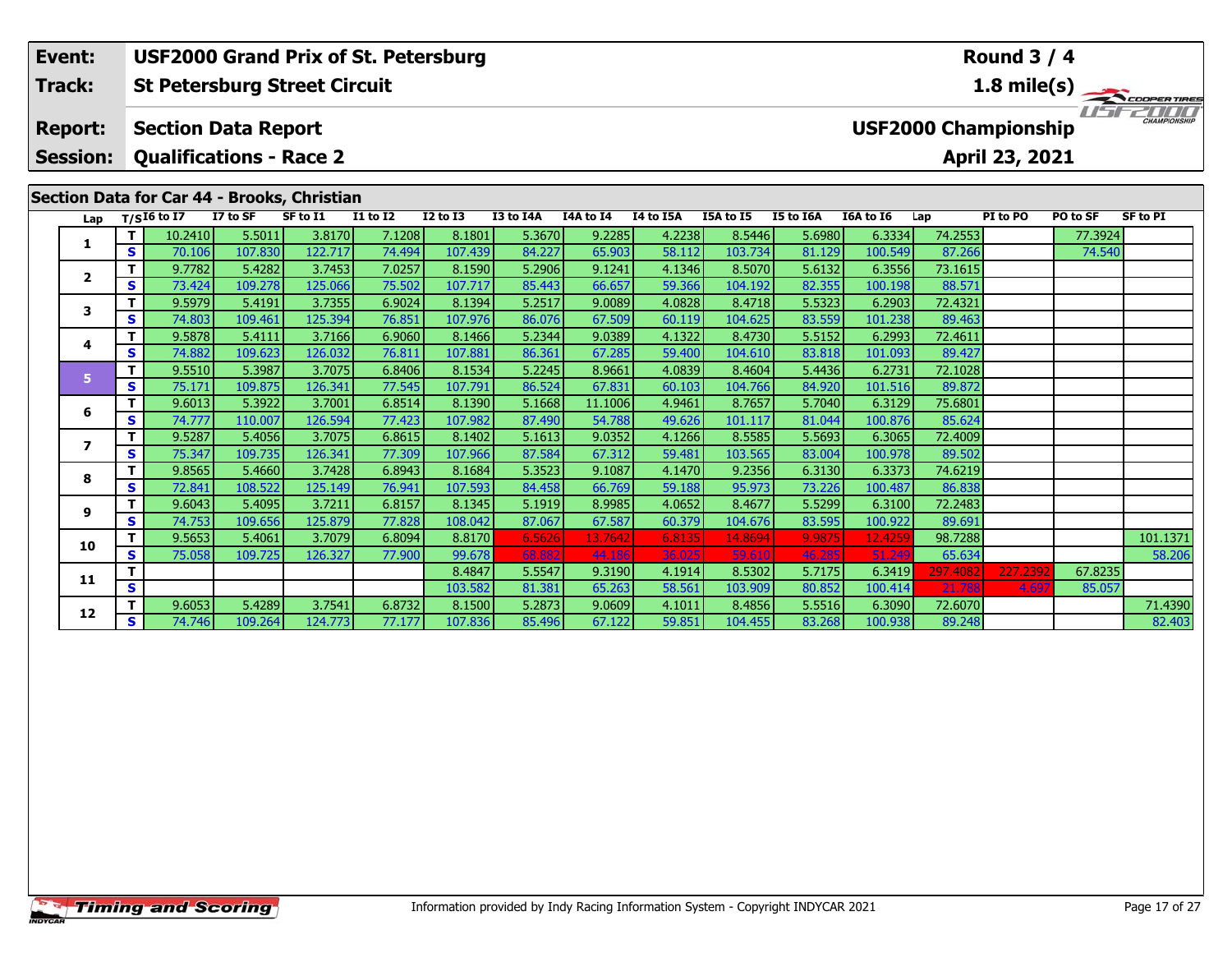|  | Event:                  | <b>USF2000 Grand Prix of St. Petersburg</b><br><b>St Petersburg Street Circuit</b> |                                                                 |          |          |                 |                 |           |           |           |           |           |           |          | <b>Round 3 / 4</b>          |          |              |
|--|-------------------------|------------------------------------------------------------------------------------|-----------------------------------------------------------------|----------|----------|-----------------|-----------------|-----------|-----------|-----------|-----------|-----------|-----------|----------|-----------------------------|----------|--------------|
|  | Track:                  |                                                                                    |                                                                 |          |          |                 |                 |           |           |           |           |           |           |          |                             |          | 1.8 mile(s)  |
|  | <b>Report:</b>          |                                                                                    | <b>Section Data Report</b>                                      |          |          |                 |                 |           |           |           |           |           |           |          | <b>USF2000 Championship</b> |          | CHAMPIONSHIP |
|  | <b>Session:</b>         |                                                                                    | <b>Qualifications - Race 2</b>                                  |          |          |                 |                 |           |           |           |           |           |           |          | April 23, 2021              |          |              |
|  | Lap                     |                                                                                    | Section Data for Car 5 - Kohlbecker, Spike (R)<br>$T/SI6$ to I7 | I7 to SF | SF to I1 | <b>I1 to I2</b> | <b>I2 to I3</b> | I3 to I4A | I4A to I4 | I4 to I5A | I5A to I5 | I5 to I6A | I6A to I6 | Lap      | PI to PO                    | PO to SF | SF to PI     |
|  |                         |                                                                                    | 9.7150                                                          | 5.4117   | 3.7623   | 7.0325          | 8.1822          | 5.4090    | 9.2793    | 4.1445    | 8.5646    | 5.8041    | 6.3702    | 73.6754  |                             | 70.4179  |              |
|  |                         | S                                                                                  | 73.902                                                          | 109.611  | 124.501  | 75.429          | 107.412         | 83.573    | 65.542    | 59.224    | 103.492   | 79.646    | 99.968    | 87.953   |                             | 81.923   |              |
|  | $\mathbf{2}$<br>3<br>5. |                                                                                    | 9.5688                                                          | 5.3927   | 3.7206   | 7.0279          | 8.1031          | 5.2991    | 9.2153    | 4.0969    | 8.4610    | 5.6862    | 6.3190    | 72.8906  |                             |          |              |
|  |                         | S.                                                                                 | 75.031                                                          | 109.997  | 125.896  | 75.478          | 108.460         | 85.306    | 65.997    | 59.912    | 104.759   | 81.297    | 100.778   | 88.900   |                             |          |              |
|  |                         |                                                                                    | 9.5841                                                          | 5.3705   | 3.7111   | 6.9947          | 8.0960          | 5.2608    | 9.1172    | 4.0897    | 8.4903    | 5.5947    | 6.3225    | 72.6316  |                             |          |              |
|  |                         | S.                                                                                 | 74.911                                                          | 110.452  | 126.218  | 75.837          | 108.555         | 85.927    | 66.707    | 60.018    | 104.397   | 82.627    | 100.723   | 89.217   |                             |          |              |
|  |                         | т                                                                                  | 9.5573                                                          | 5.3808   | 3.7069   | 6.9367          | 8.1044          | 5.2629    | 9.0410    | 4.0742    | 8.4554    | 5.6366    | 6.2989    | 72.4551  |                             |          |              |
|  |                         | S.                                                                                 | 75.121                                                          | 110.240  | 126.361  | 76.471          | 108.443         | 85.893    | 67.269    | 60.246    | 104.828   | 82.013    | 101.100   | 89.435   |                             |          |              |
|  |                         |                                                                                    | 9.6422                                                          | 5.3739   | 3.6974   | 6.9032          | 8.1228          | 5.2342    | 9.0876    | 4.0956    | 8.4671    | 5.5766    | 6.3058    | 72.5064  |                             |          |              |
|  |                         | S.                                                                                 | 74.460                                                          | 110.382  | 126.686  | 76.842          | 108.197         | 86.364    | 66.924    | 59.931    | 104.683   | 82.895    | 100.989   | 89.371   |                             |          |              |
|  | 6                       |                                                                                    | 10.0190                                                         | 5.4000   | 3.7062   | 6.9904          | 8.1285          | 5.3952    | 9.5733    | 4.1845    | 8.5996    | 5.9014    | 8.9844    | 76.8825  |                             |          | 77.6785      |
|  |                         | S.                                                                                 | 71.659                                                          | 109.848  | 126.385  | 75.883          | 108.121         | 83.787    | 63.529    | 58.658    | 103.070   | 78.333    | 70.88     | 84.284   |                             |          | 75.784       |
|  |                         |                                                                                    |                                                                 |          |          |                 | 8.4507          | 5.9486    | 12.3232   | 5.2780    | 8.9547    | 5.9047    | 6.3231    | 308.3625 | 233.8239                    | 73.6114  |              |
|  |                         | s.                                                                                 |                                                                 |          |          |                 | 103.999         | 75.992    | 49.353    | 46.505    | 98.983    | 78.289    | 100.713   | 21.014   | 4.565                       | 78.369   |              |

7 1 9.6290 5.3587 3.6947 6.8835 8.0863 5.1914 9.5045 4.1968 8.4438 5.6267 6.2846 72.9000 72.0735<br>S S 74.562 110.695 126.779 77.062 108.686 87.076 63.989 58.486 104.972 82.157 101.330 88.889 8

**<sup>T</sup>** 9.9232 5.3646 3.7066 7.1276 8.1489 5.3332 9.2738 4.1069 8.4674 5.6770 6.2693 73.3985 **<sup>S</sup>** 72.351 110.573 126.372 74.423 107.851 84.761 65.581 59.766 104.680 81.429 101.577 88.285

**8**

**9**

81.678

78.369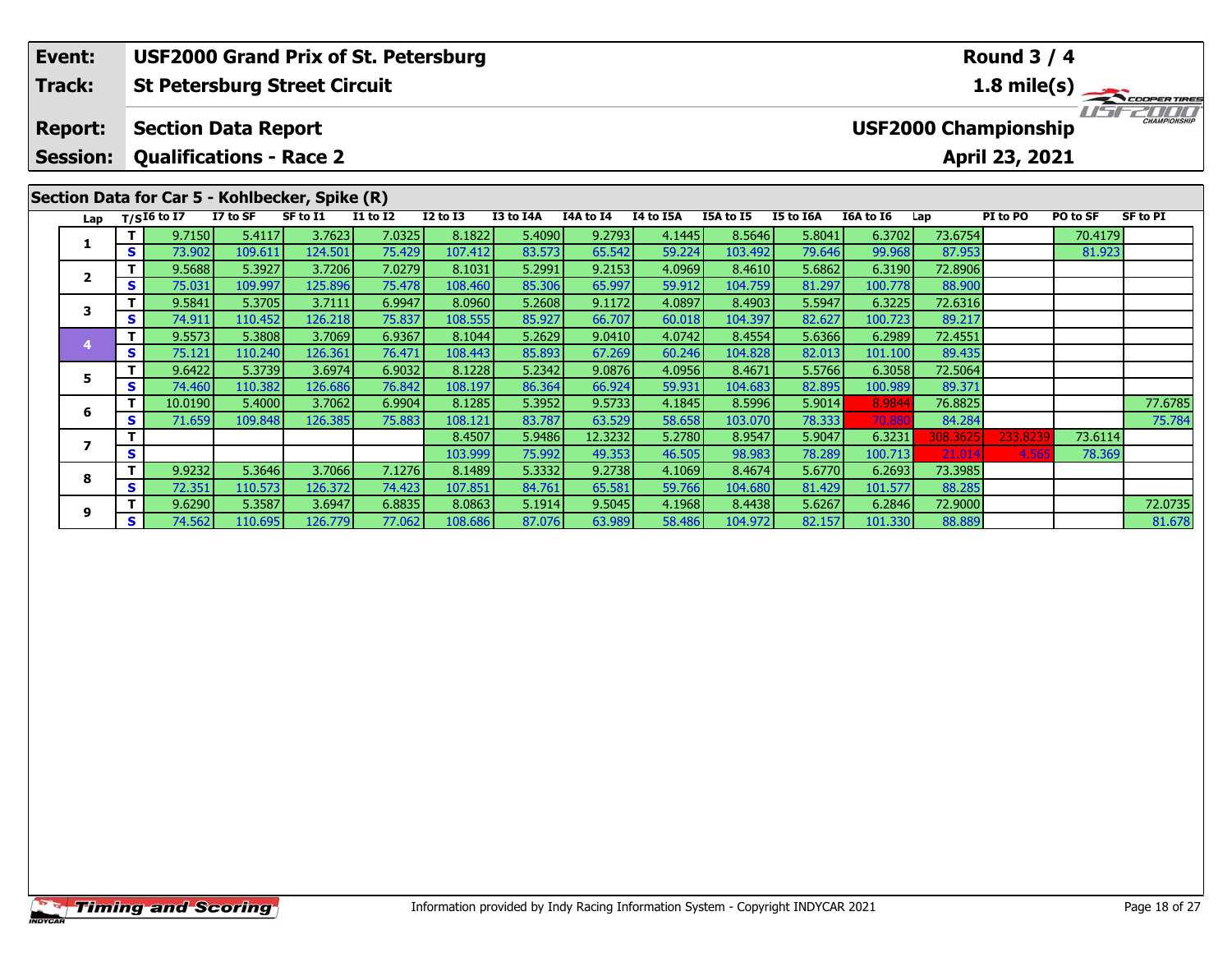#### **St Petersburg Street Circuit Section Data Report April 23, 2021 Event: USF2000 Grand Prix of St. Petersburg Track: Report: Session: Qualifications - Race 2 USF2000 Championship 1.8 mile(s) Round 3 / 4**

## **Section Data for Car 6 - Garg, Bijoy**

| Lap            |    | $T/SI6$ to $\overline{I7}$ | <i>ar -</i><br>I7 to SF | SF to I1 | <b>I1 to I2</b> | <b>I2 to I3</b>   | I3 to I4A        | I4A to I4         | I4 to I5A        | I5A to I5         | <b>I5 to I6A</b> | <b>I6A to 16</b> | Lap                | PI to PO          | PO to SF          | <b>SF to PI</b> |
|----------------|----|----------------------------|-------------------------|----------|-----------------|-------------------|------------------|-------------------|------------------|-------------------|------------------|------------------|--------------------|-------------------|-------------------|-----------------|
|                |    | 9.7977                     | 5.4461                  | 3.7474   | 7.3851          | 8.3807            | 5.8921           | 9.6868            | 4.2868           | 8.5349            | 5.6995           | 6.3590           | 75.2161            |                   | 71.9423           |                 |
|                | S. | 73.278                     | 108.919                 | 124.996  | 71.828          | 104.868           | 76.721           | 62.785            | 57.258           | 103.852           | 81.108           | 100.144          | 86.152             |                   | 80.187            |                 |
| $\overline{2}$ | т  | 9.7305                     | 5.4081                  | 3.7139   | 7.2197          | 8.1939            | 5.3895           | 9.2032            | 4.1575           | 8.4710            | 5.6431           | 6.3504           | 73.4808            |                   |                   |                 |
|                | S. | 73.784                     | 109.684                 | 126.123  | 73.473          | 107.258           | 83.875           | 66.084            | 59.039           | 104.635           | 81.918           | 100.280          | 88.186             |                   |                   |                 |
| 3              | T. | 9.7022                     | 5.3932                  | 3.7018   | 7.0849          | 8.1719            | 5.3662           | 9.1719            | 4.1612           | 8.4887            | 5.6310           | 6.3355           | 73.2085            |                   |                   |                 |
|                | S  | 73.999                     | 109.987                 | 126.535  | 74.871          | 107.547           | 84.239           | 66.309            | 58.986           | 104.417           | 82.094           | 100.516          | 88.514             |                   |                   |                 |
| 4              | т  | 9.6894                     | 5.3912                  | 3.6990   | 7.0742          | 8.1903            | 5.4200           | 9.1578            | 4.1446           | 8.4779            | 5.5560           | 6.3286           | 73.1290            |                   |                   |                 |
|                | S  | 74.097                     | 110.028                 | 126.631  | 74.984          | 107.305           | 83.403           | 66.411            | 59.223           | 104.550           | 83.202           | 100.625          | 88.611             |                   |                   |                 |
| 5              | т  | 9.6252                     | 5.3885                  | 3.7020   | 7.2543          | 8.6791            | 5.4087           | 9.2016            | 4.1546           | 8.4796            | 5.6729           | 6.3429           | 73.9094            |                   |                   |                 |
|                | S. | 74.591                     | 110.083                 | 126.529  | 73.123          | 101.262           | 83.577           | 66.095            | 59.080           | 104.529           | 81.488           | 100.399          | 87.675             |                   |                   |                 |
| 6              | т  | 9.6214                     | 5.4043                  | 3.6940   | 7.0122          | 8.1462            | 5.4408           | 9.1196            | 4.1406           | 8.4712            | 5.6043           | 6.3679           | 73.0225            |                   |                   |                 |
|                | S. | 74.621                     | 109.761                 | 126.803  | 75.647          | 107.886           | 83.084           | 66.690            | 59.280           | 104.633           | 82.485           | 100.004          | 88.740             |                   |                   |                 |
|                | т  | 9.8162                     | 5.4099                  | 3.7030   | 7.0481          | 8.1590            | 5.3760           | 9.0846            | 4.1502           | 8.4676            | 5.7369           | 6.3659           | 73.3174            |                   |                   |                 |
|                | S. | 73.140                     | 109.647                 | 126.494  | 75.262          | 107.717           | 84.086           | 66.946            | 59.143           | 104.677           | 80.579           | 100.036          | 88.383             |                   |                   |                 |
| 8              |    | 9.6854                     | 5.4229                  | 3.7109   | 6.9538          | 8.1752            | 5.2791           | 9.0901            | 4.1647           | 8.5017            | 5.6638           | 6.3572           | 73.0048            |                   |                   | 68.7836         |
|                | s  | 74.128                     | 109.385                 | 126.225  | 76.283          | 107.504           | 85.629           | 66.906            | 58.937           | 104.257           | 81.619           | 100.173          | 88.761             |                   |                   | 85.585          |
| 9              | s  |                            |                         |          |                 | 10.7364<br>81.858 | 6.9406<br>65.131 | 10.1188<br>60.104 | 4.4075<br>55.690 | 8.7269<br>101.567 | 6.6083<br>69.953 | 6.3903<br>99.654 | 370.9548<br>17.468 | 301.0058<br>3.546 | 74.5136<br>77.420 |                 |
|                | т  | 10.0220                    | 5.4297                  | 3.7303   | 7.3678          | 8.2732            | 5.4889           | 9.2923            | 4.1469           | 8.4587            | 5.6768           | 6.3145           | 74.2011            |                   |                   |                 |
| 10             | S  | 71.638                     | 109.248                 | 125.569  | 71.996          | 106.230           | 82.356           | 65.450            | 59.190           | 104.787           | 81.432           | 100.850          | 87.330             |                   |                   |                 |
|                | т  | 9.5850                     | 5.3656                  | 3.6981   | 7.0180          | 8.1458            | 5.3126           | 9.0692            | 4.1450           | 8.4946            | 5.5948           | 6.3331           | 72.7618            |                   |                   | 72.4762         |
| 11             | S. | 74.904                     | 110.553                 | 126.662  | 75.585          | 107.892           | 85.089           | 67.060            | 59.217           | 104.344           | 82.625           | 100.554          | 89.058             |                   |                   | 81.224          |
|                |    |                            |                         |          |                 |                   |                  |                   |                  |                   |                  |                  |                    |                   |                   |                 |

TEST EDITO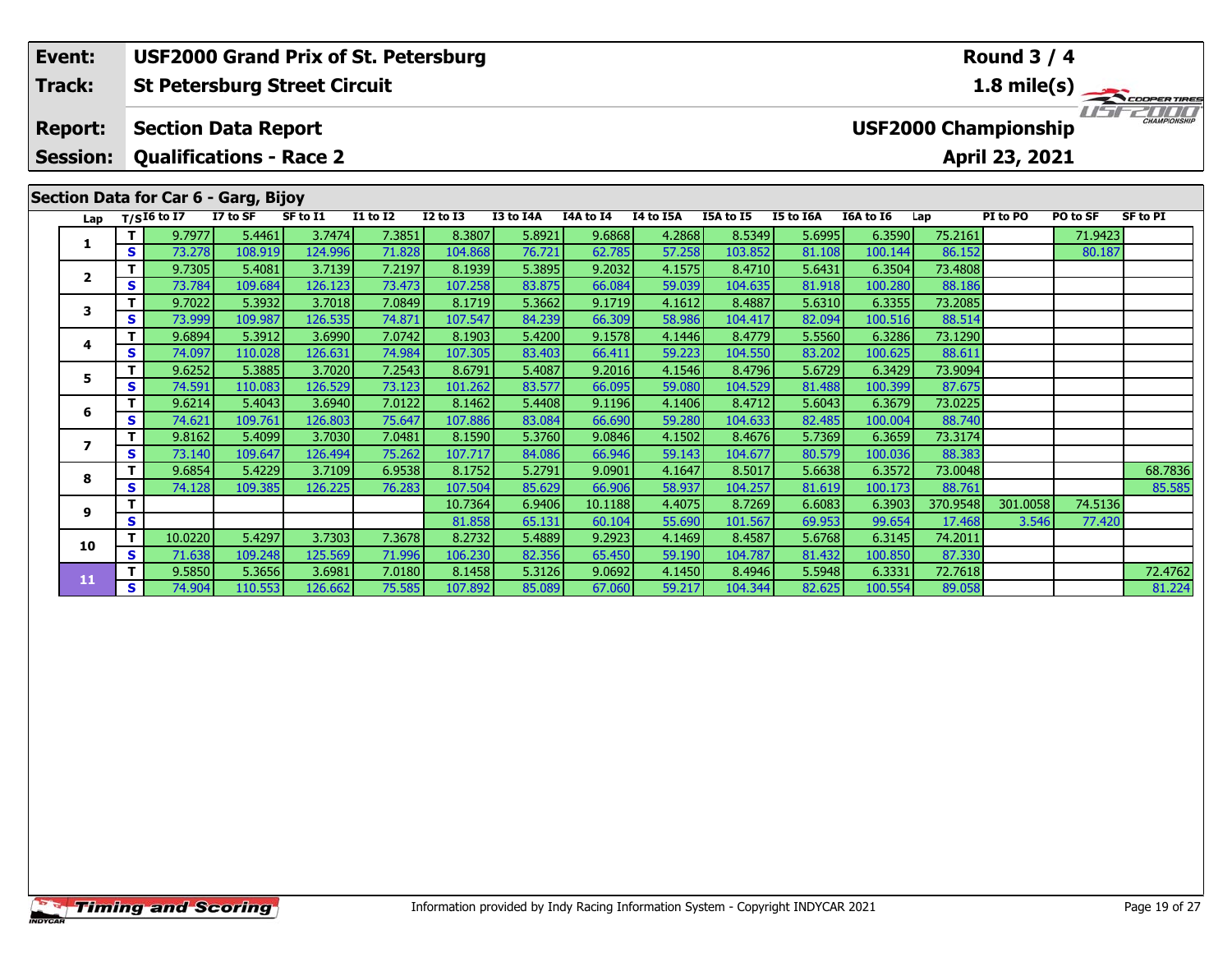|  | Event:                            |          | <b>USF2000 Grand Prix of St. Petersburg</b>                  |                   |                   |                  |                   |                  |                  |                  |                   |                  |                  |                             | <b>Round 3 / 4</b> |          |                     |
|--|-----------------------------------|----------|--------------------------------------------------------------|-------------------|-------------------|------------------|-------------------|------------------|------------------|------------------|-------------------|------------------|------------------|-----------------------------|--------------------|----------|---------------------|
|  | <b>Track:</b>                     |          | <b>St Petersburg Street Circuit</b>                          |                   |                   |                  |                   |                  |                  |                  |                   |                  |                  |                             |                    |          | 1.8 mile(s)         |
|  | <b>Report:</b><br><b>Session:</b> |          | <b>Section Data Report</b><br><b>Qualifications - Race 2</b> |                   |                   |                  |                   |                  |                  |                  |                   |                  |                  | <b>USF2000 Championship</b> | April 23, 2021     |          | <b>CHAMPIONSHIP</b> |
|  |                                   |          | Section Data for Car 63 - Burke, Trey (R)                    |                   |                   |                  |                   |                  |                  |                  |                   |                  |                  |                             |                    |          |                     |
|  |                                   |          | Lap $T/SI6$ to I7                                            | I7 to SF          | SF to I1          | <b>I1 to I2</b>  | <b>I2 to I3</b>   | I3 to I4A        | I4A to I4        | I4 to I5A        | I5A to I5         | I5 to I6A        | I6A to I6        | Lap                         | PI to PO           | PO to SF | <b>SF to PI</b>     |
|  | 1                                 | т        | 11.1243                                                      | 5.5424            | 3.8044            | 7.2710           | 8.4454            | 5.3811           | 9.6691           | 4.3033           | 8.5424            | 6.4836           | 6.7664           | 77.3334                     |                    | 85.8367  |                     |
|  |                                   | S        | 64.539                                                       | 107.026           | 123.123           | 72.955           | 104.064           | 84.006           | 62.900           | 57.039           | 103.760           | 71.299           | 94.115           | 83.793                      |                    | 67.207   |                     |
|  | $\mathbf{2}$                      | т        | 10.0038                                                      | 5.4509            | 3.7332            | 7.1179           | 8.2812            | 5.3977           | 9.4965           | 4.2907           | 8.5423            | 5.8129           | 6.3937           | 74.5208                     |                    |          |                     |
|  | 3<br>4<br>5.                      | S        | 71.768                                                       | 108.823           | 125.471           | 74.524<br>7.1045 | 106.128<br>8.2226 | 83.748<br>5.3307 | 64.043           | 57.206<br>4.2035 | 103.762           | 79.525<br>5.7365 | 99.601           | 86.956                      |                    |          |                     |
|  |                                   | S        | 9.8523<br>72,872                                             | 5.4395<br>109.051 | 3.7248<br>125.754 | 74.665           | 106.884           | 84.800           | 9.4138<br>64.605 | 58.393           | 8.5178<br>104.060 | 80.584           | 6.3753<br>99.888 | 73.9213<br>87.661           |                    |          |                     |
|  |                                   |          | 9.8954                                                       | 5.4283            | 3.7513            | 7.1708           | 8.2069            | 5.3274           | 9.2840           | 4.2064           | 8.4968            | 5.6359           | 6.3403           | 73.7435                     |                    |          |                     |
|  |                                   | S        | 72.554                                                       | 109.276           | 124.866           | 73.974           | 107.088           | 84.853           | 65.509           | 58.353           | 104.317           | 82.023           | 100.440          | 87.872                      |                    |          |                     |
|  |                                   | т        | 9.9002                                                       | 5.4447            | 3.7087            | 8.8480           | 8.5095            | 5.3359           | 9.3702           | 4.2717           | 8.5175            | 5.5970           | 6.3720           | 75.8754                     |                    |          |                     |
|  |                                   | S        | 72.519                                                       | 108.947           | 126.300           | 59.952           | 103.280           | 84.718           | 64.906           | 57.461           | 104.064           | 82.593           | 99.940           | 85.403                      |                    |          |                     |
|  |                                   |          | 9.8133                                                       | 5.4315            | 3.7362            | 7.0934           | 8.2292            | 5.4226           | 9.3472           | 4.2126           | 8.5158            | 5.6173           | 6.3493           | 73.7684                     |                    |          |                     |
|  | 6                                 | S        | 73.161                                                       | 109.211           | 125.370           | 74.781           | 106.798           | 83.363           | 65.066           | 58.267           | 104.085           | 82.294           | 100.297          | 87.842                      |                    |          |                     |
|  | $\overline{ }$<br>8<br>9          | т        | 9.9020                                                       | 5.4434            | 3.7647            | 7.0837           | 8.2144            | 5.3253           | 9.2934           | 4.1676           | 8.4974            | 5.7906           | 6.3667           | 73.8492                     |                    |          |                     |
|  |                                   | S        | 72.506                                                       | 108.973           | 124.421           | 74.884           | 106.991           | 84.886           | 65.442           | 58.896           | 104.310           | 79.832           | 100.023          | 87.746                      |                    |          |                     |
|  |                                   | т        | 9.8109                                                       | 5.4297            | 3.7399            | 7.0808           | 8.2302            | 5.3032           | 9.2708           | 4.2038           | 8.4758            | 5.7086           | 6.3490           | 73.6027                     |                    |          |                     |
|  |                                   | <b>S</b> | 73.179                                                       | 109.248           | 125.246           | 74.914           | 106.785           | 85.240           | 65.602           | 58.389           | 104.576           | 80.978           | 100.302          | 88.040                      |                    |          |                     |
|  |                                   | т        | 9.8447                                                       | 5.4443            | 3.7484            | 7.1353           | 8.2399            | 5.3205           | 9.2503           | 4.1746           | 8.5286            | 6.0135           | 6.3960           | 74.0961                     |                    |          | 71.2110             |
|  |                                   | S        | 72.928                                                       | 108.955           | 124.962           | 74.342           | 106.660           | 84.963           | 65.747           | 58.797           | 103.928           | 76.872           | 99.565           | 87.454                      |                    |          | 82.667              |
|  | 10                                |          |                                                              |                   |                   |                  | 8.6445            | 5.7306           | 9.3925           | 4.1866           | 8.4931            | 6.1635           | 6.5039           | 322.8704                    | 255.836            | 69.9263  |                     |
|  |                                   | S        |                                                              |                   |                   |                  | 101.667           | 78.883           | 64.752           | 58.629           | 104.363           | 75.002           | 97.913           | 20.070                      | 4.17               | 82.499   |                     |

**<sup>T</sup>** 9.8755 5.4211 3.7290 7.1029 8.2949 5.3255 9.4039 4.2322 8.4390 5.8337 6.3525 74.0102 **<sup>S</sup>** 72.701 109.421 125.613 74.681 105.952 84.883 64.673 57.997 105.032 79.242 100.247 87.555

**11**

**12**

**<sup>T</sup>** 9.8287 5.3796 3.7130 6.9979 8.1490 5.2635 9.1653 4.1799 8.4826 58.2147 7.4276 126.8018 124.1006 **<sup>S</sup>** 73.047 110.265 126.154 75.802 107.849 85.883 66.357 58.723 104.492 7.941 85.737 51.103 47.436

47.436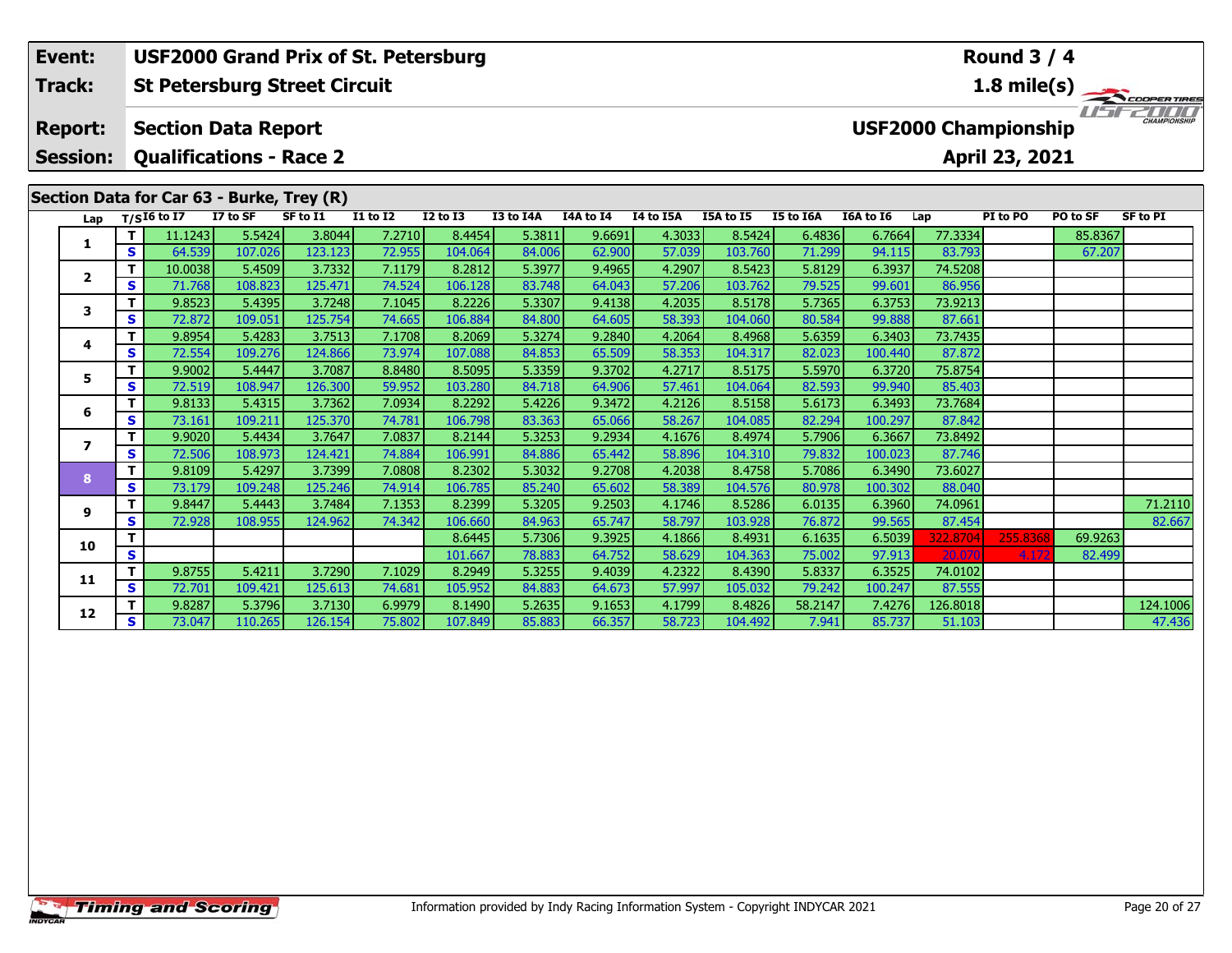### **Round 3 / 4Event: USF2000 Grand Prix of St. Petersburg Track:St Petersburg Street Circuit 1.8 mile(s)** USE2000 **Report: Section Data Report USF2000 Championship Session: Qualifications - Race 2 April 23, 2021 Section Data for Car 8 - Lee, Jackson (R)**<br>Lap T/SI6 to I7 I7 to SF SF to I1 **Lap T/SI6 to I7 I7 to SF SF to I1 I1 to I2 I2 to I3 I3 to I4A I4A to I4 I4 to I5A I5A to I5 I5 to I6A I6A to I6 Lap PI to PO PO to SF SF to PI <sup>T</sup>** 10.1535 5.4072 4.0068 7.6276 9.5832 5.8270 10.1790 4.3692 8.5836 5.9691 6.3983 78.1045 75.4969 **<sup>S</sup>** 70.710 109.702 116.904 69.544 91.709 77.578 59.749 56.178 103.262 77.444 99.529 82.966 76.412**1 <sup>T</sup>** 9.8273 5.4122 3.7076 7.1320 8.3832 5.3674 9.4442 4.2431 8.4861 5.6863 6.3529 74.0423 **<sup>S</sup>** 73.057 109.601 126.338 74.377 104.836 84.221 64.397 57.848 104.449 81.296 100.241 87.518**2 <sup>T</sup>** 9.6410 5.3979 3.6995 7.0029 8.1518 5.4311 9.4783 4.2053 8.4788 5.6810 6.4361 73.6037 **<sup>S</sup>** 74.469 109.891 126.614 75.748 107.812 83.233 64.166 58.368 104.539 81.372 98.945 88.039**3**

|                |   | 10.15351 | 5.4072  | 4.00681 | 7.62761         | 9.5832  | 5.82701 | 10.1790 | 4.36921 | 8.58361 | 5.96911 | 6.39831 | 78.10451 |          | 75.49691 |         |
|----------------|---|----------|---------|---------|-----------------|---------|---------|---------|---------|---------|---------|---------|----------|----------|----------|---------|
|                | S | 70.710   | 109.702 | 116.904 | 69.544          | 91.709  | 77.578  | 59.749  | 56.178  | 103.262 | 77.444  | 99.529  | 82.966   |          | 76.412   |         |
| $\overline{2}$ | т | 9.8273   | 5.4122  | 3.7076  | 7.1320          | 8.3832  | 5.3674  | 9.4442  | 4.2431  | 8.4861  | 5.6863  | 6.3529  | 74.0423  |          |          |         |
|                | S | 73.057   | 109.601 | 126.338 | 74.377          | 104.836 | 84.221  | 64.397  | 57.848  | 104.449 | 81.296  | 100.241 | 87.518   |          |          |         |
| 3              |   | 9.6410   | 5.3979  | 3.6995  | 7.0029          | 8.1518  | 5.4311  | 9.4783  | 4.2053  | 8.4788  | 5.6810  | 6.4361  | 73.6037  |          |          |         |
|                | S | 74.469   | 109.891 | 126.614 | 75.748          | 107.812 | 83.233  | 64.166  | 58.368  | 104.539 | 81.372  | 98.945  | 88.039   |          |          |         |
| 4              |   | 9.6612   | 5.4110  | 3.6684  | 9.0538          | 8.8319  | 5.4557  | 9.3899  | 4.2473  | 8.5490  | 5.8227  | 6.3337  | 76.4246  |          |          |         |
|                | S | 74.313   | 109.625 | 127.688 | 58.589          | 99.510  | 82.857  | 64.770  | 57.791  | 103.680 | 79.391  | 100.544 | 84.789   |          |          |         |
|                |   | 9.6144   | 5.3932  | 3.7099  | 7.0358          | 8.1523  | 5.2441  | 9.2576  | 4.1356  | 8.4780  | 5.6661  | 6.3275  | 73.0145  |          |          |         |
|                | S | 74.675   | 109.987 | 126.259 | 75.394          | 107.806 | 86.201  | 65.695  | 59.352  | 104.549 | 81.586  | 100.643 | 88.749   |          |          |         |
| 6              | т | 9.6896   | 5.3867  | 3.7113  | 6.9660          | 8.1736  | 5.2775  | 9.2882  | 4.1425  | 8.4662  | 5.6062  | 6.3113  | 73.0191  |          |          |         |
|                | S | 74.095   | 110.120 | 126.212 | 76.149          | 107.525 | 85.655  | 65.479  | 59.253  | 104.694 | 82.457  | 100.901 | 88.744   |          |          |         |
|                | т | 9.7449   | 5.4002  | 3.7350  | 7.0198          | 8.1752  | 5.3404  | 9.3525  | 4.2091  | 8.4777  | 5.8059  | 6.3351  | 73.5958  |          |          |         |
|                | S | 73.675   | 109.844 | 125.411 | 75.565          | 107.504 | 84.646  | 65.029  | 58.315  | 104.552 | 79.621  | 100.522 | 88.049   |          |          |         |
| 8              |   | 9.8175   | 5.3781  | 3.6855  | 6.9082          | 8.1631  | 5.2934  | 9.1297  | 4.1642  | 8.4629  | 5.7463  | 6.2922  | 73.0411  |          |          |         |
|                | S | 73.130   | 110.296 | 127.095 | 76.786          | 107.663 | 85.398  | 66.616  | 58.944  | 104.735 | 80.447  | 101.208 | 88.717   |          |          |         |
| 9              |   | 9.6955   | 5.3825  | 3.6886  | 6.9261          | 8.2112  | 5.3760  | 9.6715  | 6.7583  | 11.1917 | 8.6834  | 8.5626  | 84.1474  |          |          | 82.7687 |
|                | S | 74.050   | 110.206 | 126.988 | 76.588          | 107.032 | 84.086  | 62.884  | 36.319  | 79.198  | 53.236  | 74.372  | 77.008   |          |          | 71.124  |
| 0.             |   |          |         |         |                 | 9.6216  | 6.4682  | 10.2389 | 4.5408  | 8.8684  | 6.6328  | 6.4816  | 305.801  | 233.8546 | 73.4115  |         |
|                | S |          |         |         |                 | 91.343  | 69.887  | 59.399  | 54.055  | 99.946  | 69.695  | 98.250  | 21.190   | 4.564    | 78.583   |         |
|                |   | 9.7529   | 5.4114  | 3.7411  | 7.0790          | 8.3135  | 5.3524  | 9.3450  | 4.1924  | 8.5126  | 5.8823  | 6.3582  | 73.9408  |          |          |         |
|                | S | 73.614   | 109.617 | 125.206 | 74.934          | 105.715 | 84.457  | 65.081  | 58.548  | 104.124 | 78.587  | 100.157 | 87.638   |          |          |         |
| .2             |   | 9.6477   | 5.3991  | 3.7201  | 6.9480          | 8.2259  | 5.3006  | 9.2461  | 4.1210  | 8.4454  | 6.0835  | 6.4261  | 73.5635  |          |          | 71.6953 |
|                | S | 74.417   | 109.867 | 125.913 | 76.346 <b>I</b> | 106.841 | 85.282  | 65.777  | 59.562  | 104.952 | 75.988  | 99.099  | 88.087   |          |          | 82.109  |

**4**

**5**

**6**

**7**

**8**

**9**

**10**

**11**

**12**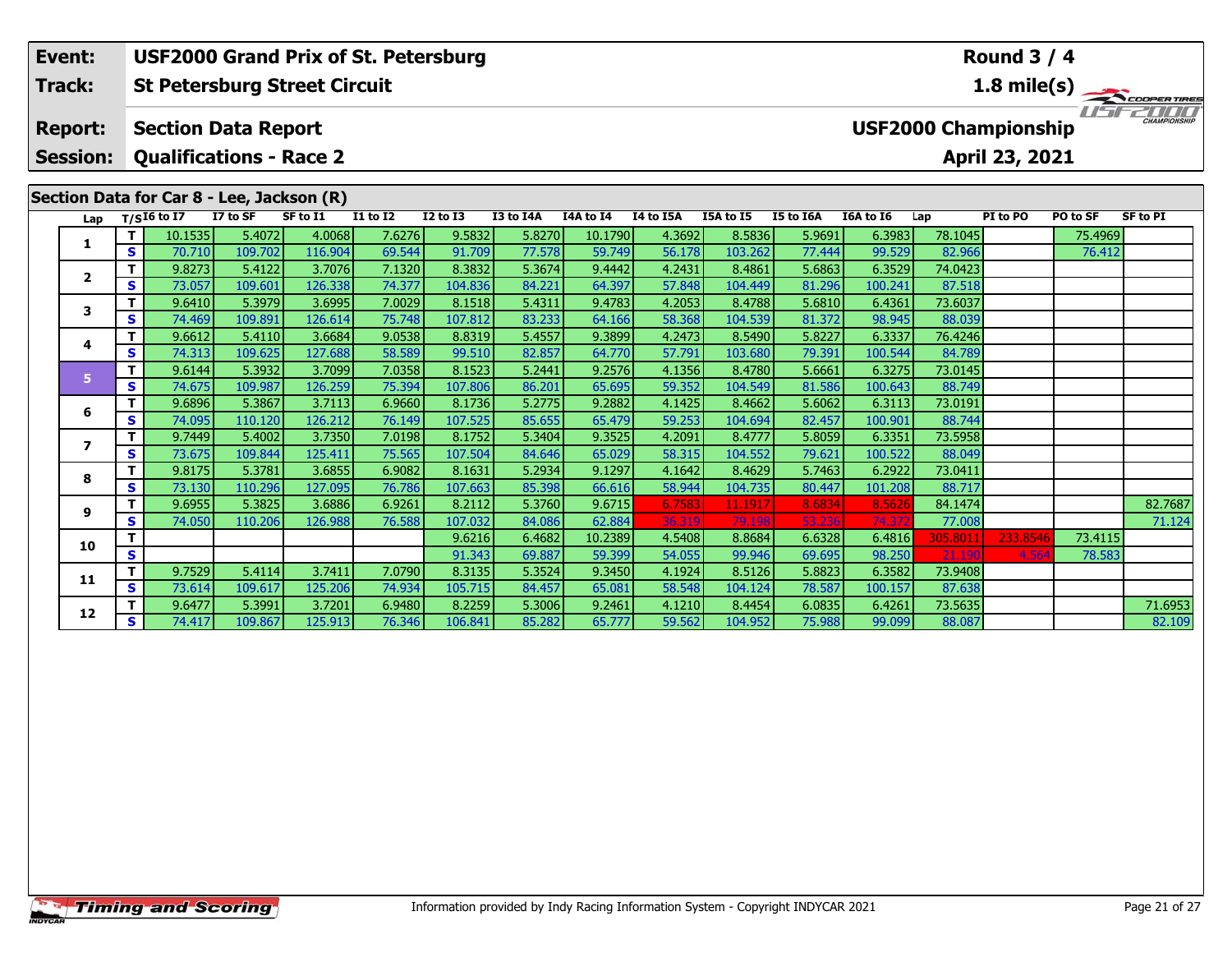| 1.8 mile(s)<br><b>St Petersburg Street Circuit</b><br>Track:<br><i>' ' ' i '</i><br><b>CHAMPIONSHIP</b><br><b>USF2000 Championship</b><br><b>Section Data Report</b><br><b>Report:</b><br>April 23, 2021<br><b>Session:</b><br><b>Qualifications - Race 2</b><br>Section Data for Car 9 - Vodanovich, Peter (R)<br>I7 to SF<br>SF to I1<br><b>I1 to I2</b><br>I3 to I4A<br>I4A to I4<br>I4 to I5A<br>I5A to I5<br><b>I5 to I6A</b><br>$T/SI6$ to I7<br><b>I2 to I3</b><br>I6A to I6<br>PI to PO<br>PO to SF<br><b>SF to PI</b><br>Lap<br>Lap<br>7.4319<br>10.4463<br>5.5296<br>3.8171<br>9.2313<br>5.4963<br>9.7729<br>4.3392<br>8.7931<br>5.8622<br>77.1466<br>6.4267<br>75.9889<br>т<br>1<br>122.713<br>107.274<br>71.375<br>82.245<br>62.231<br>56.567<br>78.857<br>83.996<br>S<br>68.728<br>95.205<br>100.802<br>99.089<br>75.917<br>3.7370<br>7.1538<br>9.1927<br>4.2509<br>5.7317<br>73.7144<br>9.7860<br>5.4368<br>8.2597<br>5.1788<br>8.5526<br>6.4344<br>$\mathbf{2}$<br>125.344<br>74.150<br>57.742<br>87.907<br>73.365<br>109.105<br>87.288<br>66.159<br>103.637<br>98.971<br>S<br>106.404<br>80.652<br>3.7261<br>5.4295<br>7.0068<br>9.1039<br>4.2528<br>6.3478<br>74.0888<br>т<br>9.6948<br>9.0706<br>5.3161<br>8.5320<br>5.6084<br>3<br>109.252<br>75.706<br>S<br>74.056<br>125.710<br>96.891<br>85.033<br>66.805<br>57.716<br>103.887<br>82.425<br>100.321<br>87.463<br>3.7182<br>7.2551<br>9.7342<br>4.3254<br>т<br>9.7074<br>5.4242<br>8.3020<br>5.2419<br>8.5683<br>5.6454<br>6.4397<br>74.3618<br>4<br>56.747<br>125.977<br>73.115<br>103.447<br>87.142<br>73.960<br>109.358<br>105.862<br>86.237<br>62.479<br>81.885<br>98.889<br>S<br>7.0350<br>9.1090<br>73.1007<br>9.7322<br>5.4177<br>3.7141<br>8.2131<br>5.1712<br>4.1419<br>5.6308<br>8.4612<br>6.4745<br>5.<br>75.402<br>88.645<br>S<br>73.771<br>109.490<br>126.116<br>107.008<br>87.416<br>66.767<br>59.261<br>98.358<br>104.756<br>82.097<br>3.6956<br>9.2266<br>4.2126<br>9.7188<br>5.4198<br>7.4890<br>9.2716<br>5.3705<br>5.5790<br>6.4386<br>74.9246<br>8.5025 |
|--------------------------------------------------------------------------------------------------------------------------------------------------------------------------------------------------------------------------------------------------------------------------------------------------------------------------------------------------------------------------------------------------------------------------------------------------------------------------------------------------------------------------------------------------------------------------------------------------------------------------------------------------------------------------------------------------------------------------------------------------------------------------------------------------------------------------------------------------------------------------------------------------------------------------------------------------------------------------------------------------------------------------------------------------------------------------------------------------------------------------------------------------------------------------------------------------------------------------------------------------------------------------------------------------------------------------------------------------------------------------------------------------------------------------------------------------------------------------------------------------------------------------------------------------------------------------------------------------------------------------------------------------------------------------------------------------------------------------------------------------------------------------------------------------------------------------------------------------------------------------------------------------------------------------------------------------------------------------------------------------------------------------------------------------|
|                                                                                                                                                                                                                                                                                                                                                                                                                                                                                                                                                                                                                                                                                                                                                                                                                                                                                                                                                                                                                                                                                                                                                                                                                                                                                                                                                                                                                                                                                                                                                                                                                                                                                                                                                                                                                                                                                                                                                                                                                                                  |
|                                                                                                                                                                                                                                                                                                                                                                                                                                                                                                                                                                                                                                                                                                                                                                                                                                                                                                                                                                                                                                                                                                                                                                                                                                                                                                                                                                                                                                                                                                                                                                                                                                                                                                                                                                                                                                                                                                                                                                                                                                                  |
|                                                                                                                                                                                                                                                                                                                                                                                                                                                                                                                                                                                                                                                                                                                                                                                                                                                                                                                                                                                                                                                                                                                                                                                                                                                                                                                                                                                                                                                                                                                                                                                                                                                                                                                                                                                                                                                                                                                                                                                                                                                  |
|                                                                                                                                                                                                                                                                                                                                                                                                                                                                                                                                                                                                                                                                                                                                                                                                                                                                                                                                                                                                                                                                                                                                                                                                                                                                                                                                                                                                                                                                                                                                                                                                                                                                                                                                                                                                                                                                                                                                                                                                                                                  |
|                                                                                                                                                                                                                                                                                                                                                                                                                                                                                                                                                                                                                                                                                                                                                                                                                                                                                                                                                                                                                                                                                                                                                                                                                                                                                                                                                                                                                                                                                                                                                                                                                                                                                                                                                                                                                                                                                                                                                                                                                                                  |
|                                                                                                                                                                                                                                                                                                                                                                                                                                                                                                                                                                                                                                                                                                                                                                                                                                                                                                                                                                                                                                                                                                                                                                                                                                                                                                                                                                                                                                                                                                                                                                                                                                                                                                                                                                                                                                                                                                                                                                                                                                                  |
|                                                                                                                                                                                                                                                                                                                                                                                                                                                                                                                                                                                                                                                                                                                                                                                                                                                                                                                                                                                                                                                                                                                                                                                                                                                                                                                                                                                                                                                                                                                                                                                                                                                                                                                                                                                                                                                                                                                                                                                                                                                  |
|                                                                                                                                                                                                                                                                                                                                                                                                                                                                                                                                                                                                                                                                                                                                                                                                                                                                                                                                                                                                                                                                                                                                                                                                                                                                                                                                                                                                                                                                                                                                                                                                                                                                                                                                                                                                                                                                                                                                                                                                                                                  |
|                                                                                                                                                                                                                                                                                                                                                                                                                                                                                                                                                                                                                                                                                                                                                                                                                                                                                                                                                                                                                                                                                                                                                                                                                                                                                                                                                                                                                                                                                                                                                                                                                                                                                                                                                                                                                                                                                                                                                                                                                                                  |
|                                                                                                                                                                                                                                                                                                                                                                                                                                                                                                                                                                                                                                                                                                                                                                                                                                                                                                                                                                                                                                                                                                                                                                                                                                                                                                                                                                                                                                                                                                                                                                                                                                                                                                                                                                                                                                                                                                                                                                                                                                                  |
|                                                                                                                                                                                                                                                                                                                                                                                                                                                                                                                                                                                                                                                                                                                                                                                                                                                                                                                                                                                                                                                                                                                                                                                                                                                                                                                                                                                                                                                                                                                                                                                                                                                                                                                                                                                                                                                                                                                                                                                                                                                  |
|                                                                                                                                                                                                                                                                                                                                                                                                                                                                                                                                                                                                                                                                                                                                                                                                                                                                                                                                                                                                                                                                                                                                                                                                                                                                                                                                                                                                                                                                                                                                                                                                                                                                                                                                                                                                                                                                                                                                                                                                                                                  |
|                                                                                                                                                                                                                                                                                                                                                                                                                                                                                                                                                                                                                                                                                                                                                                                                                                                                                                                                                                                                                                                                                                                                                                                                                                                                                                                                                                                                                                                                                                                                                                                                                                                                                                                                                                                                                                                                                                                                                                                                                                                  |
|                                                                                                                                                                                                                                                                                                                                                                                                                                                                                                                                                                                                                                                                                                                                                                                                                                                                                                                                                                                                                                                                                                                                                                                                                                                                                                                                                                                                                                                                                                                                                                                                                                                                                                                                                                                                                                                                                                                                                                                                                                                  |
|                                                                                                                                                                                                                                                                                                                                                                                                                                                                                                                                                                                                                                                                                                                                                                                                                                                                                                                                                                                                                                                                                                                                                                                                                                                                                                                                                                                                                                                                                                                                                                                                                                                                                                                                                                                                                                                                                                                                                                                                                                                  |
| 6<br>58.267<br>S<br>73.873<br>109.447<br>126.748<br>70.831<br>94.791<br>65.916<br>82.859<br>98.906<br>86.487<br>84.172<br>104.247                                                                                                                                                                                                                                                                                                                                                                                                                                                                                                                                                                                                                                                                                                                                                                                                                                                                                                                                                                                                                                                                                                                                                                                                                                                                                                                                                                                                                                                                                                                                                                                                                                                                                                                                                                                                                                                                                                                |
| 9.7233<br>3.7342<br>7.0719<br>8.2092<br>9.0982<br>4.1823<br>74.0619<br>5.4143<br>5.1975<br>8.6998<br>6.2734<br>6.4578                                                                                                                                                                                                                                                                                                                                                                                                                                                                                                                                                                                                                                                                                                                                                                                                                                                                                                                                                                                                                                                                                                                                                                                                                                                                                                                                                                                                                                                                                                                                                                                                                                                                                                                                                                                                                                                                                                                            |
| 7<br>75.009<br>73.839<br>125.438<br>66.846<br>58.689<br>87.494<br>S<br>109.558<br>107.058<br>86.974<br>101.883<br>73.688<br>98.612                                                                                                                                                                                                                                                                                                                                                                                                                                                                                                                                                                                                                                                                                                                                                                                                                                                                                                                                                                                                                                                                                                                                                                                                                                                                                                                                                                                                                                                                                                                                                                                                                                                                                                                                                                                                                                                                                                               |
| 3.7349<br>72.9442<br>9.6708<br>5.4302<br>7.0308<br>9.0411<br>4.1313<br>т<br>8.2136<br>5.2507<br>8.5125<br>5.5865<br>6.3418                                                                                                                                                                                                                                                                                                                                                                                                                                                                                                                                                                                                                                                                                                                                                                                                                                                                                                                                                                                                                                                                                                                                                                                                                                                                                                                                                                                                                                                                                                                                                                                                                                                                                                                                                                                                                                                                                                                       |
| 8<br>75.447<br>S<br>74.239<br>125.414<br>67.269<br>59.413<br>104.125<br>88.835<br>109.238<br>107.001<br>86.092<br>82.748<br>100.416                                                                                                                                                                                                                                                                                                                                                                                                                                                                                                                                                                                                                                                                                                                                                                                                                                                                                                                                                                                                                                                                                                                                                                                                                                                                                                                                                                                                                                                                                                                                                                                                                                                                                                                                                                                                                                                                                                              |
| 5.4152<br>3.7128<br>6.9423<br>5.1969<br>9.8257<br>80.9297<br>9.7356<br>8.2522<br>6.2990<br>10.7280<br>7.7830<br>9.512<br>83.4034<br>9                                                                                                                                                                                                                                                                                                                                                                                                                                                                                                                                                                                                                                                                                                                                                                                                                                                                                                                                                                                                                                                                                                                                                                                                                                                                                                                                                                                                                                                                                                                                                                                                                                                                                                                                                                                                                                                                                                            |
| S<br>109.540<br>126.161<br>76.409<br>59.39<br>77.695<br>72.740<br>73.745<br>106.501<br>86.984<br>61.897<br>38.967<br>82.622<br>66.94                                                                                                                                                                                                                                                                                                                                                                                                                                                                                                                                                                                                                                                                                                                                                                                                                                                                                                                                                                                                                                                                                                                                                                                                                                                                                                                                                                                                                                                                                                                                                                                                                                                                                                                                                                                                                                                                                                             |

**<sup>T</sup>** 9.2633 6.2017 9.9777 4.3717 10.2415 7.8891 6.4304 302.2265 227.0219 77.9216 **<sup>S</sup>** 94.876 72.891 60.954 56.146 86.546 58.596 99.032 21.441 4.702 74.034

**<sup>T</sup>** 9.9326 5.4482 3.7342 7.2705 8.2878 5.6460 9.5431 4.3019 8.7424 6.5889 6.6893 76.1849 73.4565 **<sup>S</sup>** 72.283 108.877 125.438 72.960 106.043 80.065 63.730 57.057 101.387 70.159 95.200 85.056 80.140

**<sup>T</sup>** 9.9499 5.4442 3.7253 7.1358 8.2489 5.3382 10.5752 4.6899 8.9472 5.9814 6.4052 76.4412 **<sup>S</sup>** 72.157 108.957 125.737 74.337 106.543 84.681 57.510 52.337 99.066 77.285 99.422 84.771

**10**

**11**

**12**

80.140

74.034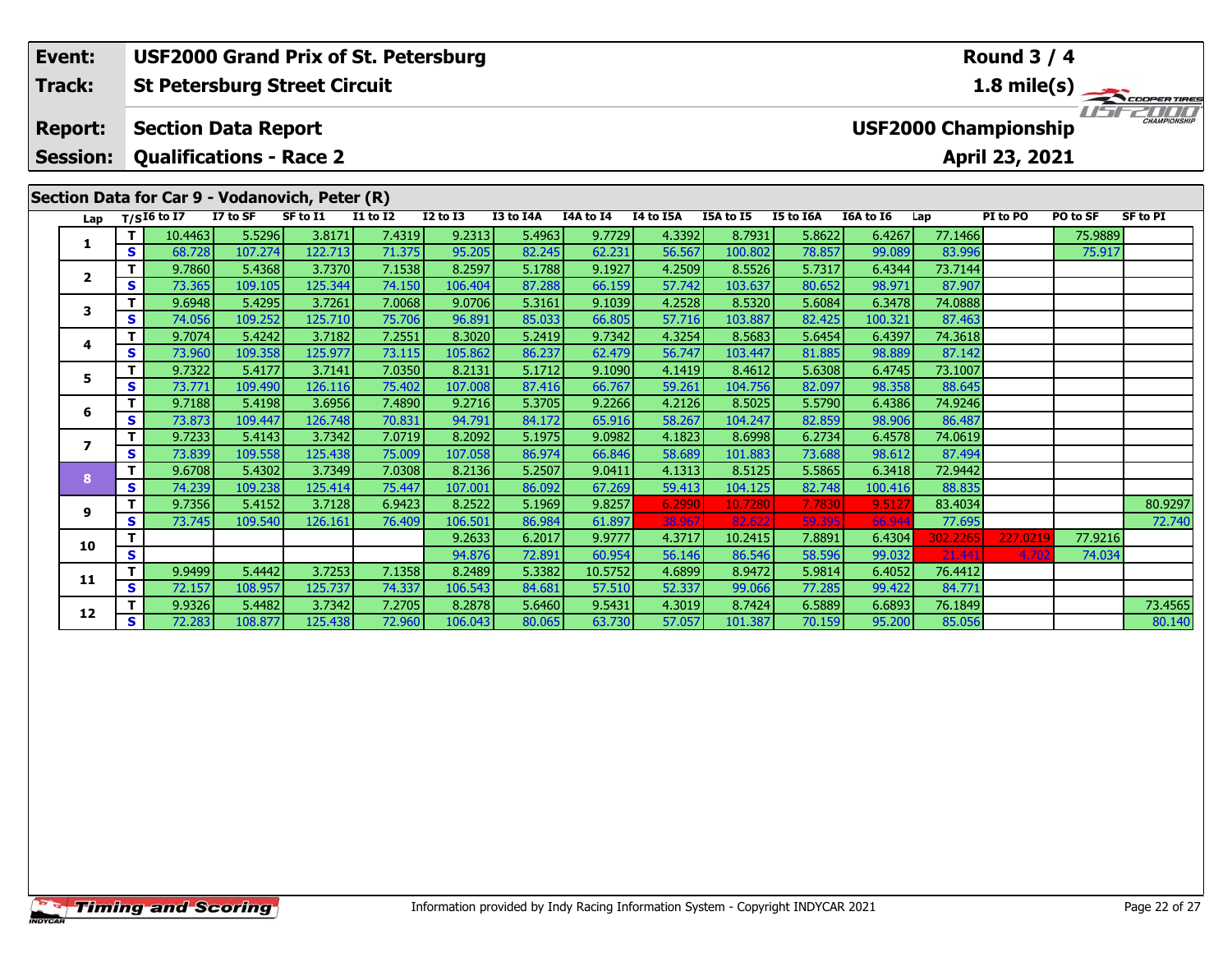| Event:<br>Track: |   |                                |          | <b>USF2000 Grand Prix of St. Petersburg</b><br><b>St Petersburg Street Circuit</b> |                 |                 |           |           |           |           |           |           |                             | <b>Round 3 / 4</b> |          | 1.8 mile(s)         |
|------------------|---|--------------------------------|----------|------------------------------------------------------------------------------------|-----------------|-----------------|-----------|-----------|-----------|-----------|-----------|-----------|-----------------------------|--------------------|----------|---------------------|
| <b>Report:</b>   |   | <b>Section Data Report</b>     |          |                                                                                    |                 |                 |           |           |           |           |           |           | <b>USF2000 Championship</b> |                    |          | <b>CHAMPIONSHIP</b> |
| <b>Session:</b>  |   | <b>Qualifications - Race 2</b> |          |                                                                                    |                 |                 |           |           |           |           |           |           |                             | April 23, 2021     |          |                     |
|                  |   |                                |          | Section Data for Car 90 - Palmer, Grant (R)                                        |                 |                 |           |           |           |           |           |           |                             |                    |          |                     |
| Lap              |   | $T/SI6$ to I7                  | I7 to SF | SF to I1                                                                           | <b>I1 to I2</b> | <b>I2 to I3</b> | I3 to I4A | I4A to I4 | I4 to I5A | I5A to I5 | I5 to I6A | I6A to I6 | Lap                         | PI to PO           | PO to SF | <b>SF to PI</b>     |
| 1                |   | 9.9884                         | 5.4192   | 3.7379                                                                             | 7.5346          | 8.4779          | 5.6636    | 9.5099    | 4.3562    | 8.5555    | 6.0665    | 6.3757    | 75.6854                     |                    | 81.4640  |                     |
|                  | S | 71.879                         | 109.459  | 125.313                                                                            | 70.402          | 103.665         | 79.816    | 63.952    | 56.346    | 103.602   | 76.201    | 99.882    | 85.618                      |                    | 70.815   |                     |
| $\mathbf{2}$     |   | 9.8282                         | 5.4064   | 3.7038                                                                             | 7.0425          | 8.2120          | 5.4328    | 9.3939    | 4.2471    | 8.4979    | 5.7222    | 6.3978    | 73.8846                     |                    |          |                     |
|                  | S | 73.050                         | 109.718  | 126.467                                                                            | 75.322          | 107.022         | 83.207    | 64.742    | 57.793    | 104.304   | 80.786    | 99.537    | 87.704                      |                    |          |                     |
| 3                |   | 9.7692                         | 5.4171   | 3.7004                                                                             | 6.9694          | 8.2035          | 5.3968    | 9.2384    | 4.1999    | 8.4938    | 5.6437    | 6.3667    | 73.3989                     |                    |          |                     |
|                  | S | 73.492                         | 109.502  | 126.583                                                                            | 76.112          | 107.133         | 83.762    | 65.832    | 58.443    | 104.354   | 81.910    | 100.023   | 88.285                      |                    |          |                     |
| 4                |   | 9.7514                         | 5.4401   | 3.6992                                                                             | 7.1264          | 8.2244          | 5.3399    | 9.4735    | 4.2063    | 8.5341    | 5.6556    | 6.4136    | 73.8645                     |                    |          |                     |
|                  | S | 73.626                         | 109.039  | 126.624                                                                            | 74.435          | 106.861         | 84.654    | 64.198    | 58.354    | 103.861   | 81.737    | 99.292    | 87.728                      |                    |          |                     |
| 5.               |   | 9.6573                         | 5.4121   | 3.7053                                                                             | 6.9899          | 8.2157          | 5.3265    | 9.3669    | 4.1957    | 8.4977    | 5.6496    | 6.4106    | 73.4273                     |                    |          |                     |
|                  | S | 74.343                         | 109.603  | 126.416                                                                            | 75.889          | 106.974         | 84.867    | 64.929    | 58.501    | 104.306   | 81.824    | 99.338    | 88.251                      |                    |          |                     |
| 6                |   | 9.7223                         | 5.4097   | 3.6995                                                                             | 7.0796          | 8.2305          | 5.3932    | 9.2922    | 4.1983    | 8.5237    | 5.6536    | 6.3797    | 73.5823                     |                    |          |                     |
|                  | S | 73.846                         | 109.652  | 126.614                                                                            | 74.927          | 106.781         | 83.818    | 65.451    | 58.465    | 103.988   | 81.766    | 99.819    | 88.065                      |                    |          |                     |
| 7                |   | 9.7120                         | 5.4102   | 3.6926                                                                             | 7.9191          | 8.6086          | 5.7033    | 9.5782    | 4.2810    | 8.6085    | 5.9271    | 6.3731    | 75.8137                     |                    |          |                     |
|                  | s | 73.924                         | 109.641  | 126.851                                                                            | 66.984          | 102.091         | 79.260    | 63.496    | 57.336    | 102.964   | 77.993    | 99.923    | 85.473                      |                    |          |                     |
| 8                |   | 9.6721                         | 5.4198   | 3.7338                                                                             | 7.0555          | 8.2511          | 5.4257    | 9.2526    | 4.2210    | 8.5867    | 6.2988    | 6.4331    | 74.3502                     |                    |          |                     |
|                  | S | 74.229                         | 109.447  | 125.451                                                                            | 75.183          | 106.515         | 83.316    | 65.731    | 58.151    | 103.225   | 73.391    | 98.991    | 87.155                      |                    |          |                     |
| 9                |   | 9.7057                         | 5.4218   | 3.7236                                                                             | 7.0418          | 8.2234          | 5.3370    | 9.2477    | 4.1684    | 8.4993    | 5.6785    | 6.3756    | 73.4228                     |                    |          |                     |
|                  | s | 73.972                         | 109.407  | 125.795                                                                            | 75.329          | 106.874         | 84.700    | 65.766    | 58.885    | 104.287   | 81.408    | 99.884    | 88.256                      |                    |          |                     |

**<sup>T</sup>** 9.8461 5.4862 4.7183 7.8429 11.3076 8.3809 13.3547 6.1678 14.8685 9.7345 11.4887 103.1962 102.1383 **<sup>S</sup>** 72.918 108.123 99.275 67.635 77.723 53.938 45.541 39.796 59.614 47.488 55.430 62.793 57.636

**<sup>T</sup>** 9.7085 5.3912 3.6831 7.0294 8.1927 5.2700 9.2144 4.1730 8.4656 5.6833 6.3877 73.1989 71.5893 **<sup>S</sup>** 73.951 110.028 127.178 75.462 107.274 85.777 66.003 58.820 104.702 81.339 99.694 88.526 82.230

**<sup>T</sup>** 8.6883 6.0006 11.4851 5.0894 9.2548 6.6644 6.4304 227.1830 154.3792 73.7054 **<sup>S</sup>** 101.155 75.333 52.954 48.229 95.773 69.364 99.032 28.523 6.914 78.269

**<sup>T</sup>** 9.7876 5.3884 3.7150 7.1076 8.2191 5.2897 9.2944 4.1913 8.4683 5.8225 6.3829 73.6668 **<sup>S</sup>** 73.353 110.085 126.086 74.632 106.929 85.458 65.435 58.563 104.668 79.394 99.769 87.964

**10**

**11**

**12**

**13**

82.230

78.269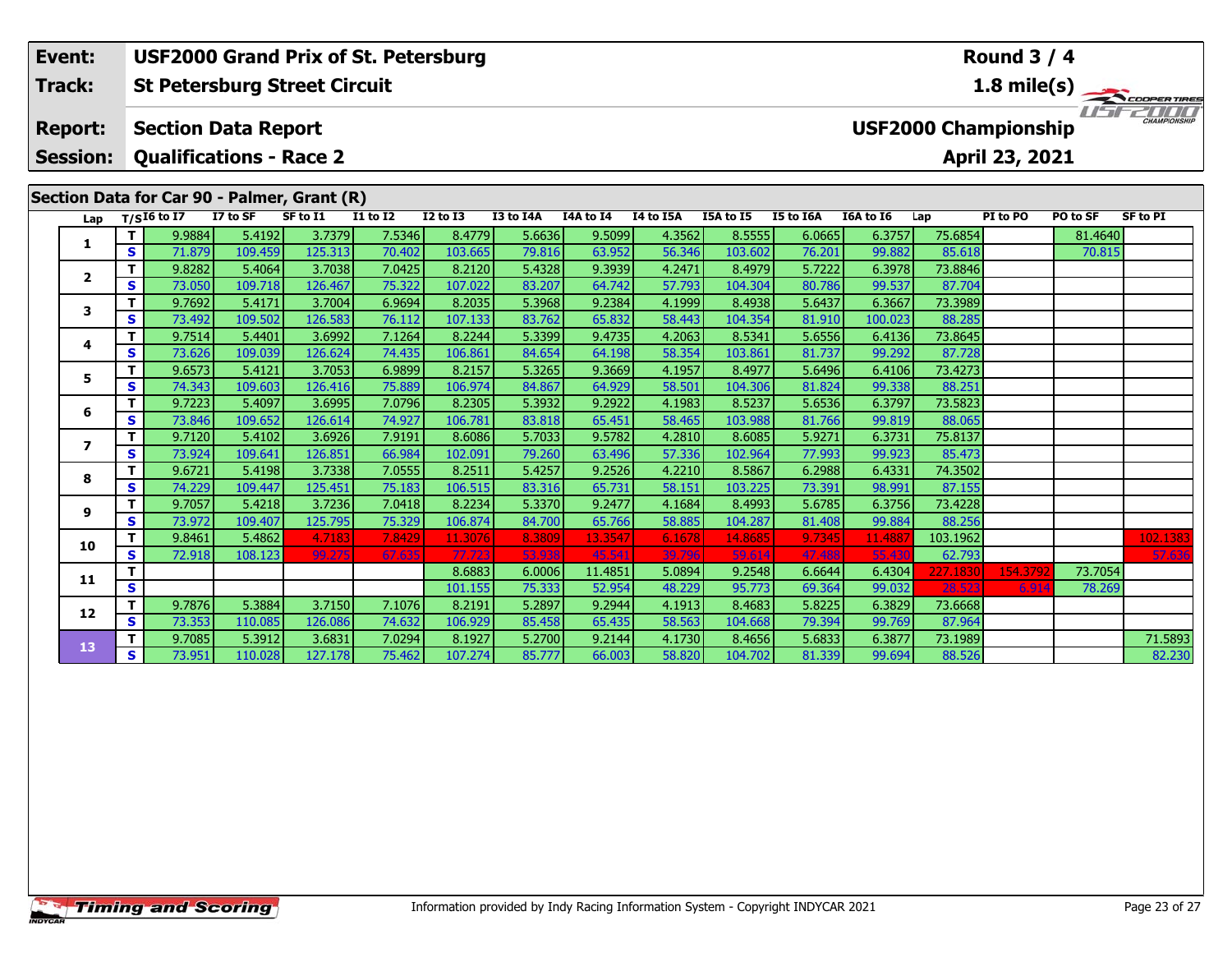|  | Event:                  |   |               |                                | <b>USF2000 Grand Prix of St. Petersburg</b> |                 |                 |           |           |           |           |           |                             |         | <b>Round 3 / 4</b> |          |              |
|--|-------------------------|---|---------------|--------------------------------|---------------------------------------------|-----------------|-----------------|-----------|-----------|-----------|-----------|-----------|-----------------------------|---------|--------------------|----------|--------------|
|  | <b>Track:</b>           |   |               |                                | <b>St Petersburg Street Circuit</b>         |                 |                 |           |           |           |           |           |                             |         |                    |          | 1.8 mile(s)  |
|  | <b>Report:</b>          |   |               | <b>Section Data Report</b>     |                                             |                 |                 |           |           |           |           |           | <b>USF2000 Championship</b> |         |                    |          | CHAMPIONSHIP |
|  | <b>Session:</b>         |   |               | <b>Qualifications - Race 2</b> |                                             |                 |                 |           |           |           |           |           |                             |         | April 23, 2021     |          |              |
|  |                         |   |               |                                | Section Data for Car 91 - Frazer, Billy (R) |                 |                 |           |           |           |           |           |                             |         |                    |          |              |
|  | Lap                     |   | $T/SI6$ to I7 | I7 to SF                       | SF to I1                                    | <b>I1 to I2</b> | <b>I2 to I3</b> | I3 to I4A | I4A to I4 | I4 to I5A | I5A to I5 | I5 to I6A | I6A to I6                   | Lap     | PI to PO           | PO to SF | SF to PI     |
|  |                         |   | 10.0287       | 5.4748                         | 3.7838                                      | 7.9905          | 8.4128          | 5.6237    | 9.5125    | 4.3392    | 8.7154    | 5.9496    | 6.4036                      | 76.2346 |                    | 81.6541  |              |
|  |                         | s | 71.590        | 108.348                        | 123.793                                     | 66.386          | 104.467         | 80.382    | 63.935    | 56.567    | 101.701   | 77.698    | 99.447                      | 85.001  |                    | 70.650   |              |
|  | $\overline{2}$          |   | 9.7176        | 5.4181                         | 3.7093                                      | 6.9553          | 8.1949          | 5.3821    | 9.2349    | 4.1734    | 8.5264    | 5.6387    | 6.3405                      | 73.2912 |                    |          |              |
|  |                         | S | 73.882        | 109.482                        | 126.280                                     | 76.266          | 107.245         | 83.991    | 65.857    | 58.814    | 103.955   | 81.982    | 100.437                     | 88.414  |                    |          |              |
|  | 3<br>4                  |   | 9.6859        | 5.4264                         | 3.7043                                      | 6.9879          | 8.2249          | 5.4499    | 9.1372    | 4.1790    | 8.4987    | 5.6560    | 6.3360                      | 73.2862 |                    |          |              |
|  |                         | S | 74.124        | 109.314                        | 126.450                                     | 75.910          | 106.854         | 82.946    | 66.561    | 58.735    | 104.294   | 81.731    | 100.508                     | 88,420  |                    |          |              |
|  |                         |   | 9.6731        | 5.4125                         | 3.7152                                      | 6.8961          | 8.1483          | 5.2820    | 9.3165    | 4.1974    | 8.4993    | 5.6891    | 6.3434                      | 73.1729 |                    |          |              |
|  |                         | S | 74.222        | 109.595                        | 126.079                                     | 76.921          | 107.859         | 85.582    | 65.280    | 58.478    | 104.287   | 81.256    | 100.391                     | 88.557  |                    |          |              |
|  | 5.                      | т | 9.6414        | 5.3984                         | 3.7139                                      | 6.9782          | 8.1706          | 5.2981    | 9.1377    | 4.2042    | 8.5070    | 5.6171    | 6.2956                      | 72.9622 |                    |          |              |
|  |                         | s | 74.466        | 109.881                        | 126.123                                     | 76.016          | 107.564         | 85.322    | 66.557    | 58.383    | 104.192   | 82.297    | 101.153                     | 88.813  |                    |          |              |
|  | 6                       |   | 9.6434        | 5.4236                         | 3.7172                                      | 6.9144          | 8.1775          | 5.3037    | 9.4120    | 4.2771    | 8.5543    | 5.6565    | 6.3520                      | 73.4317 |                    |          |              |
|  |                         | S | 74.450        | 109.370                        | 126.011                                     | 76.717          | 107.473         | 85.232    | 64.618    | 57.388    | 103.616   | 81.724    | 100.255                     | 88.245  |                    |          |              |
|  | $\overline{\mathbf{z}}$ |   | 9.8224        | 5.4570                         | 3.7343                                      | 6.9686          | 8.1901          | 5.3844    | 9.2114    | 4.1767    | 8.5064    | 5.6471    | 6.3694                      | 73.4678 |                    |          |              |
|  |                         | S | 73.094        | 108.701                        | 125.434                                     | 76.121          | 107.308         | 83.955    | 66.025    | 58.768    | 104.200   | 81.860    | 99.981                      | 88.202  |                    |          |              |
|  | 8                       |   | 9.7102        | 5.4392                         | 3.7272                                      | 7.0305          | 8.1909          | 5.3648    | 9.1604    | 4.2532    | 9.2713    | 6.9796    | 6.4482                      | 75.5755 |                    |          |              |
|  |                         | S | 73.938        | 109.057                        | 125.673                                     | 75.450          | 107.298         | 84.261    | 66.392    | 57.711    | 95.603    | 66.232    | 98.759                      | 85.742  |                    |          |              |

**<sup>T</sup>** 9.9207 5.4588 4.0878 8.5145 12.3415 9.0374 13.7448 6.2047 14.9155 9.9996 11.3836 105.6089 103.9008 **<sup>S</sup>** 72.369 108.665 114.587 62.300 71.212 50.019 44.248 39.559 59.426 46.229 55.942 61.358 56.658

**<sup>T</sup>** 9.7068 5.3999 3.7186 6.9592 8.1578 5.2373 9.1762 4.1597 8.4949 5.7240 6.3284 73.0628 71.0648 **<sup>S</sup>** 73.964 109.851 125.964 76.223 107.733 86.313 66.278 59.008 104.341 80.760 100.629 88.691 82.837

**<sup>T</sup>** 8.3941 6.1531 11.6136 5.6350 8.9422 6.5561 6.5600 227.3404 154.8529 74.2560 **<sup>S</sup>** 104.700 73.466 52.368 43.559 99.121 70.510 97.076 28.504 6.893 77.689

**<sup>T</sup>** 9.8194 5.4416 3.7267 6.9410 8.2038 5.3135 9.0950 4.1873 8.5215 5.7680 6.5487 73.5665 **<sup>S</sup>** 73.116 109.009 125.690 76.423 107.129 85.075 66.870 58.619 104.015 80.144 97.243 88.084

**<sup>T</sup>** 10.0174 5.4225 3.7193 6.9936 8.1977 5.4499 9.3229 4.2275 8.5192 5.7645 6.3312 73.9657 **<sup>S</sup>** 71.671 109.393 125.940 75.849 107.209 82.946 65.235 58.061 104.043 80.193 100.584 87.608

**9**

**10**

**11**

**12**

**13**

82.837

77.689

88.08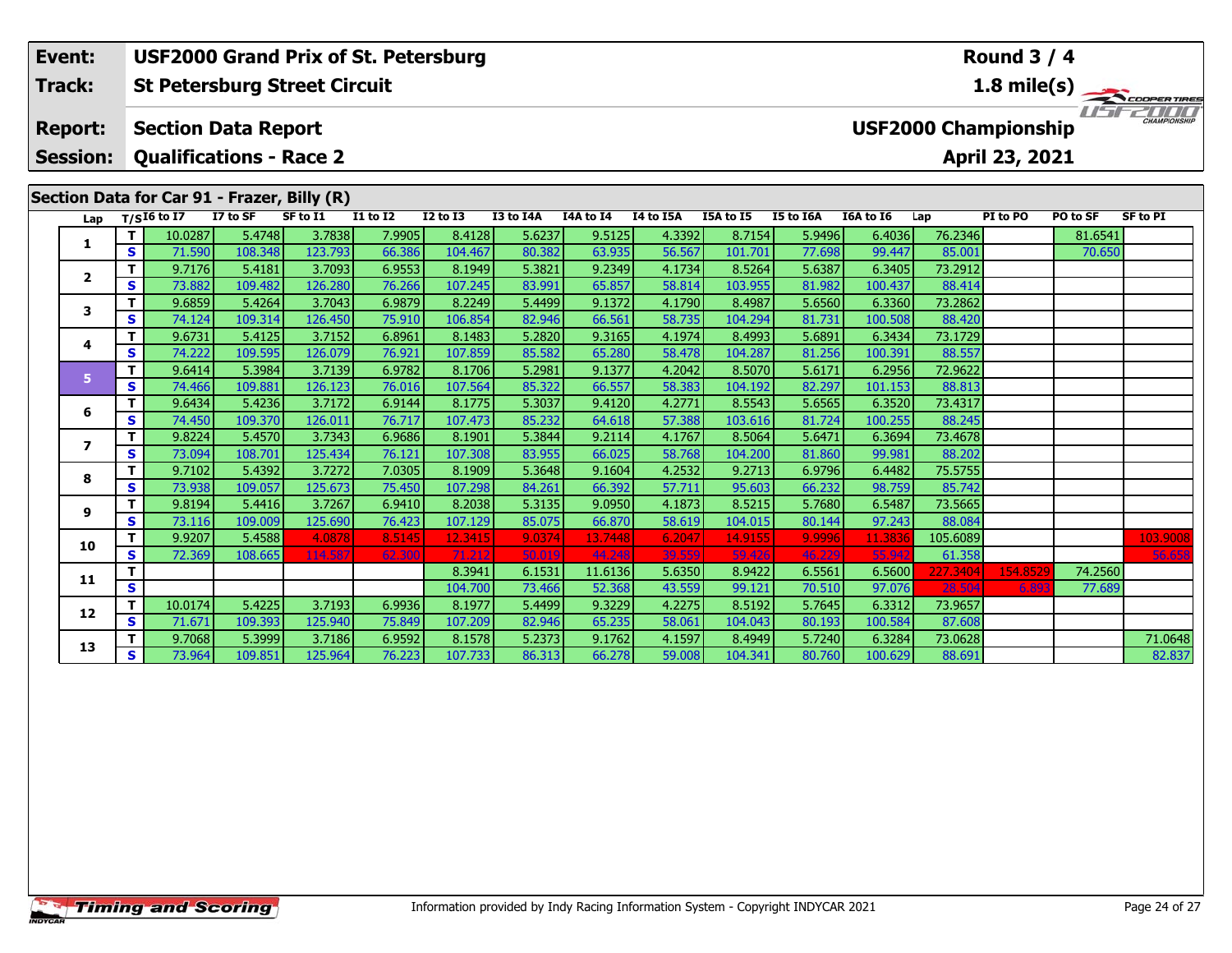| Event:                            |         | <b>USF2000 Grand Prix of St. Petersburg</b>                  |                   |                   |                  |                   |                  |                  |                  |                   |                  |                   |                             | <b>Round 3 / 4</b> |          |                                                                    |
|-----------------------------------|---------|--------------------------------------------------------------|-------------------|-------------------|------------------|-------------------|------------------|------------------|------------------|-------------------|------------------|-------------------|-----------------------------|--------------------|----------|--------------------------------------------------------------------|
| Track:                            |         | <b>St Petersburg Street Circuit</b>                          |                   |                   |                  |                   |                  |                  |                  |                   |                  |                   |                             |                    |          | $\frac{1.8 \text{ mile(s)}}{\sqrt{1.5} + \sqrt{2.00 \text{ μH}}}}$ |
| <b>Report:</b><br><b>Session:</b> |         | <b>Section Data Report</b><br><b>Qualifications - Race 2</b> |                   |                   |                  |                   |                  |                  |                  |                   |                  |                   | <b>USF2000 Championship</b> | April 23, 2021     |          |                                                                    |
|                                   |         | Section Data for Car 92 - Round-Garrido, Matt                |                   |                   |                  |                   |                  |                  |                  |                   |                  |                   |                             |                    |          |                                                                    |
| Lap                               |         | $T/SI6$ to I7                                                | I7 to SF          | SF to I1          | <b>I1 to I2</b>  | <b>I2 to I3</b>   | I3 to I4A        | I4A to I4        | I4 to I5A        | I5A to I5         | I5 to I6A        | I6A to I6         | Lap                         | PI to PO           | PO to SF | <b>SF to PI</b>                                                    |
| 1                                 | т       | 9.9960                                                       | 5.4666            | 3.7459            | 7.1908           | 8.2100            | 5.4174           | 9.2678           | 4.2071           | 8.5360            | 5.6370           | 6.3635            | 74.0381                     |                    | 80.8040  |                                                                    |
|                                   | S.      | 71.824                                                       | 108.510           | 125.046           | 73.769           | 107.048           | 83.443           | 65.623           | 58.343           | 103.838           | 82.007           | 100.074           | 87.523                      |                    | 71.393   |                                                                    |
| $\mathbf{2}$                      | т       | 9.6212                                                       | 5.3965            | 3.6998            | 6.9578           | 8.1286            | 5.3570           | 9.1778           | 4.2003           | 8.4973            | 5.6362           | 6.3498            | 73.0223                     |                    |          |                                                                    |
|                                   | S       | 74.622                                                       | 109.920           | 126.604           | 76.239           | 108.120           | 84.384           | 66.267           | 58.437           | 104.311           | 82.019           | 100.289           | 88.740                      |                    |          |                                                                    |
| 3                                 | т       | 9.5539                                                       | 5.3731            | 3.6848            | 6.9960           | 8.1120            | 5.3397           | 10.2253          | 5.3918           | 8.6109            | 5.7152           | 6.3967            | 75.3994                     |                    |          |                                                                    |
|                                   | S       | 75.148                                                       | 110.398           | 127.119           | 75.823           | 108.341           | 84.657           | 59.478           | 45.524           | 102.935           | 80.885           | 99.554            | 85.942                      |                    |          |                                                                    |
| 4                                 | т       | 9.6552                                                       | 5.3988            | 3.6948            | 6.9603           | 8.1367            | 5.2953           | 9.1279           | 4.1407           | 8.4939            | 5.5741           | 6.3741            | 72.8518                     |                    |          |                                                                    |
|                                   | S       | 74.359                                                       | 109.873           | 126.775           | 76.211           | 108.012           | 85.367           | 66.629           | 59.279           | 104.353           | 82.932           | 99.907            | 88.948                      |                    |          |                                                                    |
| 5.                                | T.<br>S | 9.5456<br>75.213                                             | 5.3870<br>110.114 | 3.6873<br>127.033 | 6.9158<br>76.702 | 8.1439<br>107.917 | 5.2990<br>85.308 | 9.0723<br>67.037 | 4.1190<br>59.591 | 8.4609<br>104.760 | 5.5887<br>82.716 | 6.3387<br>100.465 | 72.5582<br>89.308           |                    |          |                                                                    |
|                                   | т       | 9.6555                                                       | 5.3857            | 3.6819            | 6.9541           | 8.1674            | 5.3169           | 8.9809           | 4.1370           | 8.4692            | 5.5760           | 6.3225            | 72.6471                     |                    |          |                                                                    |
| 6                                 | S       | 74.357                                                       | 110.140           | 127.219           | 76.279           | 107.606           | 85.020           | 67.719           | 59.332           | 104.657           | 82.904           | 100.723           | 89.198                      |                    |          |                                                                    |
|                                   |         | 9.6008                                                       | 5.3868            | 3.6763            | 6.8637           | 8.1609            | 5.2808           | 8.9612           | 4.1664           | 8.4523            | 5.6012           | 6.3579            | 72.5083                     |                    |          |                                                                    |
| 7                                 | S       | 74.781                                                       | 110.118           | 127.413           | 77.284           | 107.692           | 85.602           | 67.868           | 58.913           | 104.867           | 82.531           | 100.162           | 89.369                      |                    |          |                                                                    |
|                                   | т       | 9.5461                                                       | 5.3811            | 3.6714            | 6.9054           | 8.1390            | 5.2951           | 9.0895           | 4.1610           | 8.9199            | 9.1782           | 6.4052            | 76.6919                     |                    |          |                                                                    |
| 8                                 | S       | 75.209                                                       | 110.234           | 127.583           | 76.817           | 107.982           | 85.371           | 66.910           | 58.989           | 99.369            | 50.366           | 99.422            | 84.494                      |                    |          |                                                                    |
|                                   | т       | 9.6033                                                       | 5.3901            | 3.6960            | 6.8696           | 8.1119            | 5.2863           | 9.0698           | 4.1687           | 8.4848            | 5.7065           | 6.3280            | 72.7150                     |                    |          |                                                                    |
| 9                                 | S       | 74.761                                                       | 110.050           | 126.734           | 77.218           | 108.343           | 85.513           | 67.056           | 58.880           | 104.465           | 81.008           | 100.635           | 89.115                      |                    |          |                                                                    |
|                                   |         | 9.6099                                                       | 5.3841            | 3.6733            | 7.1131           | 10.3804           | 6.8807           | 11.6431          | 4.9677           | 13.6534           | 9.9248           | 11.3309           | 94.5614                     |                    |          | 99.1988                                                            |
| 10                                | S       | 74.710                                                       | 110.173           | 127.517           | 74.574           | 84.666            | 65.698           | 52.235           | 49.410           | 64.919            | 46.578           | 56.20             | 68.527                      |                    |          | 59.344                                                             |
|                                   |         |                                                              |                   |                   |                  |                   |                  |                  |                  |                   |                  |                   |                             |                    |          |                                                                    |

**<sup>T</sup>** 8.8564 6.3457 11.4767 5.4041 8.8610 5.7575 6.3947 240.7036 163.4705 72.6126 **<sup>S</sup>** 99.235 71.236 52.993 45.420 100.030 80.291 99.585 26.921 6.530 79.447

**<sup>T</sup>** 9.5220 5.3715 3.6892 6.8795 8.1060 5.1981 9.0376 4.1031 8.4536 5.5082 6.3066 72.1754 70.6008 **<sup>S</sup>** 75.400 110.431 126.968 77.107 108.421 86.964 67.295 59.822 104.850 83.924 100.976 89.781 83.382

**<sup>T</sup>** 9.6159 5.3950 3.7076 6.9713 8.1301 5.2832 9.1211 4.1204 8.4528 5.5552 6.3413 72.6939 **<sup>S</sup>** 74.663 109.950 126.338 76.091 108.100 85.563 66.679 59.571 104.860 83.214 100.424 89.141

**11**

**12**

**13**

83.382

79.447

 $\frac{89.141}{72.1754}$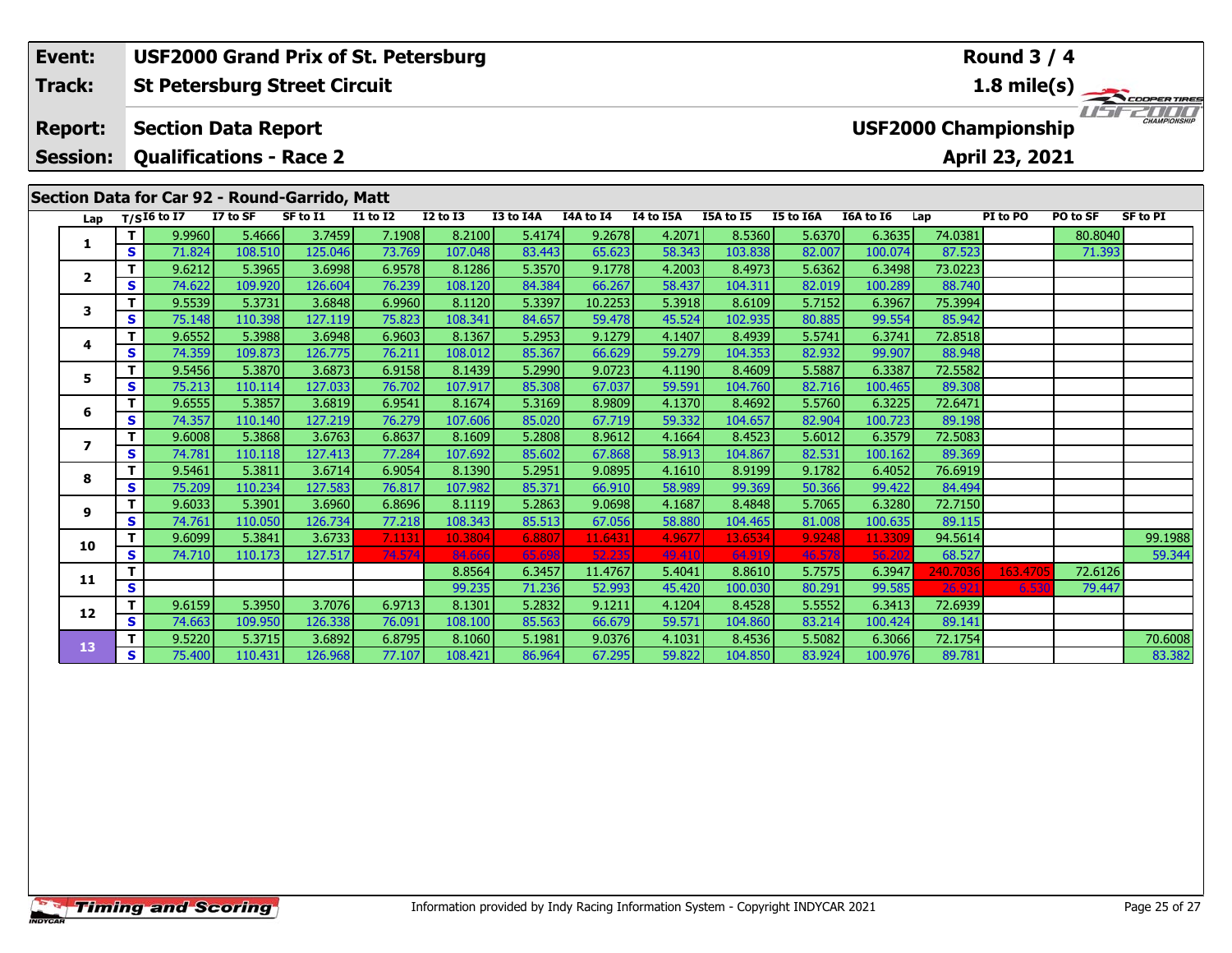| Event:                            |              | <b>USF2000 Grand Prix of St. Petersburg</b><br><b>St Petersburg Street Circuit</b> |                   |                   |                  |                   |                  |                  |                  |                   |                  |                   | <b>Round 3 / 4</b>          |                |          |                                                                         |
|-----------------------------------|--------------|------------------------------------------------------------------------------------|-------------------|-------------------|------------------|-------------------|------------------|------------------|------------------|-------------------|------------------|-------------------|-----------------------------|----------------|----------|-------------------------------------------------------------------------|
| Track:                            |              |                                                                                    |                   |                   |                  |                   |                  |                  |                  |                   |                  |                   |                             |                |          | $\frac{1.8 \text{ mile(s)}}{1.57 - 2.00 \text{ percent} \text{ times}}$ |
| <b>Report:</b><br><b>Session:</b> |              | <b>Section Data Report</b><br><b>Qualifications - Race 2</b>                       |                   |                   |                  |                   |                  |                  |                  |                   |                  |                   | <b>USF2000 Championship</b> | April 23, 2021 |          |                                                                         |
|                                   |              | Section Data for Car 99 - Rowe, Myles (R)                                          |                   |                   |                  |                   |                  |                  |                  |                   |                  |                   |                             |                |          |                                                                         |
| Lap                               |              | $T/SI6$ to I7                                                                      | I7 to SF          | SF to I1          | <b>I1 to I2</b>  | <b>I2 to I3</b>   | I3 to I4A        | I4A to I4        | I4 to I5A        | I5A to I5         | I5 to I6A        | I6A to I6         | Lap                         | PI to PO       | PO to SF | <b>SF to PI</b>                                                         |
| 1                                 | т            | 10.1083                                                                            | 5.4747            | 3.7723            | 7.4493           | 8.3406            | 5.7637           | 9.5372           | 4.2495           | 8.5869            | 5.7442           | 6.4030            | 75.4297                     |                | 74.9700  |                                                                         |
|                                   | S            | 71.026                                                                             | 108.350           | 124.171           | 71.209           | 105.372           | 78.430           | 63.769           | 57.761           | 103.223           | 80.476           | 99.456            | 85,908                      |                | 76.949   |                                                                         |
| $\overline{2}$                    | т            | 9.7281                                                                             | 5.4379            | 3.7486            | 7.0950           | 8.1652            | 5.5038           | 9.1584           | 4.1270           | 8.5558            | 5.6150           | 6.3900            | 73.5248                     |                |          |                                                                         |
|                                   | S            | 73.802                                                                             | 109.083           | 124.956           | 74.765           | 107.635           | 82.133           | 66.407           | 59.475           | 103.598           | 82.328           | 99.659            | 88.134                      |                |          |                                                                         |
| 3                                 | т            | 9.6828                                                                             | 5.4313            | 3.7308            | 7.0162           | 8.1533            | 5.3275           | 9.2046           | 4.0947           | 8.5040            | 5.5819           | 6.3654            | 73.0925                     |                |          |                                                                         |
|                                   | S            | 74.147                                                                             | 109.215           | 125.552           | 75.604<br>7.1722 | 107.792<br>8.1733 | 84.851           | 66.074           | 59.944           | 104.229<br>8.4903 | 82.816           | 100.044           | 88.655<br>73.3172           |                |          |                                                                         |
| 4                                 | т<br>S       | 9.8062<br>73.214                                                                   | 5.4947<br>107.955 | 3.7502<br>124.902 | 73.960           |                   | 5.3065<br>85.187 | 9.1513<br>66.459 | 4.1100<br>59.721 | 104.397           | 5.5256<br>83.660 | 6.3369            | 88.383                      |                |          |                                                                         |
|                                   | т            | 9.7008                                                                             | 5.4219            | 3.7206            | 6.9886           | 107.529<br>8.1377 | 5.2263           | 9.0198           | 4.0748           | 8.5241            | 5.5325           | 100.494<br>6.3514 | 72.6985                     |                |          |                                                                         |
| 5.                                | S            | 74.010                                                                             | 109.405           | 125.896           | 75.903           | 107.999           | 86.494           | 67.427           | 60.237           | 103.983           | 83.556           | 100.264           | 89.135                      |                |          |                                                                         |
|                                   | T.           | 9.9177                                                                             | 5.4058            | 3.7174            | 7.0704           | 8.1418            | 5.5873           | 9.2804           | 4.1412           | 8.5584            | 5.5738           | 6.3234            | 73.7176                     |                |          |                                                                         |
| 6                                 | S            | 72.391                                                                             | 109.731           | 126.004           | 75.025           | 107.945           | 80.906           | 65.534           | 59.271           | 103.567           | 82.937           | 100.708           | 87,903                      |                |          |                                                                         |
|                                   | т            | 9.5764                                                                             | 5.3915            | 3.7077            | 6.9214           | 8.1287            | 5.1820           | 9.2251           | 4.2687           | 8.5250            | 5.6149           | 6.3374            | 72.8788                     |                |          |                                                                         |
| $\overline{ }$                    | S            | 74.971                                                                             | 110.022           | 126.334           | 76.640           | 108.119           | 87.234           | 65.927           | 57.501           | 103.972           | 82.330           | 100.486           | 88.915                      |                |          |                                                                         |
|                                   | т            | 9.5536                                                                             | 5.3803            | 3.6928            | 7.1154           | 8.2024            | 5.3703           | 9.1166           | 4.1011           | 8.6191            | 6.2565           | 6.2996            | 73.7077                     |                |          |                                                                         |
| 8                                 | S            | 75.150                                                                             | 110.251           | 126.844           | 74.550           | 107.147           | 84.175           | 66.711           | 59.851           | 102.837           | 73.887           | 101.089           | 87.915                      |                |          |                                                                         |
|                                   | Т            | 9.7203                                                                             | 5.4023            | 3.7089            | 6.9708           | 8.1115            | 5.1951           | 10.3141          | 4.8423           | 9.2961            | 5.8195           | 6.3318            | 75.7127                     |                |          |                                                                         |
| 9                                 | $\mathbf{s}$ | 73.861                                                                             | 109.802           | 126.293           | 76.097           | 108.348           | 87.014           | 58.966           | 50.690           | 95.348            | 79.435           | 100.575           | 85.587                      |                |          |                                                                         |
| 10                                |              | 9.5683                                                                             | 5.3958            | 3.7054            | 7.2343           | 9.8131            | 6.3889           | 11.7183          | 5.3136           | 13.9842           | 9.6935           | 11.514            | 94.3296                     |                |          | 98.0789                                                                 |
|                                   | S            | 75.035                                                                             | 109.934           | 126.413           | 73.325           | 89.56             | 70.755           | 51,900           | 46.194           | 63.383            | 47.689           | 55.30             | 68.695                      |                |          | 60.021                                                                  |
| 11                                |              |                                                                                    |                   |                   |                  | 9.0649            | 5.9717           | 10.5321          | 4.6726           | 8.6541            | 6.0066           | 6.4945            | 247.0376                    | 171.475        | 72.0869  |                                                                         |
|                                   | S.           |                                                                                    |                   |                   |                  | 96.952            | 75.698           | 57.746           | 52.531           | 102.421           | 76.961           | 98.055            | 76 73.                      |                | 80.027   |                                                                         |

**<sup>T</sup>** 9.8369 5.4008 3.8052 7.2287 8.1525 5.3728 9.9622 4.4827 8.6110 5.8847 6.4297 75.1672 **<sup>S</sup>** 72.986 109.832 123.097 73.382 107.803 84.136 61.049 54.756 102.934 78.555 99.043 86.208

**12**

**13**

**<sup>T</sup>** 9.6067 5.3837 3.7143 6.9491 8.1119 5.1796 9.0079 4.0860 8.4893 5.5533 6.3720 72.4538 72.8400 **<sup>S</sup>** 74.735 110.181 126.110 76.334 108.343 87.274 67.516 60.072 104.410 83.243 99.940 89.436 80.818

80.818

80.027